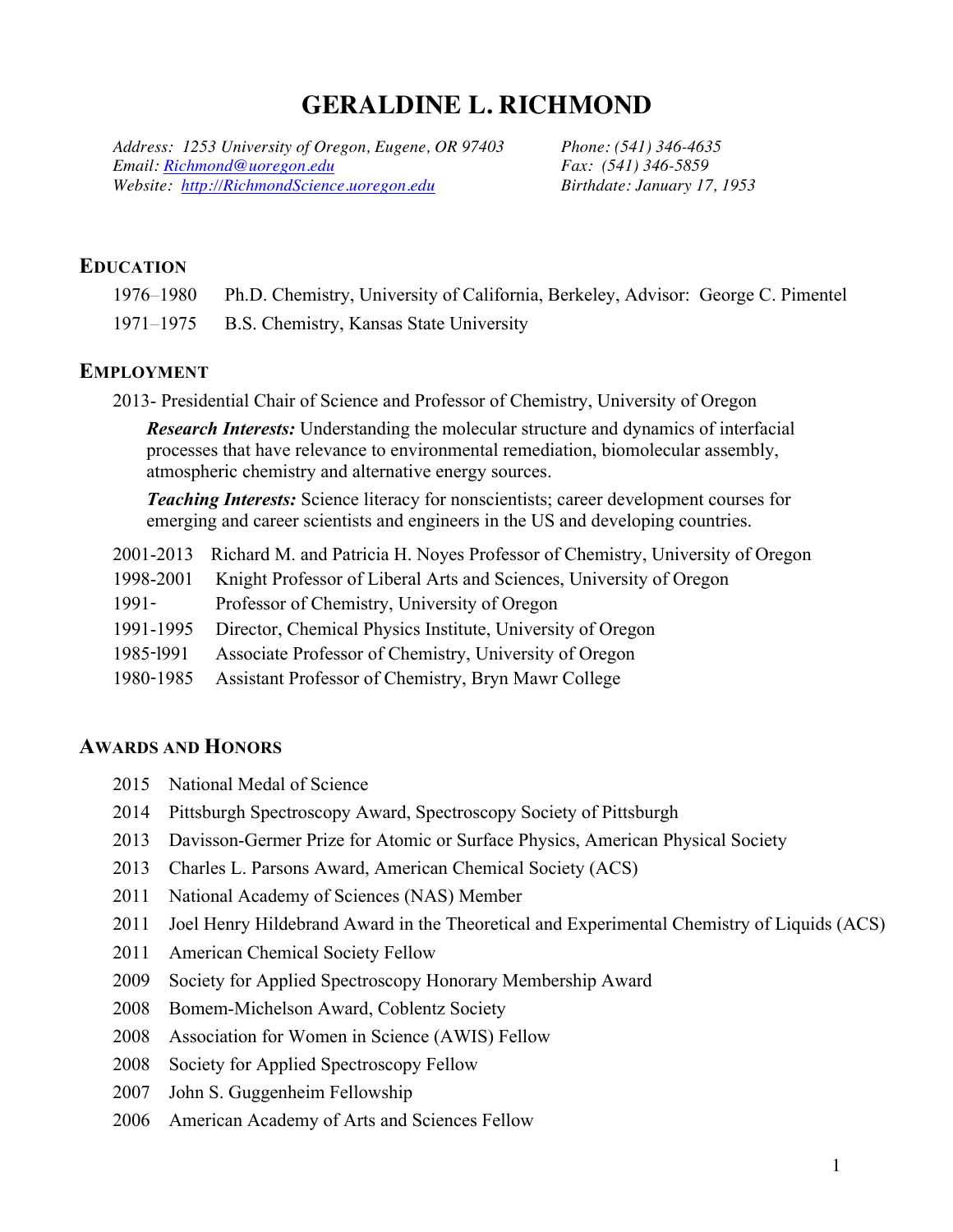- 2006 Council on Chemical Research Diversity Award
- 2005 Award for Encouraging Women in the Chemical Sciences, American Chemical Society
- 2004 Spiers Medal, Royal Society of Chemistry (UK), Faraday Division
- 2004 American Association for the Advancement of Science (AAAS) Fellow
- 2002 Spectrochemical Analysis Award, Analytical Chemistry Division, American Chemical Society
- 2002 Women Chemists Committee Regional Award for Diversity, American Chemical Society
- 2001 Oregon Outstanding Scientist Award, Oregon Academy of Science
- 2001 ADVANCE Leadership Award, National Science Foundation
- 2000 Research Creativity Extension, National Science Foundation
- 1998 Soroptomist International, Women Helping Women Award, Eugene, OR
- 1997 Presidential Award for Excellence in Science and Engineering Mentoring, White House
- 1997 College of Arts and Sciences Alumni Award, Kansas State University
- 1996 Francis P. Garvan John M. Olin Medal of the American Chemical Society
- 1993 Agnes Faye Morgan Research Award (Iota Sigma Pi Honorary Society)
- 1993 American Physical Society Fellow
- 1991 Faculty Award for Women Scientists and Engineers, National Science Foundation
- 1991 Research Creativity Extension, National Science Foundation
- 1989 Coblentz Society Spectroscopy Award
- 1986 Chemistry Department Alumni Award, Kansas State University
- 1986 Camille and Henry Dreyfus Teacher-Scholar Award
- 1985 Presidential Young Investigator Award, National Science Foundation
- 1985 Alfred P. Sloan Research Fellow
- 1982 Rosalyn Schwartz Award, Bryn Mawr College
- 1983 Junior Faculty Research Award, Bryn Mawr College

### **DISTINGUISHED LECTURESHIPS AND ADDRESSES**

- Tourtellotte Lecturer, Kalamazoo College, 2016 (upcoming)
- Edison Lecture, University of Notre Dame, 2016
- Tiekelmann Lecture, University of Buffalo, SUNY, 2016
- Ott Lecture, Grand Valley State University, 2015
- Fisher Sustainability Lecturer, University of Victoria, University of British Columbia and
	- Simon Fraser University, 2015
- Priestley Lectureship, Pennsylvania State University, 2015
- Franklin Lecture, Rice University, Houston, TX, 2015
- College Larson Lectureship, University of St. Thomas, St. Paul, MN, 2014
- McGavock Lectureship, Trinity University, San Antonio, TX, 2014
- William D. Smart Lectureship, University of West Florida, 2014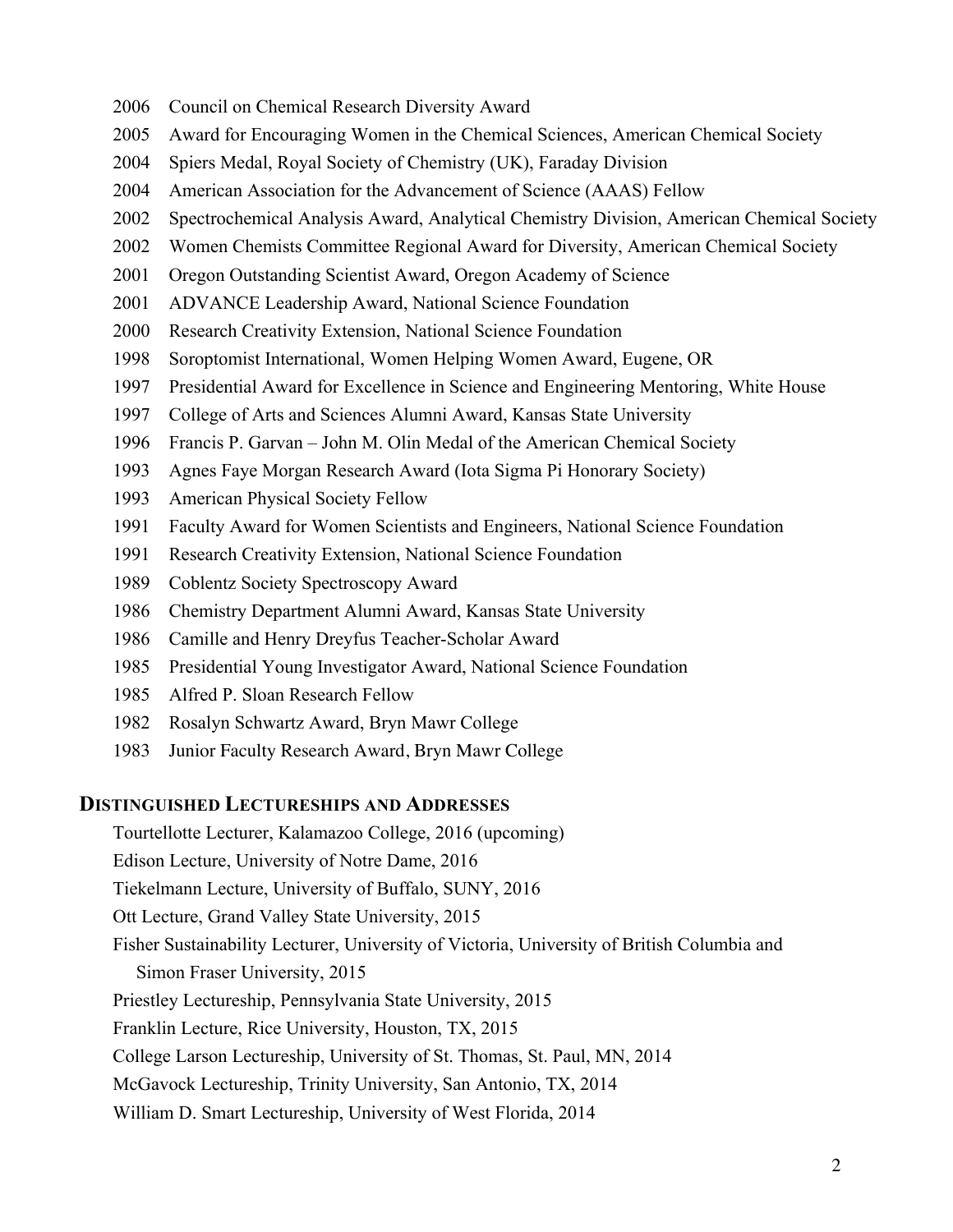Lardy Lecture, South Dakota State University, 2014 Plenary Speaker, Royal Australian Chemical Institute, Physical Chemistry Conference, 2013 Frederick Kauffman Lecturer, University of Pittsburgh, 2013 Director's Special Colloquium, Argonne National Laboratory, 2013 Bold Aspirations Lecturer, University of Kansas, 2013 Eyring Lecturer, Arizona State University, 2013 Ouellette and Swenton Lectureship, Ohio State University, 2012 Nebraska Chemistry/ADVANCE Chair Lectureship, University of Nebraska, 2012 Trustees' Council of Penn Women Lecture in Chemistry, Univ. of Penn., 2011 Kent R. Wilson Lectureship, University of California, San Diego, 2011 Iota Sigma Pi Invited Lecturer, Purdue University, 2011 WST Distinguished Lectureship, Georgia Institute of Technology, 2011 Skidmore-Union Colleges Distinguished Scientist Lecturer, 2011 Campbell Lectureship, University of Southampton, UK, 2011 Danforth Lectureship, Grinnell College, 2010 Plenary Speaker, International Conference on Raman Spectroscopy, 2010 James D. and Julia P. Morrison Lectureship, Carleton College, 2010 Presidential Lectureship, Iowa State University, 2010 Henry Emmet Gunning Lecturer, University of Alberta, 2010 James and Jeanette Neckers Lecturer, Hope College, 2010 NSF MPS Distinguished Lecture, National Science Foundation, 2010 Arthur William Davidson Memorial Lectureship, University of Kansas, 2009 Frank T. Gucker Lectureship, Indiana University, Bloomington, 2009 Distinguished Guest Speaker, 11<sup>th</sup> Annual Beckman Scholars Symposium, 2009 Eberly College of Arts and Sciences Distinguished Lectureship, West Virginia University, 2009 AdvanceVT Distinguished Lectureship, Virginia Tech, 2009 L. Carroll King Memorial Lectureship, Northwestern University, 2008 Sr. Mary Thompson Scholar, College of St. Catherine, 2008 George C. Pimentel Memorial Lectureship, Univ. of California, Berkeley, 2008 "Science Without Limits" Lectureship, Lewis and Clark College, 2008 Leland Wilson Chemistry Lectureship, University of Northern Iowa, 2007 Fred M. Garland Lectureship, Texas A&M University, Knoxville, 2007 Distinguished Women in Science Speaker, Stanford University, 2007 Donna Russell Fox Lectureship, Cornell College, 2006 Keynote Address, 20<sup>th</sup> Anniversary of the Natl. Conference on Undergraduate Research, 2006 Howard S. Brode Memorial Lectureship, Whitman College, 2006 Charles H. Fisher Lecturer, Roanoke College, 2005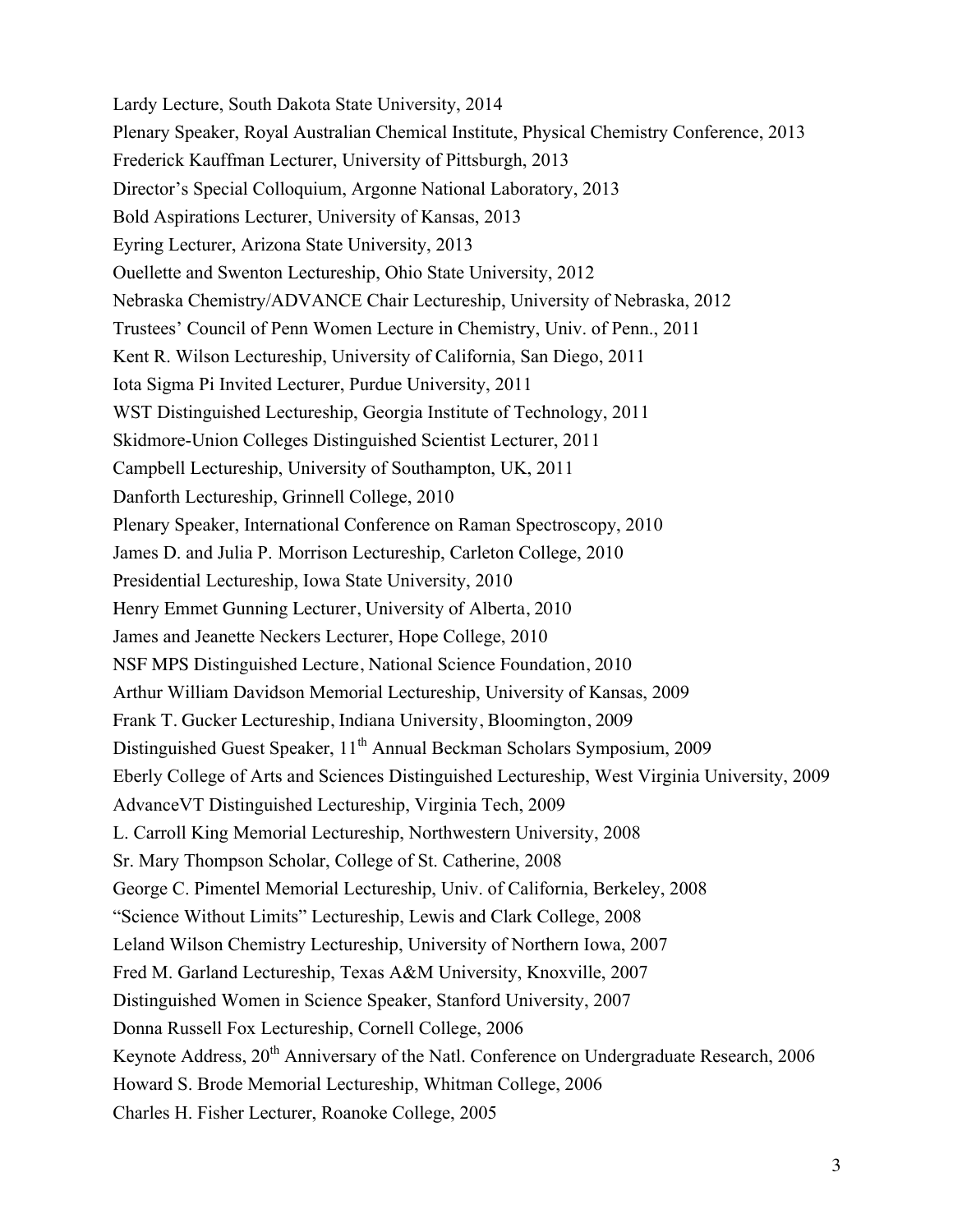Keynote Address, Karen E. Wetterhahn Symposium, Dartmouth University, 2005 Swiss Research Lectureship, Conférence Universitaire de Suisse Occidentale, Switzerland, 2005 Keynote Address, Science Careers in Search of Women Conference, Argonne Natl. Lab., 2005 McElvain Lectureship, University of Wisconsin, 2004 Spiers Memorial Lecturer, Faraday Council of the Royal Society of Chemistry, Cambridge, UK 2004 H.H. King Lectureship, Kansas State University, 2004 Cottrell Scholars Lecturer, Research Corporation, 2004 Kolthoff Distinguished Lectureship, University of Minnesota, 2003 S. Dexter Squibb Distinguished Lectureship, North Carolina State, Asheville, 2002 Nakamoto Lectureship, Marquette University, 2002 Bergmann Lectureship, Yale University, 2002 Gerhard L. Closs Lectureship, University of Chicago, 2002 Directors Lectureship, Pacific Northwest National Laboratory, 2002 Distinguished Lectureship, American Physical Society Laser Science Topical Group, 1996—2000 Pittsburgh Conference Lectureship, Duquesne University, 2000 Frontiers in Chemical Research Lectureship, Texas A&M University, 2000 Clifford B. Purves Lectureship, McGill University, 1999 Lucy W. Pickett Lectureship, Mount Holyoke College, 1997 Phillips Distinguished Lectureship, Haverford College, 1995 Shell Lecturer, National Science Teachers Association, 1991

# **PROFESSIONAL APPOINTMENTS**

# *CURRENT APPOINTMENTS*

| $2016 -$  | Secretary, American Academy of Arts and Sciences                                                                                                      |
|-----------|-------------------------------------------------------------------------------------------------------------------------------------------------------|
|           | 2015-2016 U.S. Science Envoy, Department of State, Secretary Kerry Appointee, Lower<br>Mekong Countries of Vietnam, Thailand, Cambodia, Myanmar, Laos |
| 2014-2016 | President-Elect (2014), President (2015), Chair of the Board of Directors (2016)<br>American Association for the Advancement of Science (AAAS)        |
| 2015-2016 | Search Committee Member, Editor for Science Magazine                                                                                                  |
| 2012-2018 | National Science Board Member, Presidential Obama Appointee                                                                                           |
| 1998-     | Chair and Founder, COACh for the Advancement of Women Scientists and<br>Engineers                                                                     |
| 2012-2016 | Membership Canvassing Committee, Chemistry Section, National Academy of<br>Sciences                                                                   |
| $2007 -$  | Membership Committee, American Academy of Arts and Sciences                                                                                           |
| $2015 -$  | International Advisory Board of The Research Council of Oman, Muscat, Oman.                                                                           |
| $2015 -$  | Special Advisor for the International Center for Advanced Phosphates (ICAP),<br>University of Mohammed VI Polytechnic, Marrakech, Morocco             |
|           |                                                                                                                                                       |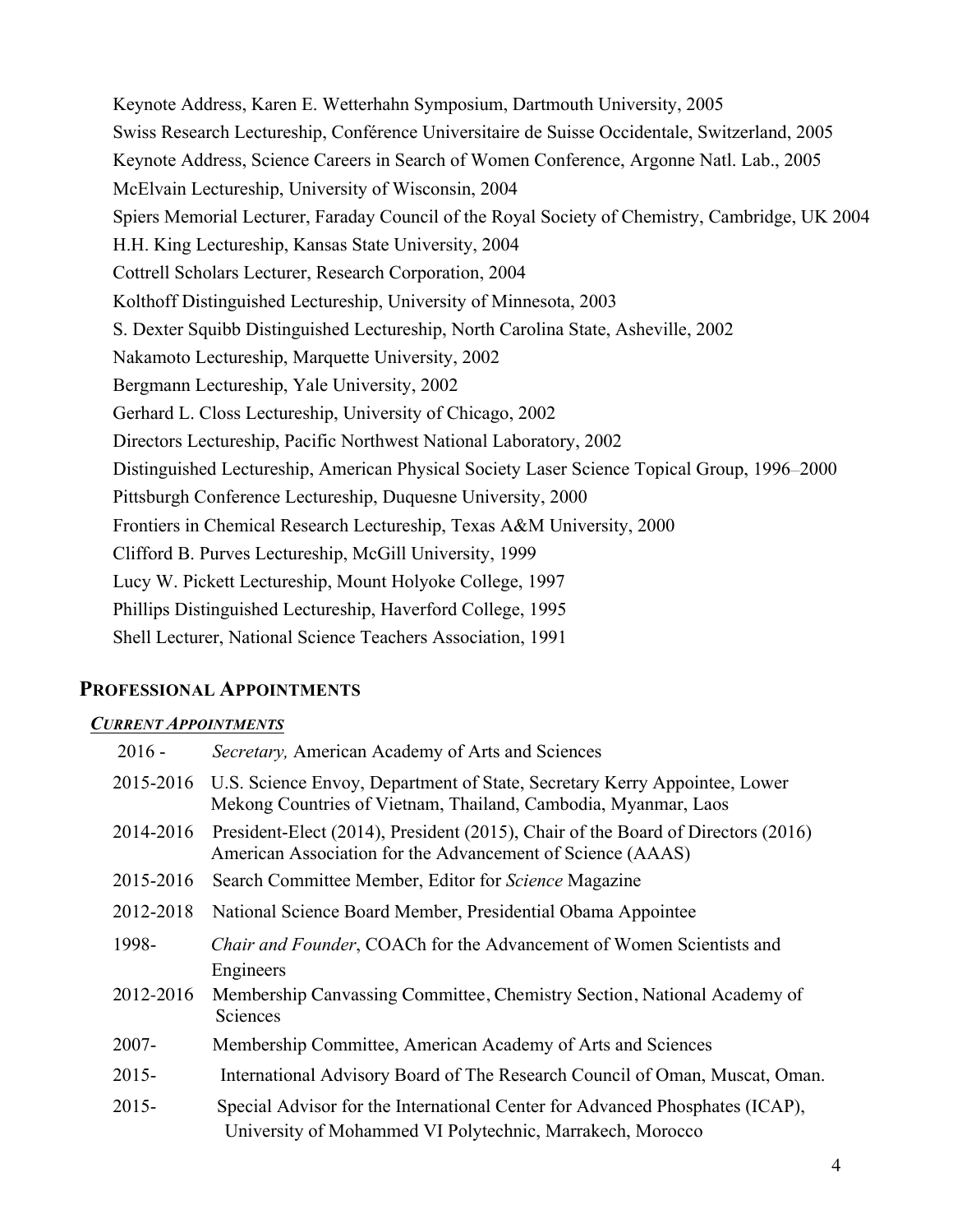- 2015- International Research Advisory Panel Member, King Mongkut's University of Technology Thonburi, Bangkok, Thailand
- 2012- Advisory Board, Association of Pacific Rim University (APRU), Women in Leadership Program, Singapore.
- 2013-2016 Editorial Advisory Board, Journal of the American Chemical Society
- 2010-2015 Editorial Advisory Board Member of Chemical Reviews
- 2006-2016 Editorial Advisory Board Member of Accounts of Chemical Research

# *PREVIOUS APPOINTMENTS (SELECTED LIST)*

|           | 2010-2015 Asst. Secretary for the Sciences, American Academy of Arts and Sciences                                                |
|-----------|----------------------------------------------------------------------------------------------------------------------------------|
| 2012-2015 | Editorial Advisory Board Member of the Journal of Physical Chemistry                                                             |
| 2014      | Search Committee Member, AAAS Chief Executive Officer                                                                            |
| 2014      | Search Committee Member, Director of Argonne National Laboratory                                                                 |
| 2011-2013 | Presidential Blue Ribbon Commission on Graduate Education in the Chemical Sciences,<br><b>American Chemical Society</b>          |
| 2006-2013 | Hydrogen and Fuel Cell Technical Advisory Committee Member,<br>Office of the Secretary, Department of Energy                     |
| 2008-2012 | Research Corporation Presidential Advisory Board Member                                                                          |
| 2011-2012 | Dept. of Energy Ames Laboratory Oversight Board Member                                                                           |
| 2010-2012 | Women of Color Advisory Board Member, Harvard University                                                                         |
| 2010-2012 | U.S. Council of Colleges of Arts and Sciences ADVANCE Advisory Board Member                                                      |
| 2011-2012 | West Virginia University ADVANCE Advisory Board Member                                                                           |
| 2009-2012 | University of Washington On-Ramps ADVANCE Advisory Board Member                                                                  |
| 2012      | President Search Committee Member, University of Oregon                                                                          |
| 2012      | Director of Mathematical and Physical Sciences (MPS) Search Committee Member, National<br><b>Science Foundation</b>              |
| 2008-2011 | Chair-Elect, Chair, Former Chair Chemistry Section, AAAS                                                                         |
| 2009-2010 | Chair, Committee of Visitors, Workforce Development for Teachers and Scientists,<br>Department of Energy                         |
| 2005-2010 | <i>Associate Editor</i> , Annual Review of Physical Chemistry                                                                    |
| 2006-2009 | Biointerphases, Editorial Advisory Board Member                                                                                  |
| 2007-2010 | Rice University ADVANCE Advisory Board Member                                                                                    |
| 2009      | Helmholtz Association (Germany), Review Committee Member for<br>Sponsored Programs in "Research with Photons, Ions and Neutrons" |
| 2008-2009 | Presidential Search Committee Member, University of Oregon                                                                       |
| 2006-2008 | Journal of Chemical Physics, Editorial Advisory Board Member                                                                     |
|           |                                                                                                                                  |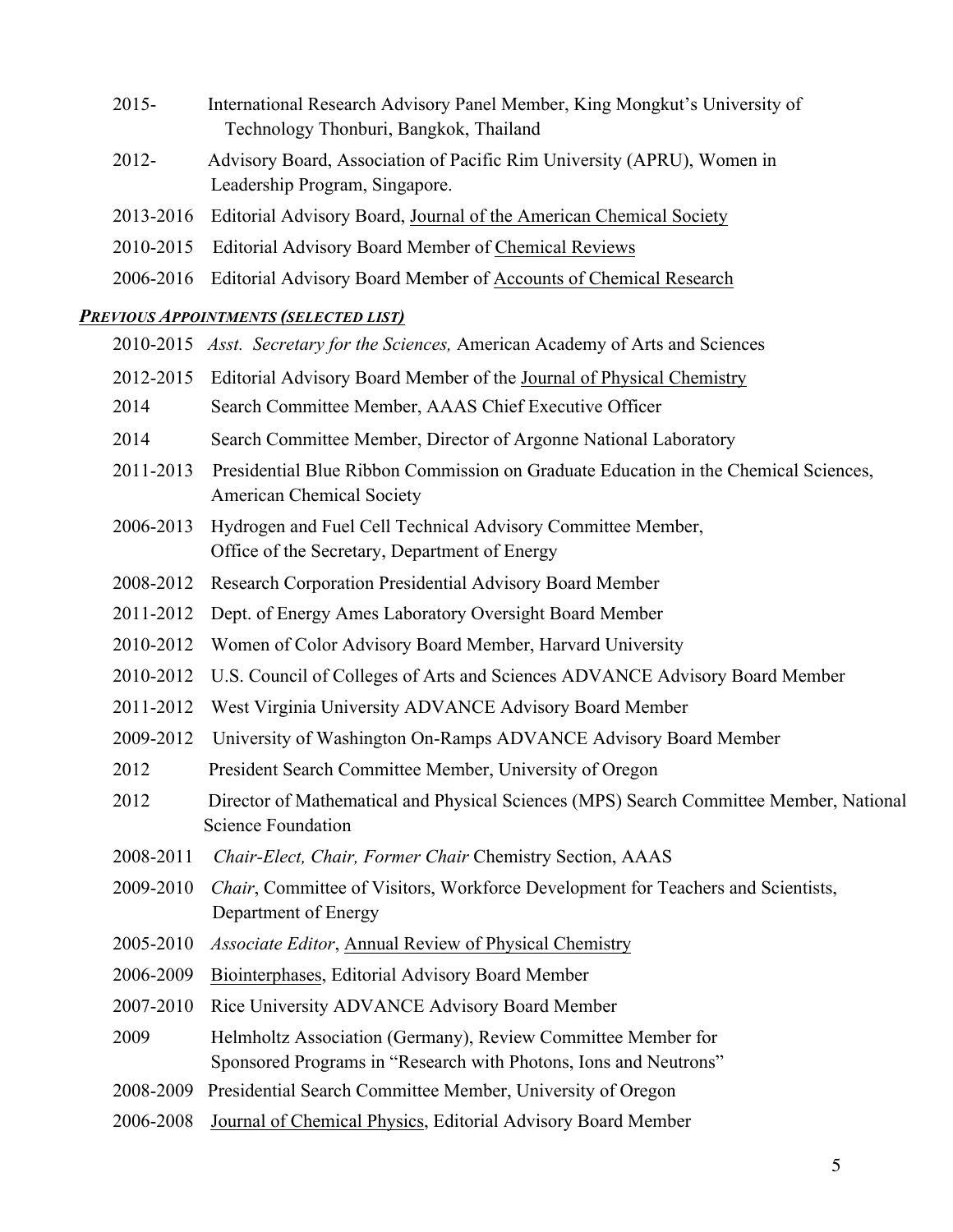- 2007-2008 *Chair*, Committee of Visitors (COV), Chemical Sciences, Geosciences, and Biosciences Division, Department of Energy, Basic Energy Sciences
- 2006-2008 *Chair,* Science Advisory Committee, Stanford Synchrotron Radiation Laboratory
- 2007-2008 Editor-in-Chief Search Committee Member, Journal of Chemical Physics
- 2007-2008 Steering Committee Member, NSF Sponsored Workshop on Recruitment and Retention of Minorities in the Chemical Sciences
- 2006-2007 *Chair*, Committee of Visitors (COV), Chemistry Division, NSF
- 1999-2006 State of Oregon, Board of Higher Education Member Gov. Kulongoski Appointee (2004-2006); Gov. Kitzhaber Appointee (1999-2003) *Vice President and Interim President* (2004)

*Chair,* Chancellor's Office Reorganization Committee (2004-2006)

- 2005-2006 COSEPUP Committee on Women in Academic Science and Engineering, NAS
- 2005-2006 Steering Committee, NSF, NIH & DOE Sponsored Workshop for Department Chairs on Gender Equity in the Chemical Sciences
- 2005 Research Corporation Presidential Advisory Panel
- 2004 Editor-in-Chief Search Committee Member, Journal of Physical Chemistry
- 2003-2007 Chemical Sciences Roundtable Member, NAS/NRC
- 2002-2005 Chemical and Engineering News Advisory Board Member
- 2001-2003 Langmuir, Editorial Advisory Board Member
- 1995-2003 Basic Energy Sciences Advisory Committee, Department of Energy *Chair* (1998-2003); Member (1995-1998)
- 1996-2001 Member, Council on Chemical Sciences, Department of Energy
- 1995-2000 Executive Committee, Physical Chemistry Division, ACS; *Chair (*1999); *Program Chair* (1998)
- 1992-2004 *Chair*, Women Faculty Resource Network, University of Oregon
- 1993-1996 Applied Spectroscopy Editorial Board Member
- 1993-1994 *Chair*, National Academy of Sciences Frontiers in Science Symposium
- 1993-1999 U.S. National Advisory Committee Member, IUPAC
- 1992-1995 Analytical Chemistry, Editorial Advisory Board Member
- 1991-1994 Accounts of Chemical Research, Editorial Advisory Board Member
- 1991-1994 Board on Solid State Sciences Member, NAS/NRC
- 1991-1995 Critical Reviews of Surface Science, Editorial Board Member
- 1990-1994 Vibrational Spectroscopy, Editorial Advisory Board Member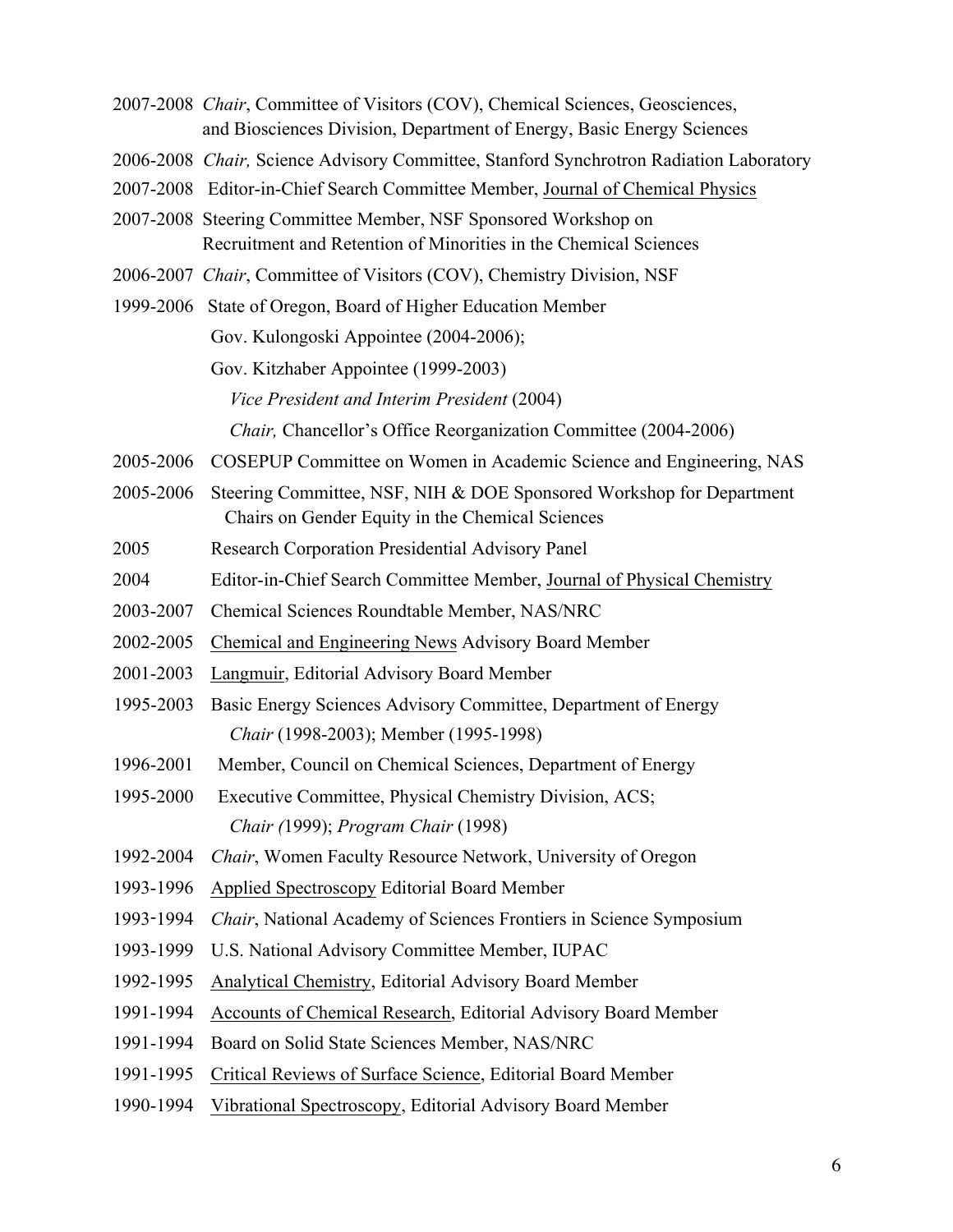- 1990-1995 Laser Science Topical Group Advisory Committee Member, American Physical Society
- 1989-1994 Journal of Physical Chemistry, Editorial Board Member
- 1989-1992 Materials Science Advisory Board Member, National Science Foundation
- 1989-1992 Board on Chemical Science and Technology Member, NAS/NRC
- 1988-1991 Executive Committee Member, Coblentz Society (Spectroscopy)
- 1986-1989 Governor's Science Advisory Board Member, State of Oregon, Gov. Goldschmidt appointee
- 1986-1989 Chemistry Advisory Board Member, National Science Foundation
- 1986-1989 Executive Board Member, Western Spectroscopy Association

# **RECENT VIDEOS, PODCASTS AND MEDIA COVERAGE**

"U.S. Envoy Encourages Women To Study Sciences, Engineering, (English) http://www.voacambodia.com/content/us-envoy-encourages-women-to-study-sciencesengineering/3241811.html, (Khmer) http://khmer.voanews.com/content/us-expert-encouragesyouth-to-focus-on-science/3232478.html?nocache=1, Voice of American, Phnom Penh, Cambodia, March 2016.

"Global Science Engagement", AAAS Presidential Plenary Address, AAAS Annual Meeting in Washington, DC, February 2016. http://www.aaas.org/page/am16-videos.

"Technology: Do Women Need More Encouragement and Guidance", Vietnam FBNC TV coverage of the Celebration of Women in Technology Conference, Science Envoy Program, HCMC, Vietnam, January 2016. http://fbnc.vn/videos/31346#.VpdWukpEncs

"Technology Starting with Females", Media coverage of the Celebration of Women in Technology in the Lower Mekong River Countries, Science Envoy Program, HCMC, Vietnam, January 2016. http://thanhnien.vn/giao-duc/cong-nghe-bat-dau-tu-nu-gioi-656739.html

"Women Have Not Been Appreciated in the Field of Tech", Media coverage of the Celebration of Women in Technology in the Lower Mekong River Countries, Science Envoy Program, HCMC, Vietnam, January 2016. http://thanhnien.vn/doi-song/phu-nu-van-chua-duoc-danh-giadung-muc-trong-linh-vuc-cong-nghe-656592.html.

"Improving the Position of Women in Science and Technology", Media coverage of the Celebration of Women in Technology in the Lower Mekong River Countries, Science Envoy Program, HCMC, Vietnam, January 2016. http://ven.vn/vi-VN/vi/chuyen-muc-tin-tuc/xahoi/nang-cao-vi-the-cua-phu-nu-trong-cac-nganh-khoa-hoc-va-cong-nghe\_t114c440n63119.

"UO prof Geri Richmond scores National Medal of Science", Eugene Weekly, December 22, 2015. http://www.eugeneweekly.com/blog/uo-prof-geri-richmond-scores-national-medalscience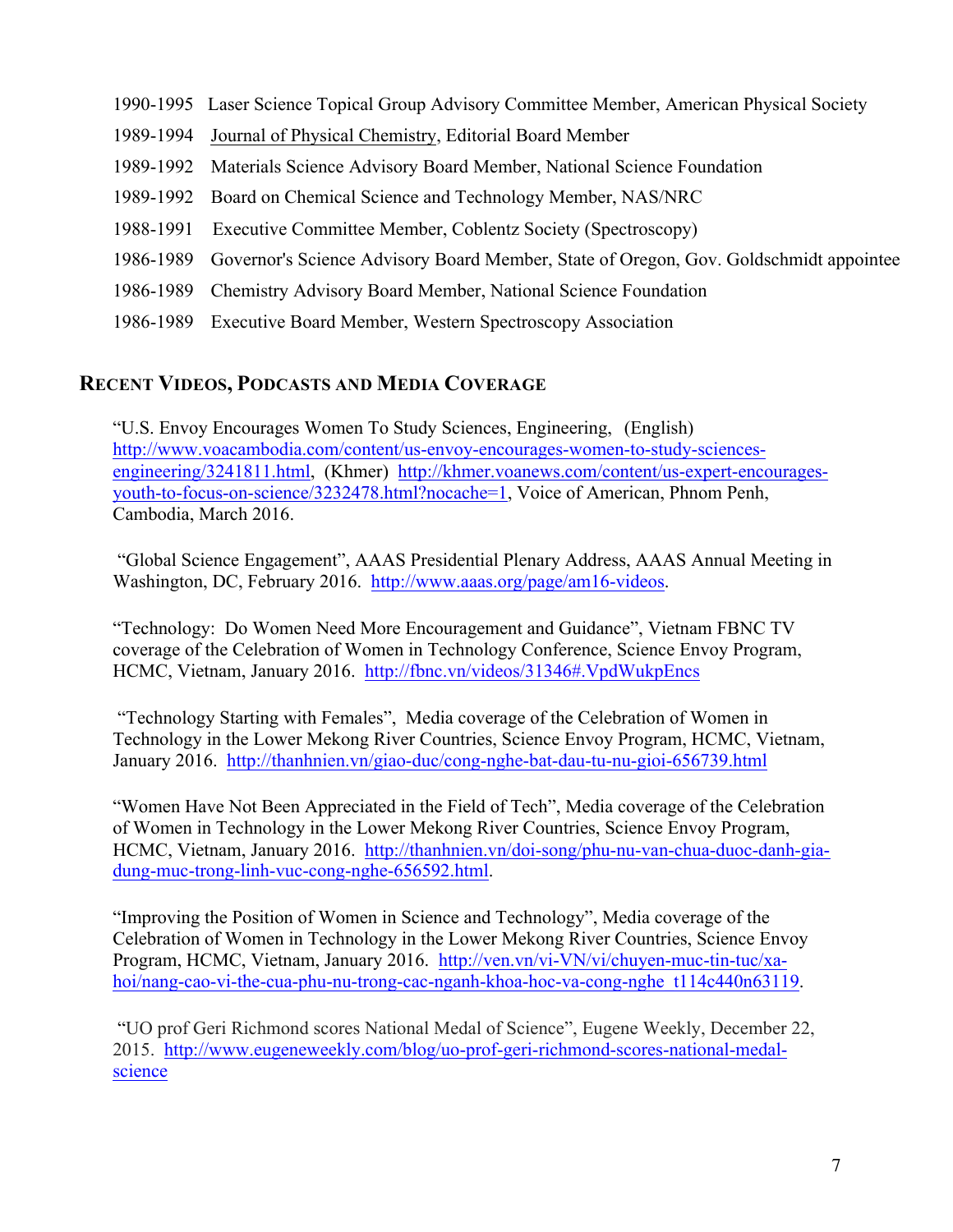"Women Leading in Research and Innovation", Gender Summit 6 Keynote Address, Seoul, Korea, August 2015. https://www.youtube.com/watch?v=yU-HypaXsWI

"Partnerships Help Women Break "Polycarbonate Ceiling", AAAS Presidential Interview, July 2015.

https://www.youtube.com/watch?v=u9XWNaOVda8&index=8&list=PLY1zaOaaYKDsMdNZ7 DTs\_vBjfRJnK\_Om0.

"Invitation to the 2016 AAAS Meeting in Washington, DC by President Geraldine Richmond", July 2015. http://bcove.me/q566c5mx

"Science Envoy Travels to Vietnam, Laos and Thailand", U.S. State Department, June 9, 2015, http://www.state.gov/r/pa/prs/ps/2015/06/243312.ht

"Improving Global Engagement", Proceedings of the National Academy of Science Podcast, May 2015. http://www.podcastchart.com/podcasts/pnas-science-sessions/episodes/improvingglobal-scientific-engagement/pop

"US Science Envoy Sees Tech Potential in Students", Voice of America: , March 2015. http://www.voacambodia.com/content/us-science-envoy-sees-tech-potential-in-cambodiastudents/2673055.html

"A Chat with Dr. Geraldine Richmond, U.S. Science Envoy, about women's roles in the sciences," U.S. Embassy of Bangkok, February 4, 2015: https://www.youtube.com/watch?v=jnYp5EyMdMM

VTC10 Broadcast Interview with Geraldine Richmond, U.S. Science Envoy – Vietnam Science and Technology Cooperation, Ho Chi Minh City, Vietnam, January 2015.<br>https://www.youtube.com/watch?v=waL9UmJLh\_s

"Đặc sứ khoa học Hoa Kỳ: Giảng dạy và nghiên cứu phải song hành" Translation: "US science envoy : Teaching and research must be paralleled", FBNC Vietnam, January 2015. https://www.youtube.com/watch?v=Rajh8TMN5B8&index=3&list=PLuPQZWAYfwNMQiL\_m NKB3S-aZiCMvODkN

"Engaging with Southeast Asia on Science and Technology", Voice of America, January 2015. http://editorials.voa.gov/content/engaging-on-science-and-technology-with-southeastasia/2588071.html

"AAAS President Sees Desire for Global Collaboration", Science: 27 February 2015: Vol. 347 no. 6225 p. 959 DOI: 10.1126/science.347.6225.95 https://www.sciencemag.org/content/347/6225/959.full

"Đặc sứ khoa học Hoa Kỳ đến VN", Translate: "U.S. Science Envoy to Vietnam", Tuoi Tre online, January 12, 2015. http://tuoitre.vn/tin/giao-duc/khoa-hoc/20150112/dac-su-khoa-hochoa-ky-den-vn/697959.html

"U.S. Science Envoy Works with Hue University", Hue University website, January 15, 2015.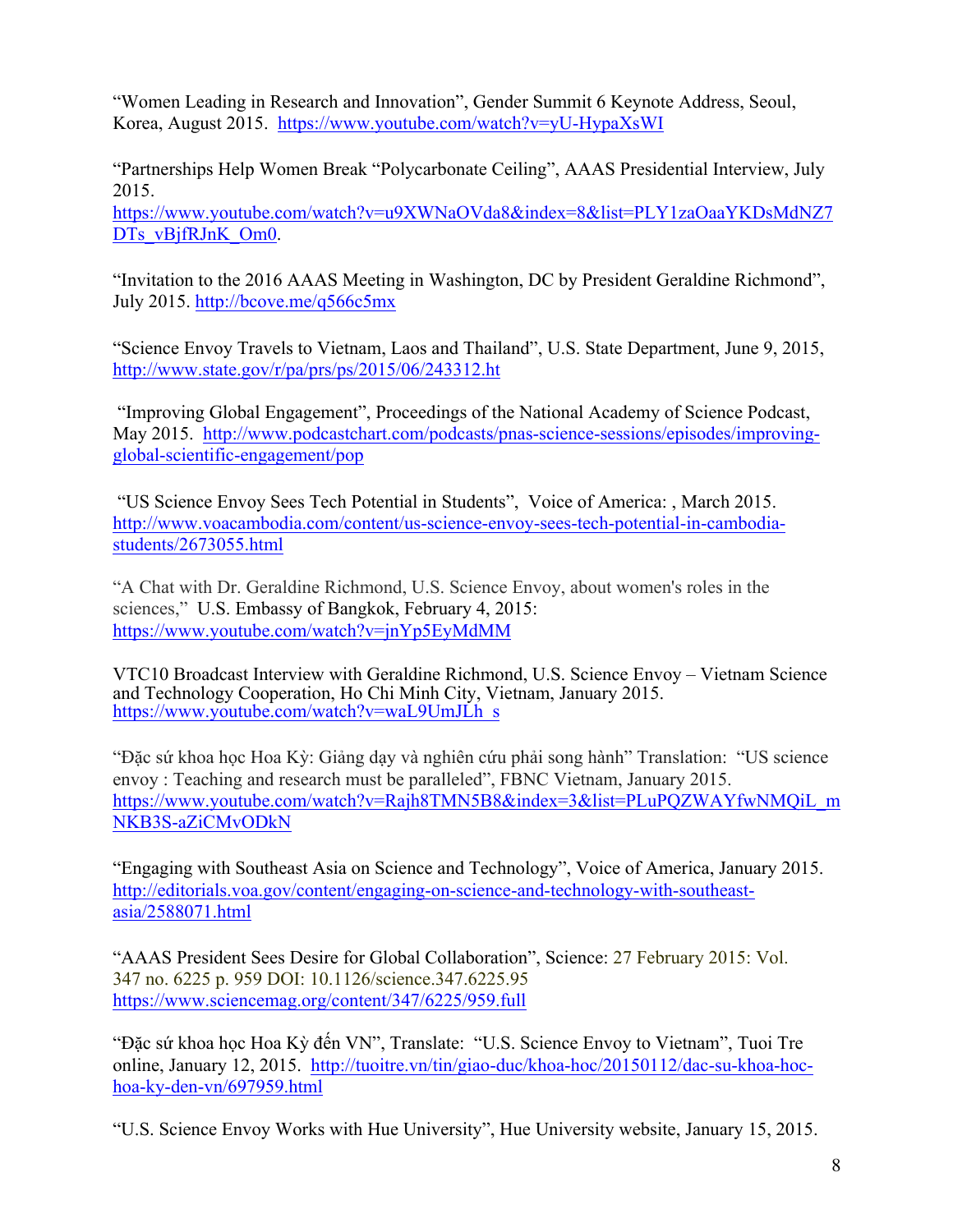http://hueuni.edu.vn/portal/index.php/vi/tintuc/detail/0/tintuc\_sukien/4080

"U.S. Science Envoy Works with Hue University, Thua Thien Hue Party Committee website, January 14, 2015. http://tinhuytthue.vn/tin-tuc-trong-tinh/giao-duc/dac-su-khoa-hoc-hoa-ky-lamviec-tai-dai-hoc-hue.htm

"Surf, Sink or Swim: Understanding Environmentally Important Processes at Water Surfaces", The IHMC Evening Lecture Series, Pensacola, Florida, January 2014. https://www.youtube.com/watch?v=sAPp9e5P06g

"U.S. Science Envoy Visits Vietnam", Voice of Vietnam, January 2014. http://english.vov.vn/Politics/US-Science-Envoy-visits-Vietnam/286832.vov

"UO Chemistry Prof Named President-Elect of the American Association for the Advancement of Science", Eugene Weekly, Fanuary 28, 2014. http://www.eugeneweekly.com/blog/uochemistry-prof-named-president-elect-american-association-advancement-science

### **LEGISLATIVE TESTIMONY**

- Oregon State House of Representatives, Subcommittee on Education, "Faculty Appointments and Hiring", Salem, OR, April 2007.
- Oregon State House of Representatives, Subcommittee on Education, "Excellence in Research in the Oregon University System", Salem, OR, March 2005.
- United States Senate, Committee on Science, Technology and Space on the issue of "Title IX and Women in Science", Washington, DC, October 2002.
- United States House of Representatives, Subcommittee on Energy of the Committee on Science on "The Department of Energy Office of Science – Issues and Opportunities", Washington, DC, May 2001.

Oregon State House of Representatives, Subcommittee on Higher Education, "Science and Engineering Opportunities in Higher Education in Oregon", Salem, OR, November 2001.

# **MEMBERSHIP IN PROFESSIONAL ORGANIZATIONS**

National Academy of Sciences (Member)

American Academy of Arts and Sciences (Fellow)

Organization for Women Scientists in the Developing World (Associate Member)

American Association for the Advancement of Science (Fellow)

American Chemical Society (Fellow)

American Physical Society (Fellow)

Society for Applied Spectroscopy (Fellow)

American Association for Women in Science (Fellow)

International Women's Forum (Elected Member)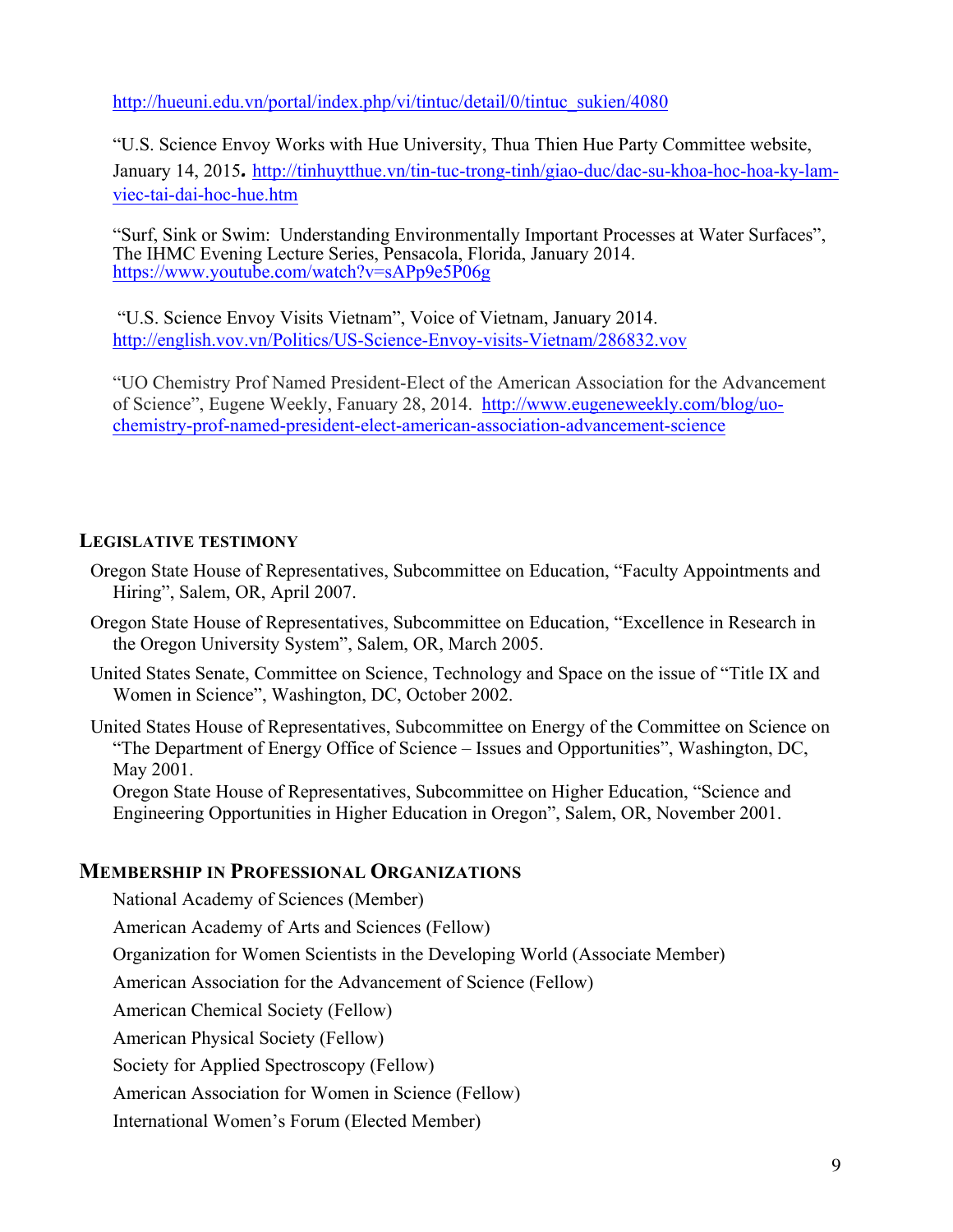Oregon Women's Forum (Elected Member)

National Organization for the Advancement of Black Chemists and Chemical Engineers – NOBCChE - (Member)

Society for the Advancement of Chicanos and Native American Scientists – SACNAS - (Member)

### **PUBLICATIONS**

- (207) "Computational Vibrational Sum-Frequency Spectra of Formaldehyde and Hydroxymethanesulfonate at Aqueous Interfaces", N. Valley and G.L. Richmond, submitted.
- (206) "An Exploration of Women Academic Scientists' Experiences with Gender in North Africa and the United States", J. Greene and G.L. Richmond, *International Journal of Gender, Science and Technology*, in press.
- (205) "Global Science Engagement", G.L. Richmond, *Science,* 351 (427) 2016.
- (204) "Morphology and Growth Behavior of  $O_2$ -free Chemical Bath Deposited ZnS Thin Films", K. Jet Meitzner<sup>a</sup>, B. M. Tillotson<sup>a</sup>, A. T. Siedschlag<sup>a</sup>, F. G. Moore<sup>b</sup>, S. D. Kevan, G. L. Richmond, Thin Solid Films 593 (131-136) 2015.
- (203) "Solvation Station: Microsolvation for Modeling Vibrational Sum-Frequency Spectra of Acids at Aqueous Interfaces", N.A. Valley and G.L. Richmond, *J. Chem. Theory Comput.*, 11 (4780-4790) 2015.
- (202) "A Means to an Interface: Investigating Methanolamine Behavior at an Aqueous Surface", L.E. McWilliams, N.A. Valley, S.N. Wren and G.L. Richmond, Phys. Chem. Chem. Phys. 17, (21458-21469) 2015.
- (201) "Hydration, Orientation and Conformation of Methylglyoxal at the Air-Water Interface", S.N. Wren, B. P. Gordon, N. A. Valley, L. E. McWilliams, G. L. Richmond, J. Phys. Chem. A 119, (6391**−**6403) 2015.
- (200) "Twist & Turn: Effect of Stereoconfiguration on Interfacial Assembly of Polyelectrolytes", N. Valley, E. J. Robertson and G.L. Richmond, Langmuir, *30* (14226–14233) 2014.
- (199) "Molecular Insights in the Structure and Layered Assembly of Polyelectrolytes at the Oil/Water Interface", E.J. Robertson and G.L. Richmond, Feature Article for *J. Phys. Chem. 118* (28331–28343) 2014.
- (198) "Assembly and Molecular Order of Two-Dimensional Peptoid Nanosheets at the Oil-Water Interface", E.J. Robertson, G.K. Olivier, M. Qian, R. Pizano, C. Prouix, R. N. Zuckerman and G.L. Richmond, *PNAS*, 111 (13284-13289) 2014.
- (197) "Metal Ion Induced Adsorption and Ordering of Charged Macromolecules at the Aqueous/Hydrophobic Liquid Interface", E. J. Robertson, A. P. Carpenter, C. M. Olson, and G. L. Richmond, *J. Phys. Chem. C,* 118 (15260-15273) 2014.
- (196) "Double Down: Delving in the Details of Diacid Adsorption at Aqueous Surfaces", P. G. Blower, N.A. Valley, S.R. Wood, K. L. Plath and G.L. Richmond, *J. Phys. Chem. A*, 118 (4778-4789) 2014.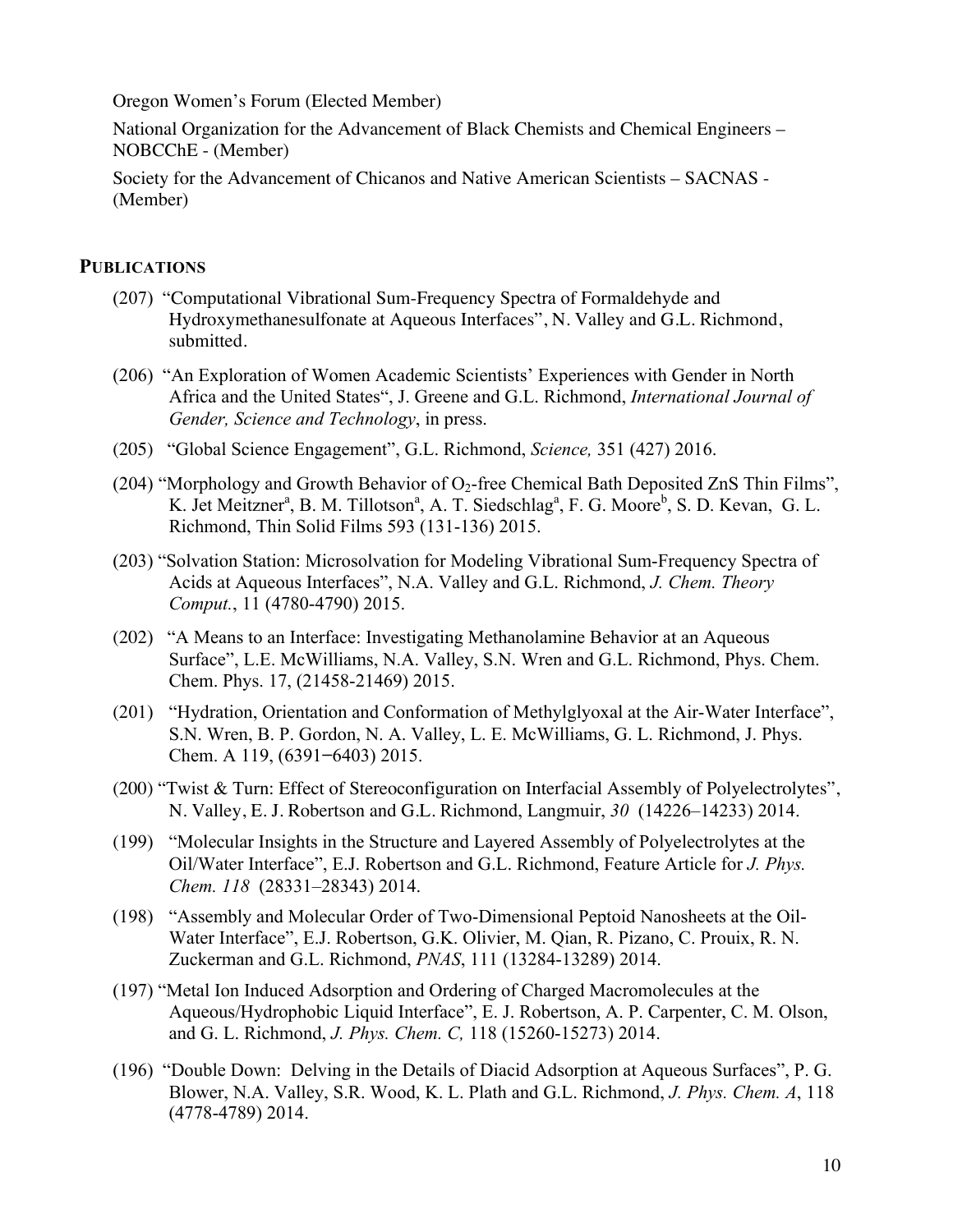- (195) "Computational Modeling of Lauric Acid at the Organic-Water Interface", L. K. Holte, B. A. Kuran, G.L. Richmond and K.E. Johnson, *J. Phys. Chem. C*,118(10024–10032) 2014.
- (194) "Designated Driver: The Differing Roles of Divalent Metal Ions in Surfactant Adsorption at the Oil-Water Interface", E.J. Robertson, D.K. Beaman and G.L. Richmond, *Langmuir*, 29 (15511–15520) 2013.
- (193) "Ion Induced Reorientation and Distribution of Pentanone in the Air-Water Boundary Layer", K. L. Plath, N.A. Valley and G.L. Richmond, *J. Phys. Chem. A*, 117 (11514- 11527) 2013.
- (192) "Time-resolved Measurement of Free Carrier Absorption, Diffusivity, and Internal Quantum Efficiency in Silicon", J. Meitzner, F. Moore, B. Tillotson, S. D.Kevan , and G.L. Richmond, *Appl. Phys. Lett*., 103 (92101) 2013.
- (191) "Science Unlimited: Diversity Breeds Creativity", G. L. Richmond, *Chemistry World*, *Royal Society of Chemistry*, Invited Editorial, August 22, 2013.
- (190) "Chunks of Charge: Effects at Play in the Assembly of Macromolecules at Liquid Surfaces", E. J. Robertson and G.L. Richmond, *Langmuir*, 29 (10980–10989) 2013.
- (189) "Sink or Surf: Atmospheric Implications for Succinic Acid at Aqueous Surfaces", P. A. Blower, S. T. Ota, N. Valley S. Wood and G.L.Richmond, *J. Phys. Chem*. A, 117 (7887- 7903) 2013.
- (188) "Work-Life Balance", C. M. Rohlfing and G.L. Richmond, *Chem. and Engin. News Editorial,* 19 (3) May 13, 2013.
- (187) "Staying Hydrated: The Molecular Journey of Gaseous Sulfur Dioxide to a Water Surface", E.S. Shamay, N. Valley, F. G. Moore and G.L. Richmond, *Physical Chemistry-Chemical Physics*, 15 (6893-6902) 2013.
- (186) "Surface Behavior of Malonic Acid Adsorption at the Air/Water Interface", P.G. Blower, E. Shamay, L. Kringle, S. T. Ota and G.L. Richmond, *J. Phys. Chem. A*, 117 (2529-2542) 2013.
- (185) "The Water/Hydrophobic Interface: Neutral and Charged Solute Adsorption at Fluorocarbon and Hydrocarbon SAMs", A.J. Hopkins and G.L. Richmond, *Appl. Spec.,*  67 (261-273) 2013.
- (184) "Metal Ions: Driving the Orderly Assembly of Polyelectrolytes at Hydrophobic Surfaces", D. K. Beaman, E. J. Robertson and G.L. Richmond, *Langmuir*, 28 (14245-53) 2012.
- (183) "Uptake of SO<sub>2</sub> at Aqueous Formaldehyde Surfaces", S. Ota and G.L. Richmond, *J. Am. Chem. Soc.*, 134 (9967–9977) 2012.
- (182) "Ordered Polyelectrolyte Assembly at the Oil-Water Interface", D.K. Beaman, E. J. Robertson and G.L. Richmond, *PNAS*, 109 (3226-3231) 2012.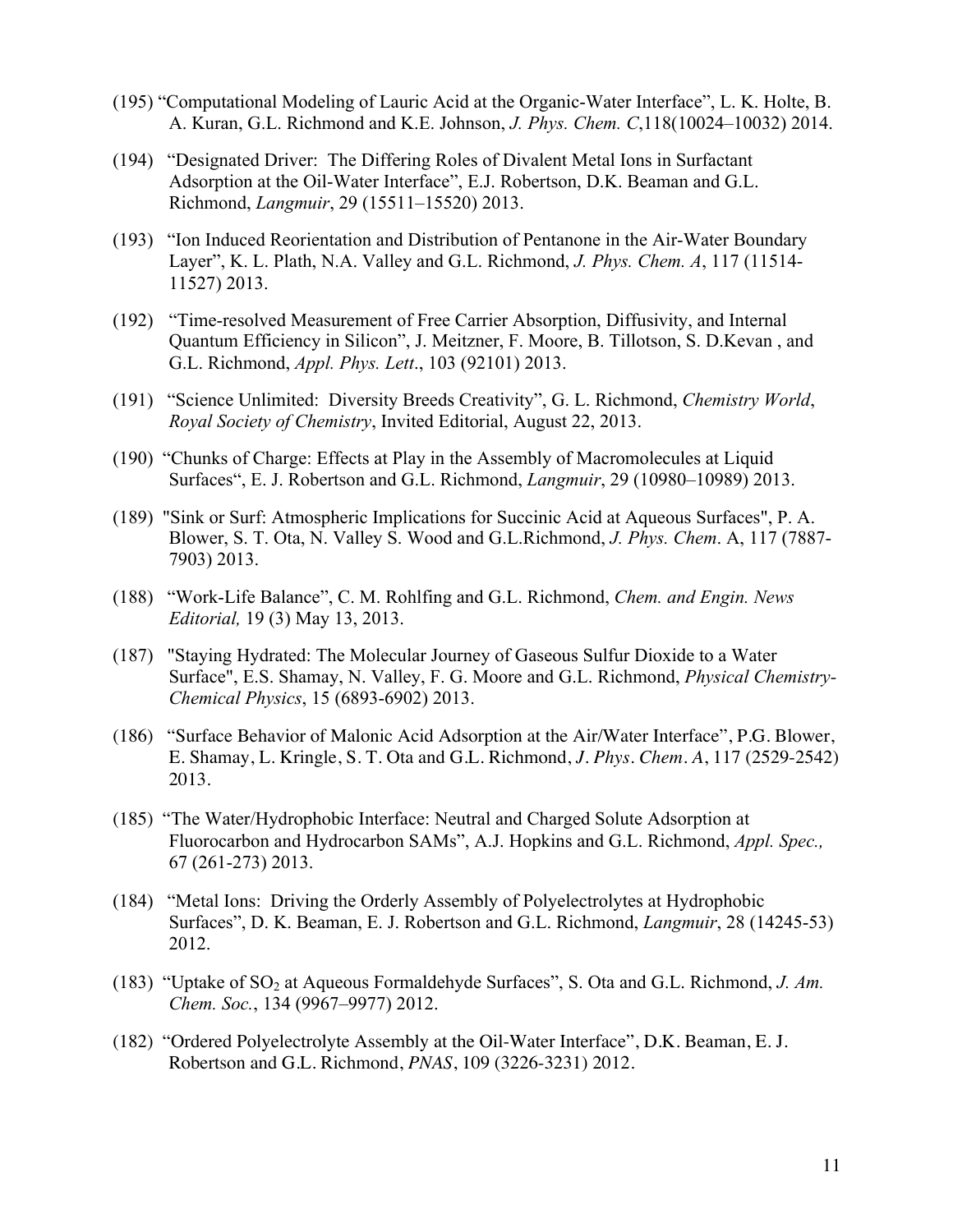- (181) "Dancing on Water: The Choreography of Sulfur Dioxide Adsorption on Water Surfaces", E. S. Shamay, K.E. Johnson and G.L. Richmond, *J. Phys. Chem. C*, 115 (25304-25314) 2011.
- (180) "From Head to Tail: Understanding the Structure, Solvation and Hydrogen Bonding of Carboxylate Surfactants at the Organic/Water Interface", D.K. Beaman, E. J. Robertson and G.L. Richmond, *J. Phys. Chem. C,* 115 (12508-12516) 2011.
- (179) "SAMS Under Water: The Impact of Ions on the Behavior of Water at Soft Hydrophobic Surfaces", A.J. Hopkins, C. McFearin and G.L. Richmond, *J. Phys. Chem. C*, 115 (11192-11203) 2011.
- (178) "Addressing Gender Equity in the Physical Sciences: Replications of a Workshop Designed to Change the Views of Department Chairs", J. Greene, P. Lewis, G.L. Richmond and J. Stockard, *J. of Women and Minorities in Sci. and Eng.*, 17 (97-109) 2011.
- (177) "Chilling Out: Molecular Insights into the Enhanced Adsorption of  $SO<sub>2</sub>$  Gas at the Vapor/Water Interface at Low Temperatures", S. Ota and G. L. Richmond, J. *Amer. Chem. Soc.*, 133 (7497–7508) 2011.
- (176) "Reflections on the 100<sup>th</sup> Anniversary of Marie Curie's Nobel Prize in Chemistry", G.L. Richmond, Invited Editorial for *J. Chem. Ed*., 88 (679–680) 2011.
- (175) "Changing the Chairs: Impact of Workshop Activities in Assisting Chemistry Department Chairs in Achieving Racial and Ethnic Diversity", G.L. Richmond, J. Stockard; J. Green and P. Lewis, *J. Chem. Ed,.* 88 (721–725) 2011.
- (174) "The Unique Assembly of Macromolecules at Water/Hydrophobic Liquid Interfaces", D. K. Beaman, E. J. Robertson and G.L. Richmond, *Langmuir*, 27 (2104-2106) 2011.dn
- (173) "The Sporting Nature of Science" G.L. Richmond, Invited Editorial for *Anal. and Bioanal. Chem.*, 399 (153) 2011.
- (172) "Promoting Mentoring Among and For Women in Chemistry: The Experiences of COACh", J. Stockard, J. Green, P. Lewis and G.L. Richmond, in Mentoring Strategies to Facilitate the Advancement of Women Faculty, ed. K.K. Karukstis, B. L. Gourley, M. Rossi, L. L. Wright, American Chemical Society, 1057 (153-163) 2010.
- (171) "The Unique Molecular Behavior of Water at the Chloroform-Water Interface", C. L. McFearin and G.L. Richmond, *Appl. Spec.* 64, (986-994) 2010.
- (170) "Specific Ion Effects of Salt Solutions at the CaF2/water Interface" A.J. Hopkins, S. Schroedle and G.L. Richmond, *Langmuir 26* (10784–10790) 2010.
- (169) "Ionic Disruption of the Liquid-Liquid Interface" E. S. Shamay and G.L. Richmond, *J. Phys. Chem. C*, *114* (12590–12597) 2010.
- (168) "COACh Career Development Workshops for Science Faculty: Views of the Career Impact on Women Chemists and Chemical Engineers", J. Greene, P. Lewis, G.L. Richmond and J. Stockard, *J. Chem. Ed.,* 87 (386–391) 2010.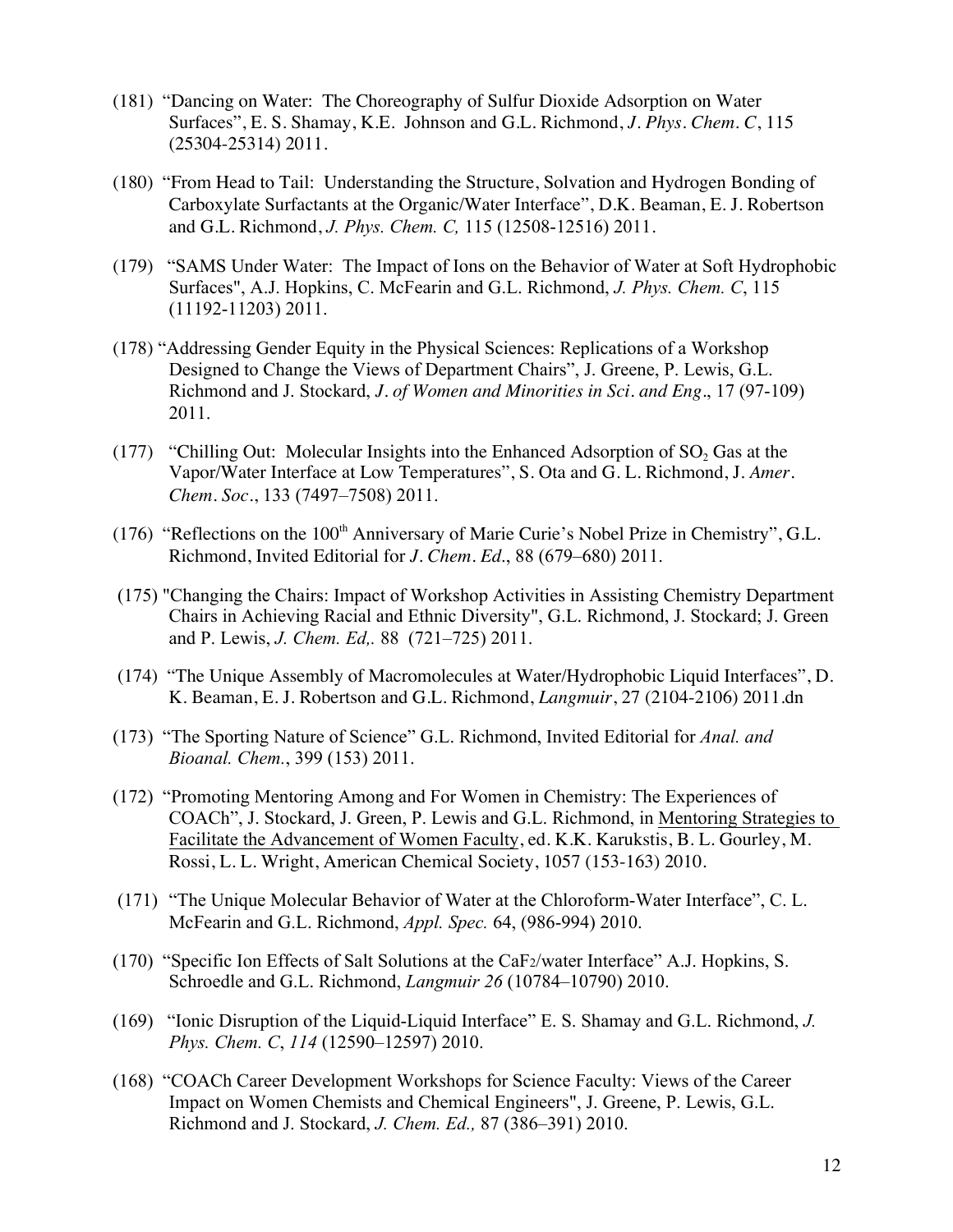- (167) "Is the Academic Climate Chilly? The Views of Women Academic Chemists", J. Greene, P. Lewis, G.L. Richmond and J. Stockard, *J. Chem. Ed*., 2010, 87 (381–385) 2010.
- (166) "The Role of Interfacial Molecular Structure in the Adsorption of Ions at the Liquid-Liquid Interface", C. L. McFearin, and G.L. Richmond, *J. Phys. Chem. C*, 113 (21162-21168) 2009.
- (165) "From Franklin to Today: Towards a Molecular Level Understanding of Bonding and Adsorption at the Oil-Water Interface", C. L. McFearin, D. K. Beaman, F. Moore and G.L. Richmond, *J. Phys. Chem. C*, 113 (1171-1188) 2009.
- (164) "Integration or Segregation: How do Molecules Behave at Oil/Water Interfaces?" F.G. Moore and G.L. Richmond, *Accts. of Chem. Res.*, 41 (739-748) 2008.
- (163) "Equilibrium and Non-Equilibrium Kinetics of Self-Assembled Surfactant Monolayers: A Vibrational Sum-Frequency Study of Dodecanoate at the Fluorite-Water Interface", S. Schrödle and G. L. Richmond, *J. Amer. Chem. Soc,* 130 (5072-5085) 2008.
- (162) "Sequential Wavelength Tuning: Dynamics at Interfaces Investigated by Vibrational Sum Frequency Spectroscopy", S. Schrödle and G. L. Richmond, *Appl. Spectroscopy*, 62 (389-393) 2008.
- (161) "Promoting Gender Equity in Academic Departments: A Study of Department Heads in Top-Ranked Chemistry Departments", J. Greene, P. Lewis, G.L. Richmond and J. Stockard, *J of Women and Minorities in Sci. and Engin.,* 14 (1-27) 2008.
- (160) "Water at Hydrophobic Liquid Surfaces: When Weaker is Better", D. K. Hore and G.L. Richmond, *J. Amer. Chem. Soc*., 130 (1800-1801) 2008.
- (159) "Interfacial Depth Profiling of the Orientation and Bonding of Water Molecules Across Liquid-Liquid Interfaces", D. S. Walker and G.L. Richmond, *J. Phys. Chem. C*, 112 (201-209) 2008.
- (158) "In-situ Nonlinear Spectroscopic Approaches to Understanding Adsorption at Mineral-Water Interfaces", S. Schrödle and G. L. Richmond, *J. of Phys. D: Appl. Phys*., 41 (1-14) 2008.
- (157) "Sum Frequency Generation Surface Spectra of Ice, Water and Acid Solutions Investigated by an Exciton Model", V. Buch, T. T. Tarbuck, G.L. Richmond, H. Groenzen and M.J. Schulz, *J. Chem. Phys.* 127 (204710-204730) 2007.
- (156) "Effects of Atmospherically Important Solvated Ions on Organic Acid Adsorption at the Surface of Aqueous Solutions", M. Kido Soule, P. Blower, and G. L. Richmond*, J. Phys. Chem. A*, 49, (13703-13713) 2007.
- (155) "Good Coaching: As Important for Science as it is for Sports", G.L. Richmond, Invited Editorial, *Bunsen-Magazin*, 6, (211-213) 2007.
- (154) "Monomer Exchange Dynamics of Self-Assembled Surfactant Monolayers at the Solid-Liquid Interface", S. Schrödle and G.L. Richmond, *Chem. Phys. Chem.,* 8 (2315-2317) 2007.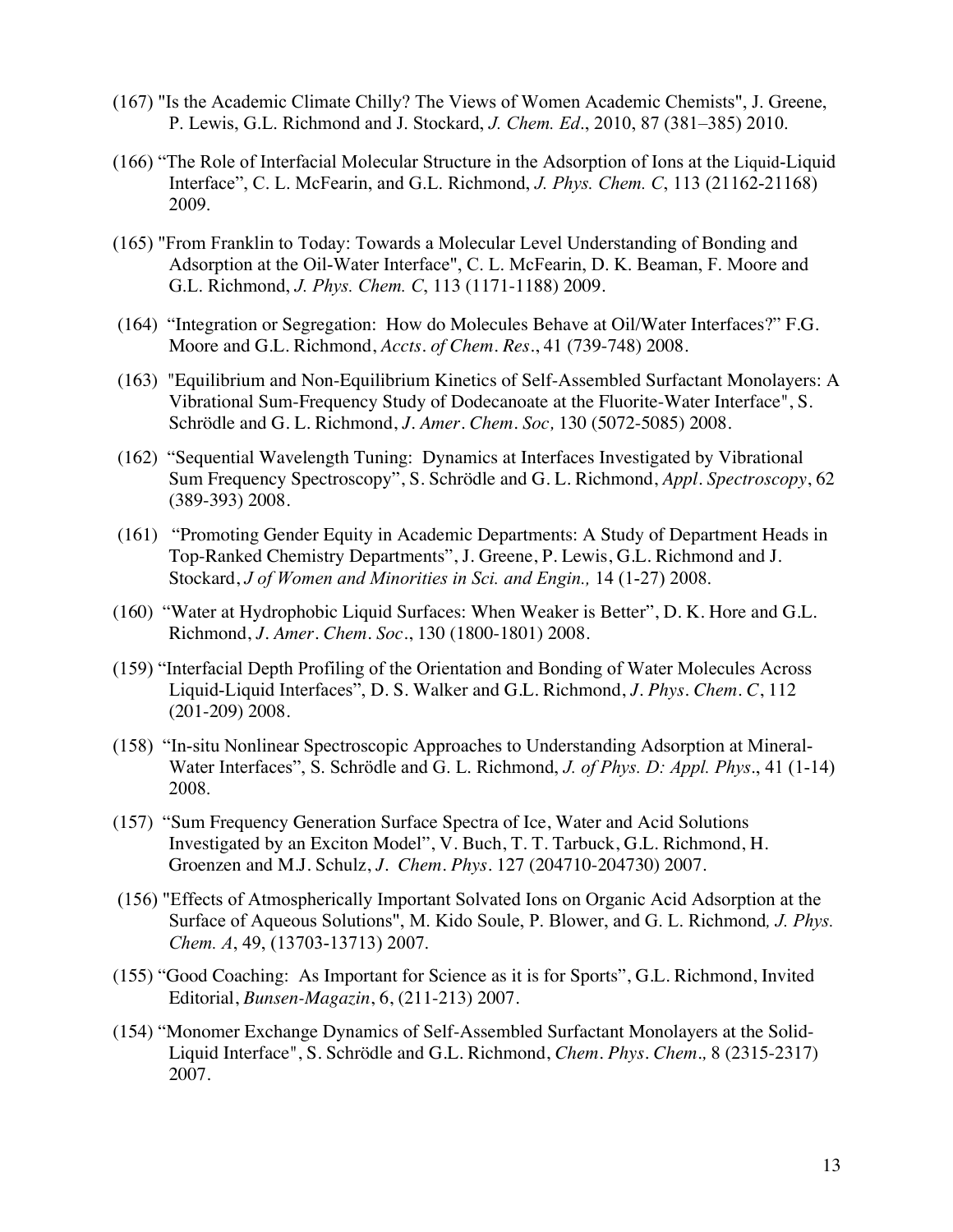- (153) "Understanding How Organic Solvent Polarity Affects Water Structure and Bonding at Halocarbon-Water Interfaces", C.L. McFearin and G.L. Richmond, *J. Mol. Liquids*, 136 (221-226) 2007.
- (152) "At the Water's Edge: Nitric Acid as a Weak Acid", E. S. Shamay, V. Buch, M. Parinello and G.L. Richmond, *J. Amer. Chem. Soc*., 129, (12920-12911) 2007.
- (151) "Depth Profiling of Water Molecules at the Liquid-Liquid Interface using a Combined Surface Vibrational Spectroscopy and Molecular Dynamics Approach", D. S. Walker and G.L. Richmond, *J. Amer. Chem. Soc.,* 129 (9446-9451) 2007.
- (150) "Surface Speciation at Solid/Liquid Interfaces: A Vibrational Sum-Frequency Study of Acetate at the Fluorite/Water Interface", S. Schrödle, F.G. Moore and G.L. Richmond, *J. Phys. Chem. C*, 111 (10088-10094) 2007.
- (149) "In-situ Investigation of Carboxylate Adsorption at the Fluorite/Water Interface by Sum Frequency Spectroscopy", S. Schrödle, F.G. Moore and G.L. Richmond, *J. Phys. Chem. C.*, 111, (8050-8059) 2007.
- (148) "Understanding the Effects of Hydrogen Bonding at the Vapor/Water Interface: Vibrational Sum Frequency Spectroscopy of H2O/HOD/D2O Mixtures Studied Using Molecular Dynamics Simulations", D.S. Walker and G.L. Richmond, *J. Phys. Chem. C,*  111 (8321-8330) 2007.
- (147) "Nonlinear Vibrational Spectroscopic Studies of the Adsorption and Speciation of Nitric Acid at the Vapor-Acid Solution Interface", M.C. Kido Soule, P.G. Blower and G.L. Richmond, *J. Phys. Chem. A*, 111 (3349-3357) 2007.
- (146) "Vibrational Sum-Frequency Spectroscopy and Molecular Dynamics Simulations of the Carbon Tetrachloride-Water and 1,2-Dichloroethane-Water Interfaces", D.S. Walker, F.G. Moore and G.L. Richmond, *J. Phys. Chem. C,* 111 (6103-6112) 2007.
- (145) "Molecular Structure of the Chloroform-Water and Dichloromethane-Water Interfaces", D. K. Hore, D. S. Walker, L. MacKinnon and G. L. Richmond, *J. Phys. Chem. C*, 111 (8832-8842) 2007.
- (144) "Layered Organic Structure at the Carbon Tetrachloride–Water Interface", D. K. Hore, D. Walker and G.L. Richmond, *J. Amer. Chem. Soc*., 129 (752-753) 2007.
- (143) "Spectroscopic Studies of Solvated Hydrogen and Hydroxide Ions at Aqueous Surfaces", T. L. Tarbuck, S. T. Ota and G.L. Richmond, *J. Amer. Chem. Soc.*, 128 (14519-14527) 2006.
- (142) "Understanding the Population, Coordination, and Orientation of Water Species Contributing to the Nonlinear Optical Spectroscopy of the Vapor-Water Interface through Molecular Dynamics Simulations", D.S. Walker, D.K. Hore and G.L. Richmond, *J. Phys. Chem. B* 110 (20451 – 20459) 2006.
- (141) "Differing Orientational Behavior of Environmentally Important Cyanophenol Isomers at the Air-Water Interface", M. C. Kido Soule, D.K. Hore, D. M. Jaramillo-Fellin and G.L. Richmond, J. Phys. Chem. B, 110 (16575-16583) 2006.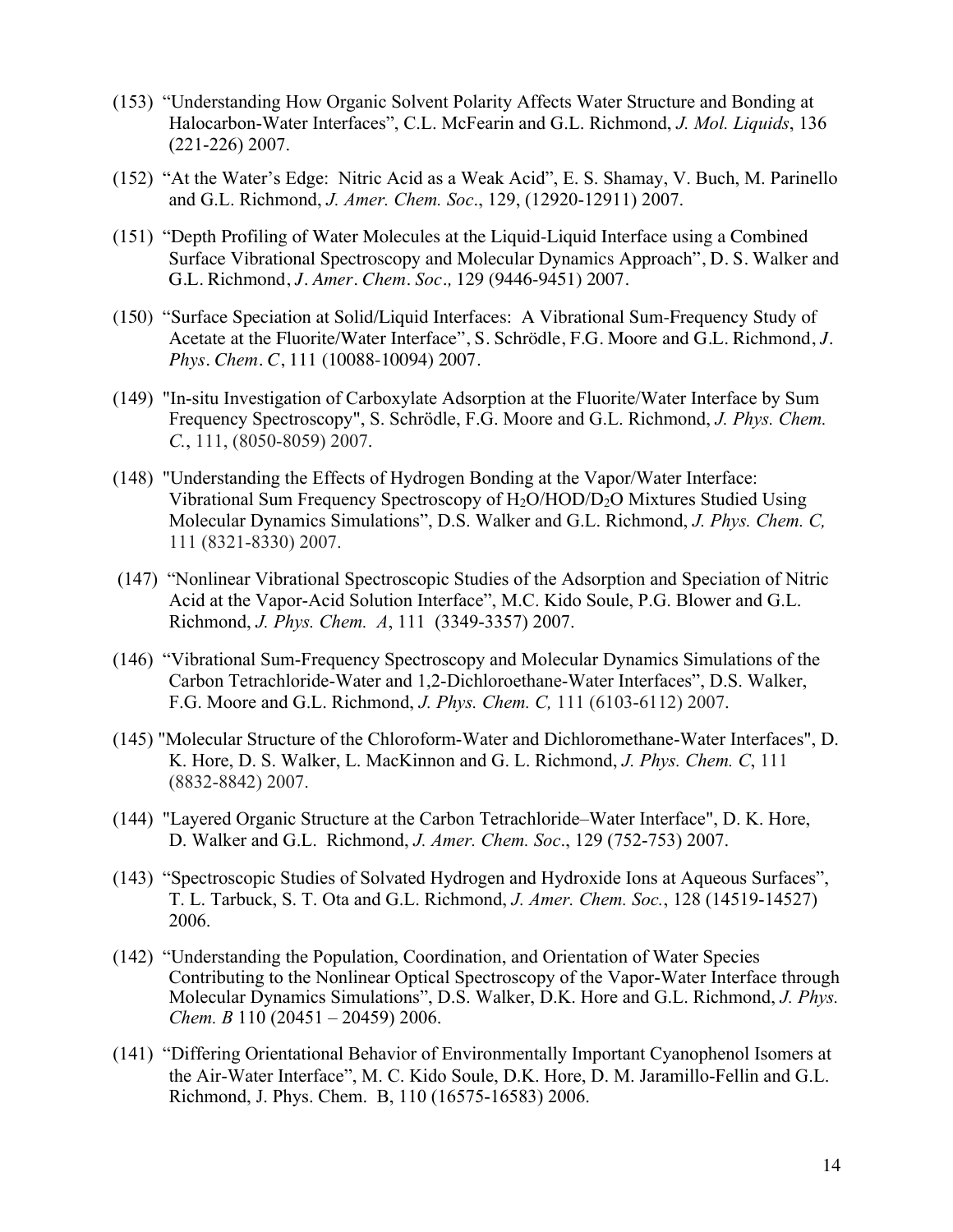- (140) "Adsorption and Reaction of  $CO_2$  and  $SO_2$  at a Water Surface", T. L. Tarbuck and G.L. Richmond, *J. Am. Chem. Soc.* 128 (3256-3267) 2006.
- (139) "And Gladly Teach, A Resource Book for Chemists Considering Academic Careers", 2nd Edition, A. T. Schwartz, R.A. Archer, A.K.El-Ashmawy, D.K. Lavallee, S. McGuire, G. Richmond, R. Eikey, American Chemical Society, 2006.
- (138) "Investigations of the Solid-Aqueous Interfaces with Vibrational Sum Frequency Spectroscopy", A. J. Hopkins, C. L. McFearin and G.L. Richmond, *Curr. Opin. in Solid State and Mater. Sci.,* 9 (19-27) 2005.
- (137) " $SO_2:H_2O$  Surface Complex Found at the Vapor/Water Interface", T. L. Tarbuck and G.L. Richmond, *J. Amer. Chem. Soc.,* 127 (16806-16807) 2005.
- (136) "Adsorption of Organosulfur Species at Aqueous Surfaces: Molecular Bonding and Orientation", T. L. Tarbuck and G. L. Richmond, *J. Phys. Chem. B*, 109 (20868-20877) 2005.
- (135) "Redressing the Balance: Training Series for Women Scientists Expands", G. L. Richmond, *Nature,* 437 (592) 2005.
- (134) "Whole-Molecule Approach for Determining Orientation at Isotropic Surfaces by Nonlinear Vibrational Spectroscopy", D. K. Hore, D. K. Beaman, D. H. Parks, and G. L. Richmond, *J. Phys. Chem. B,* 109 (16846-16851) 2005.
- (133) "Surfactant Head Group Orientation at the Air/Water Interface", D. Hore, D. Beaman, G. L. Richmond*. J. Am. Chem. Soc., 127* (9356-9357) 2005.
- (132) "Career, Family and Institutional Variables in the Work Lives of Academic Women in the Chemical Sciences", R.E. Fassinger, K. Scantlebury, G. L. Richmond, *J of Women and Minorities in Science and Engineering,* 10 (297-316) 2005.
- (131) "Surfactant Adsorption at the Salt/Water Interface: Comparing the Conformation and Interfacial Water Structure for Selected Surfactants", K. A. Becraft and G.L. Richmond, *J. Phys. Chem*. *B*, 109 (5108 – 5117) 2005.
- (130) "COAChing Women to Succeed in Academic Careers in the Chemical Sciences", G. L. Richmond, *J. Chem. Ed*., 82 (351-353) 2005.
- (129) "Vibrational Sum Frequency Spectroscopic Investigations of Molecular Interactions at Liquid/Liquid Interfaces", M. R. Watry and G.L. Richmond, in Interfacial Nanochemistry, ed. H. Watarai, Kluwer Academic/Plenum Publishers, pgs 25-56, 2005.
- (128) "Recent Experimental Advances in Studies of Liquid/Liquid Interfaces", M.A. Leich and G.L. Richmond, *Faraday Discuss.* 129 (1-21), 2005.
- (127) "Mid-Infrared Second Order Surface Susceptibility of a-Quartz and its Application to Surface Sum Frequency Spectroscopy", D.K. Hore, J. King, F. G. Moore, M.Y. Hamamoto and G.L. Richmond, *J. Chem. Phys*. 121 (12589-12594), 2004.
- (126) "Ti:Sapphire-based Picosecond Visible-Infrared Sum-Frequency Spectroscopy from 900- 3100 cm-1 ", D.K. Hore, M.Y. Hamamoto and G.L. Richmond, *Applied Spectros.* 58 (1377-1384), 2004.
- (125) "Isolated Molecular Ion Solvation at an Oil/Water Interface Investigated by Vibrational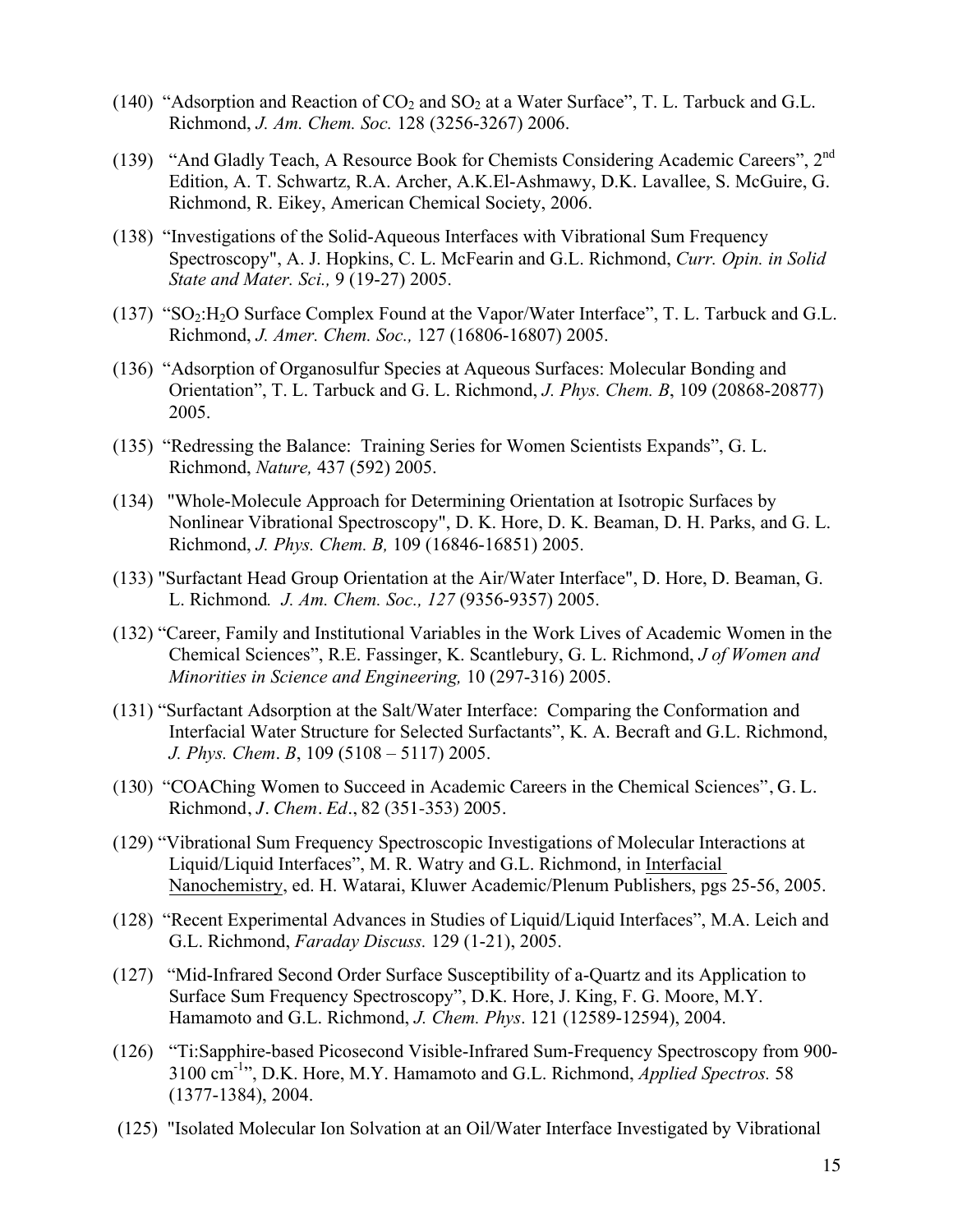Sum Frequency Spectroscopy", L.F. Scatena and G.L. Richmond, *J. Phys. Chem*. *B*, 108 (12518-12528) 2004.

- (124) "In-Situ Spectroscopic Investigations of Surfactant Adsorption at the  $CaF<sub>2</sub>/Aqueous$ Solution Interface", K. A. Becraft, F. G. Moore, and G.L. Richmond*, Chemical Physics-Phys. Chem.*, 6 (1880-1889) 2004.
- (123) "Probing the Molecular Structure and Bonding of the Surface of Aqueous Salt Solutions", E.A. Raymond and G.L. Richmond, *J. Phys. Chem. B*, 108 (5051-5059) 2004.
- (122) "Evidence for a Diffuse Interfacial Region at the Dichloroethane/Water Interface", D. S. Walker, M.G. Brown, C. L. McFearin and G. L. Richmond, *J. Phys. Chem*. *B*, 108 (2111- 2114) 2004.
- (121) "Aqueous Solvation of Charge at Hydrophobic Surfaces", L. F. Scatena and G.L. Richmond, *Chem. Phys. Lett*., 383 (491-495) 2004.
- (120) "Charge Reversal Behavior at the CaF<sub>2</sub>/H<sub>2</sub>O/SDS Interface as Studied by Vibrational Sum Frequency Spectroscopy", K.A. Becraft, F.G. Moore and G.L. Richmond, *J. Phys. Chem. B*, 107 (3675-3678) 2003.
- (119) "Hydrogen Bonding Interactions at the Vapor/Water Interface as Investigated by Vibrational Sum Frequency Spectroscopy of HOD/H2O/D2O Mixtures and Molecular Dynamics Simulations", E.A. Raymond, T.L. Tarbuck, M.G. Brown and G.L. Richmond, *J. Phys. Chem. B,* 107, (546-556) 2003.
- (118) "Vibrational Sum-Frequency Spectroscopy of Alkane/Water Interfaces: Experiment and Theoretical Simulation", M.G. Brown, D.S. Walker and G.L. Richmond, *J. Phys. Chem. B*, 107, (237-244) 2003.
- (117) "Vibrational Sum Frequency Studies of a Series of Phospholipid Monolayers and the Associated Water Structure at the Vapor/Water Interface", M.R. Watry, T. Tarbuck and G.L. Richmond, *J. Phys. Chem. B*, 107(2) (512-518) 2003.
- (116) "Challenges in Interpreting Vibrational Sum Frequency Spectra: Deconvoluting Spectral Features as Demonstrated in the CaF<sub>2</sub>/H<sub>2</sub>O/SDS System", F.G. Moore, K.A. Becraft and G.L. Richmond, *Applied Spectroscopy*, 56 (1600-1610) 2002.
- (115) "Orientation and Conformation of Amino Acids in Monolayers at an Oil/Water Interface as Determined by Vibrational Sum Frequency Spectroscopy", M.R. Watry and G.L. Richmond*, J. Phys. Chem. B*, 106 (12517-12523) 2002.
- (114) "The Effects of Halothane on Phosphatidylcholine, -ethanolamine, glycerol and –serine Monolayer Order at a Liquid/Liquid Interface", M. Watry and G.L. Richmond, *Langmuir*, 18 (8881-8887) 2002.
- (113) "Isotopic Dilution Studies of the Vapor/Water Interface as Investigated by Vibrational Sum-Frequency Spectroscopy", E.A. Raymond, T. Tarbuck and G.L. Richmond*, J. Phys. Chem*. *B*, 106 (2817-2820) 2002.
- (112) "Molecular Bonding and Interactions at Aqueous Surfaces as Probed by Vibrational Sum Frequency Spectroscopy", G.L. Richmond, *Chemical Reviews*, 102 (2693-2724) 2002.
- (111) "In Situ Vibrational Spectroscopic Studies of the CaF $_2$ /H $_2$ O Interface", K. Becraft and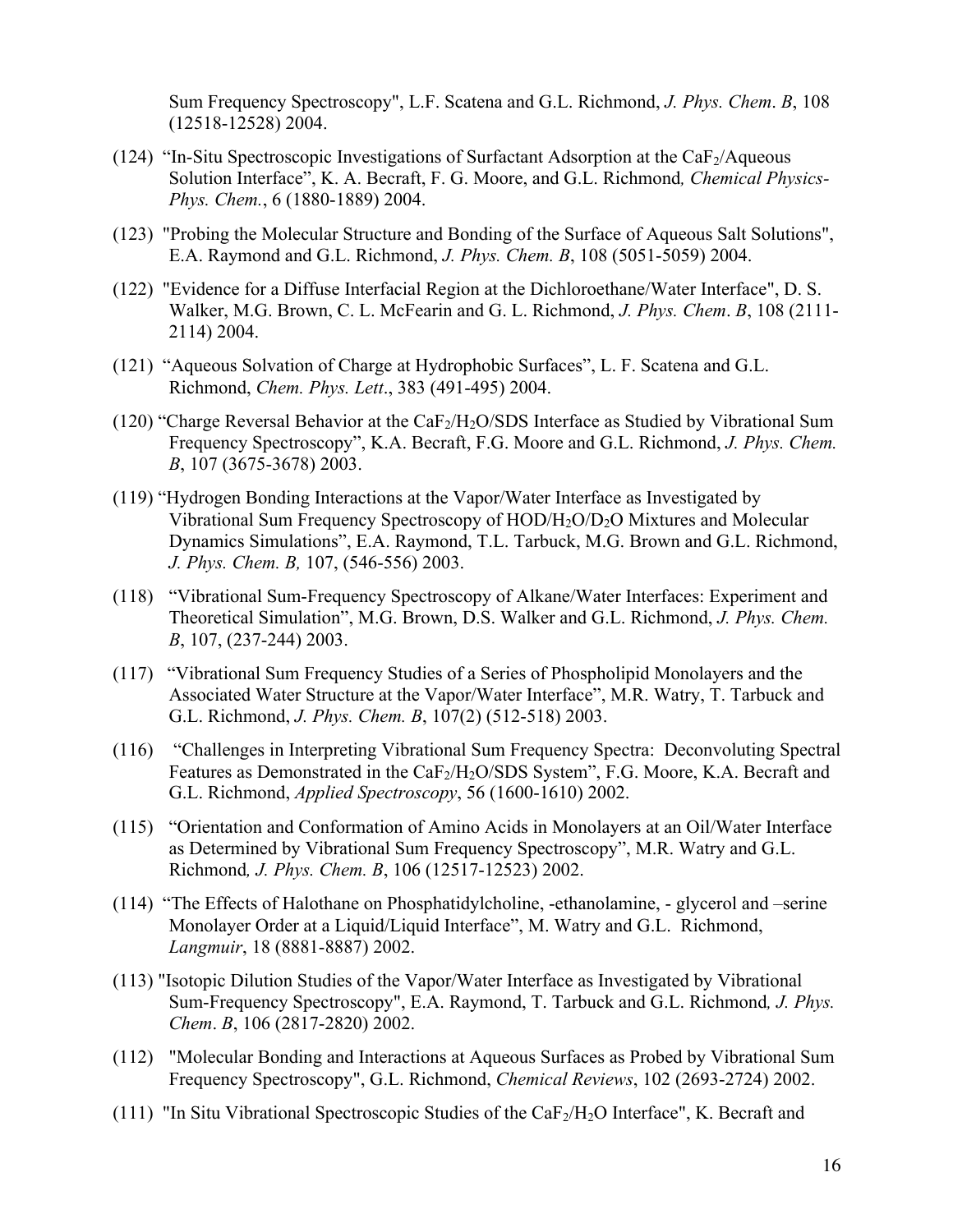G.L. Richmond, *Langmuir,* 17 (7721-7724) 2001.

- (110) "Orientation, Hydrogen Bonding, and Penetration of Water at the Organic/Water Interface*"*, L.F. Scatena and G. L. Richmond, *J. Phys. Chem. B*, 105 (11240-11250) 2001.
- (109) "Probing Molecular Structure at Liquid Surfaces with Vibrational Sum Frequency Spectroscopy", M. Watry, M. G. Brown and G. L. Richmond, Focus Article for *Applied Spectroscopy*, 55 (321A-340A) 2001.
- (108) "Water at Hydrophobic Surfaces: Weak Hydrogen Bonding and Strong Orientation Effects", L.F. Scatena and G.L. Richmond, *Science*, 292 (908-911) 2001.
- (107) "Surface Structural Studies of Methane Sulfonic Acid at Air/Aqueous Solution Interfaces Using Vibrational Sum Frequency Spectroscopy", H.C. Allen, E.A. Raymond, and G.L. Richmond, *J. Phys. Chem. A,* 105 (1649-1655) 2001.
- (106) " Structure and Bonding of Molecules at Aqueous Surfaces", G.L. Richmond*, Ann. Rev. of Phys. Chem.*, 52, (357-389), 2001.
- (105) "Nonlinear Vibrational Sum Frequency Spectroscopy of Atmospherically Relevant Molecules at Water Surfaces", E.A. Raymond, H.C. Allen and G.L. Richmond, *Current Opinions in Colloids and Surfaces*", Vol. 5 (74-80) 2000.
- (104) "The Analysis of Interference Effects in the Sum Frequency Spectra of Water Surfaces", M.G. Brown, E.A. Raymond, H.C. Allen, L.F. Scatena and G.L. Richmond, *J. Phys. Chem. A*, 104 (10220-10226) 2000.
- (103) "Corrosion, Passivation and the Effect of Water Addition on an n-GaAs (100)/Methanol Photoelectrochemical Cell" T.A. Abshere and G.L. Richmond, *J. Phys. Chem. B*, 104 (1602-1609) 2000.
- (102) "Comparison of the Adsorption of Linear Alkanesulfonate and Linear Alkylbenzenesulfonate Surfactants at Liquid Interfaces", M. Watry and G. L. Richmond, *J. Am. Chem. Soc*., 122 (875-883) 2000.
- (101) "Assembly of Long Chain Phosphatidylcholines at a Liquid-Liquid Interface", B. Smiley and G.L. Richmond, *Biopolymers (Biospectroscopy)*, 57 (117-125) 2000.
- (100) "Picosecond Photoluminescence Study of the n-GaAs (100)/Methanol Interface in a Photoelectrochemical Cell", T.A. Abshere and G.L. Richmond, *J. Phys. Chem. B*, 103 (7911-7919) 1999.
- (99) "Induced Changes in Solvent Structure by Phospholipid Monolayer Formation at a Liquid:Liquid Interface", R.A. Walker and G.L. Richmond, *Coll. Surf. A*, 154 (175-185) 1999.
- (98) "Alkyl Chain Ordering of Asymmetric Phosphatidylcholines Adsorbed at a Liquid-Liquid Interface", B.L. Smiley and G.L. Richmond, *J. Phys. Chem. B,* 103 (653-659) 1999.
- (97) "Molecular Structure and Adsorption of Dimethyl Sulfoxide at the Surface of Aqueous Solutions", H. Allen, D.E. Gragson and G.L. Richmond, *J. Phys. Chem. B*, 103 (660- 666) 1999.
- (96) "Vibrational Sum Frequency Spectroscopy at Liquid-Liquid Interfaces: Model Membrane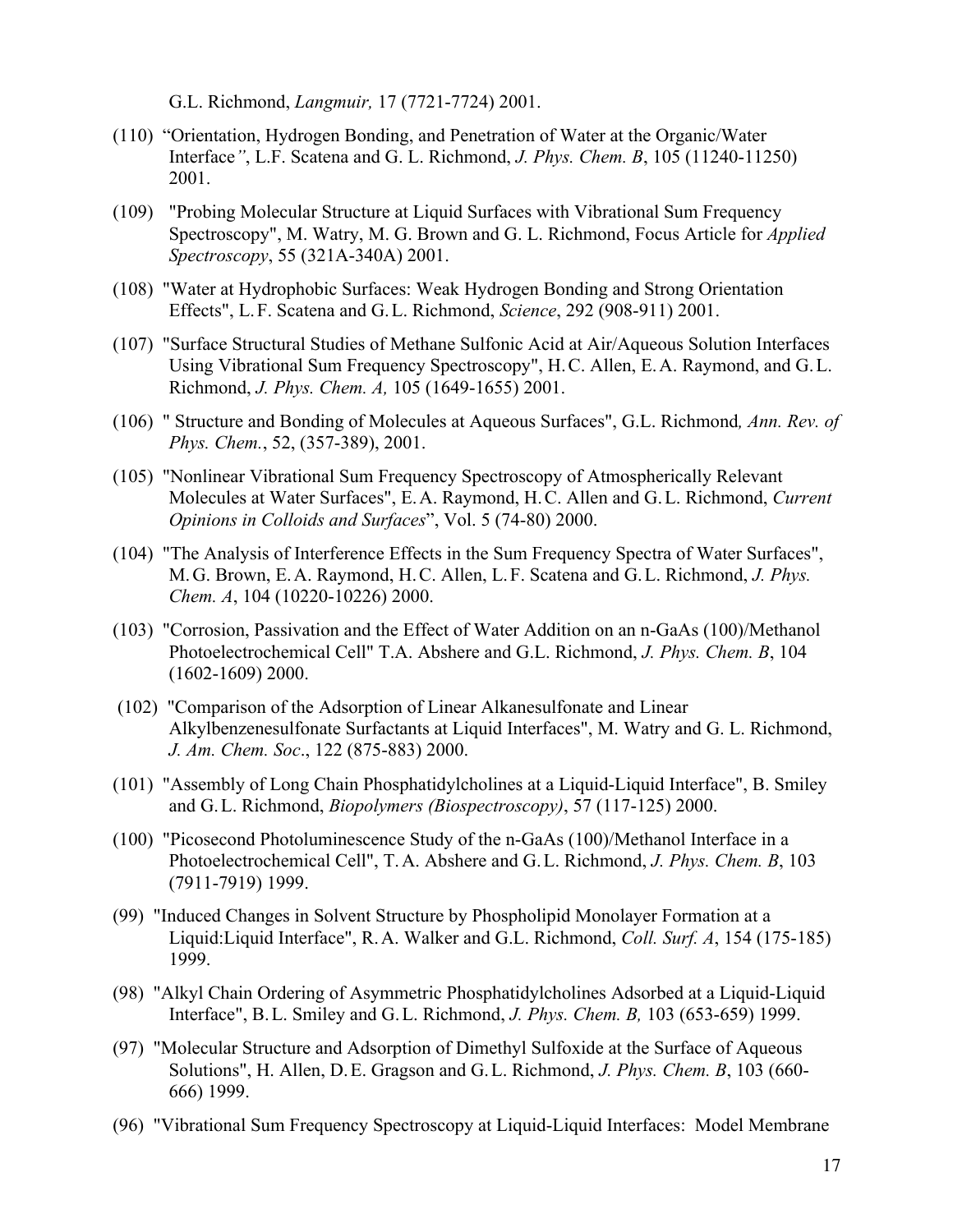Systems", R.A. Walker, B.E. Smiley and G.L. Richmond, *Spectroscopy*, 14 (18-27) 1999.

- (95) "Effect of Alkyl Chain Length on the Conformation and Order of Simple Ionic Surfactants Adsorbed at the  $D_2O/CCl_4$  Interface as Studied by Sum-Frequency Vibrational Spectroscopy", J.C. Conboy, M.C. Messmer and G.L. Richmond, *Langmuir*, 14 (6722- 6727) 1998.
- (94) "Phosphocholine Monolayer Structure at a Liquid-Liquid Interfaces", R.A. Walker, J.A. Gruetzmacher and G.L. Richmond, *J. Am. Chem. Soc.*, 120 (6991-7003) 1998.
- (93) "Vibrational Sum Frequency Spectroscopy of Surfactants and Phospholipid Monolayers at Liquid-Liquid Interfaces", B.E. Smiley, R.A. Walker, D.E. Gragson, T.E. Hannon and G.L. Richmond, *SPIE Proc*., 3273 (134-144) 1998.
- (92) "Investigations of the Structure and Hydrogen Bonding of Water Molecules at Liquid Surfaces by Vibrational Sum Frequency Spectroscopy", D.E. Gragson and G.L. Richmond, Feature Article for *J. Phys. Chem*. *B*, 102 (3847-3861) 1998.
- (91) "Probing the Structure of Water Molecules at an Oil/Water Interface in the Presence of a Charged Soluble Surfactant through Isotopic Dilution Studies", D.E. Gragson and G.L. Richmond, *J. Phys. Chem. B*, 102 (569-576) 1998.
- (90) "Potential Dependent Alignment and Hydrogen Bonding of Interfacial Water Molecules at Charged Air/Water and Oil/Water Interfaces", D.E. Gragson and G.L. Richmond, *J. Am. Chem. Soc*., 120 (366-375) 1998.
- (89) "Probing the Intermolecular Hydrogen Bonding of Water Molecules at an Oil/Water Interface in the Presence of Charged Soluble Surfactant", D.E. Gragson and G.L. Richmond, *J. Chem. Phys*.*,* 107 (9687-9690) 1997.
- (88) "Comparisons of the Structure of Water at Neat Oil/Water Interfaces as Determined by Vibrational Sum Frequency Generation", D.E. Gragson and G.L. Richmond, *Langmuir*, 13 (4804-4806) 1997.
- (87) "Vibrational Spectroscopy of Molecules at Liquid Surfaces and Interfaces", G.L. Richmond, *Anal. Chem*., 69 (536A-543A) 1997.
- (86) "A Study of the Effect of pH on Surfactants and Water Structure at the Air/Water Interface Using Sum Frequency Generation", E.A. Raymond, D.E. Gragson, R.A. Walker and G.L. Richmond, *J. Undergrad. Res.*, 3 (145-148) 1997.
- (85) "Vibrational Sum Frequency Generation Studies of Saturated Glycerophospholipids: Effect of Temperature on Molecular Ordering at an Oil/Water Interface", J.A. Gruetzmacher, R.A. Walker and G.L. Richmond, *J. Undergrad. Res*., 3 (90-94) 1997.
- (84) "Dependence of Alkyl Chain Conformation of Simple Ionic Surfactants on Head Group Functionality as Studied by Sum Frequency Generation Vibrational Spectroscopy", J.C. Conboy, M.C. Messmer and G.L. Richmond, *J. Phys. Chem*. *B,* 101 (6724-6733) 1997.
- (83) "Molecular Structure and Ordering of Phospholipids at a Liquid-Liquid Interface", R.A. Walker, J.C. Conboy and G.L. Richmond, *Langmuir*, 13 (3070-3073) 1997.
- (82) "An Investigation of Surfactant Behavior at the Liquid/Liquid Interface with Vibrational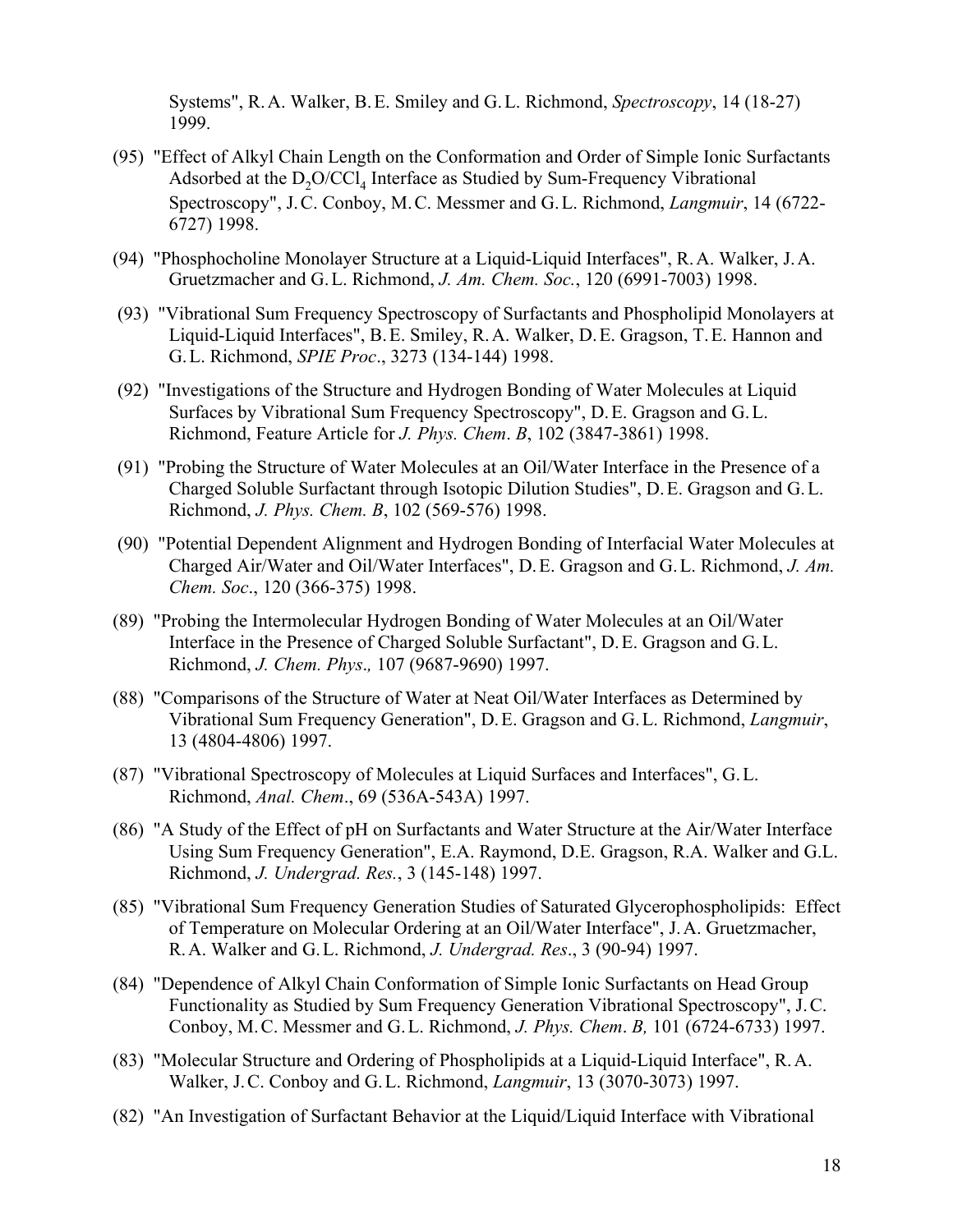Sum Frequency Generation", J.C. Conboy, M.C. Messmer, R. Walker and G.L. Richmond, in *Progr. Colloid Polym. Sci.*; Amphiphiles at Interfaces, 103 (10-20) 1997.

- (81) "Photocorrosion of n-GaAs and Passivation by  $Na<sub>2</sub>S$ : Comparison of the (100), (110) and (111) B Faces", E.A. Miller and G.L. Richmond, *J. Phys. Chem*. *B,* 101 (2669-2677) 1997.
- (80) "Examination of the Interface Between Two Immiscible Electrolyte Solutions by Second Harmonic Generation", J.C. Conboy and G.L. Richmond, *J. Phys. Chem*. *B,* 101 (983- 990) 1997.
- (79) "Ordering of Interfacial Water Molecules at the Charged Air/Water Interface Observed by Vibrational Sum Frequency Generation", D.E. Gragson, B.M. McCarty and G.L. Richmond, *J. Am. Chem. Soc*., 119 (6144-6152) 1997.
- (78) "Quilting Together a Professional Life in Science", G.L. Richmond, *Association for Women in Science Newsletter*, 25 (38-39) 1996.
- (77) "Surfactant/Water Interactions at the Air/Water Interface As Probed by Vibrational Sum Frequency Generation", D.E. Gragson, B.M. McCarty and G.L. Richmond, *J. Phys. Chem*., 100 (14272-14275) 1996.
- (76) "Tunable Picosecond IR Laser System for Use in Nonlinear Spectroscopic Applications", D.E. Gragson, B.M. McCarty, G.L. Richmond and D.S. Alavi, *J. Opt. Soc. B*, 13 (2075- 2083) 1996.
- (75) "Investigation of Surfactant Conformation and Order at the Liquid-Liquid Interface by Total Internal Reflection Sum-Frequency Generation", J.C. Conboy, M.C. Messmer and G.L. Richmond, *J. Phys. Chem*., 100 (7617-7622) 1996.
- (74) "Porous Silicon and the Search for a Silicon Based LED", R. Swischer, P. Sercel and G.L. Richmond, *J. Chem. Ed*., 73 (738-741) 1996.
- (73) "Resonant Sum Frequency Generation Studies of Surfactant Ordering at Oil-Water Interfaces", M.C. Messmer, J.C. Conboy and G.L. Richmond, *SPIE Proc.*, 135 (2547) 1995.
- (72) "Total Internal Reflection Second Harmonic Generation from the Interface Between Two Immiscible Electrolyte Solutions", J.C. Conboy and G.L. Richmond, *Electrochim. Acta*, 40 (2881-2886) 1995.
- (71) "Observation of Molecular Ordering at the Liquid-Liquid Interface by Resonant Sum Frequency Generation", M.C. Messmer, J.C. Conboy and G.L. Richmond, *J. Am. Chem. Soc*., 117 (8039-8040) 1995.
- (70) "Tunable Picosecond Infrared Laser System Based on Parametric Amplification in KTP with a Ti:sapphire Amplifier", D.E. Gragson, D.S. Alavi, G.L. Richmond, *Optics Lett*., 20 (1991-1993) 1995.
- (69) "Surface Second Harmonic Generation Studies of Single Crystal Metal Surfaces", G.L. Richmond and R.A. Bradley, in Laser Spectroscopy and Photochemistry on Metal Surfaces, H. -L. Dai and W. Ho, eds., World Scientific Publishing Co., 1995, Part I, p 132-183.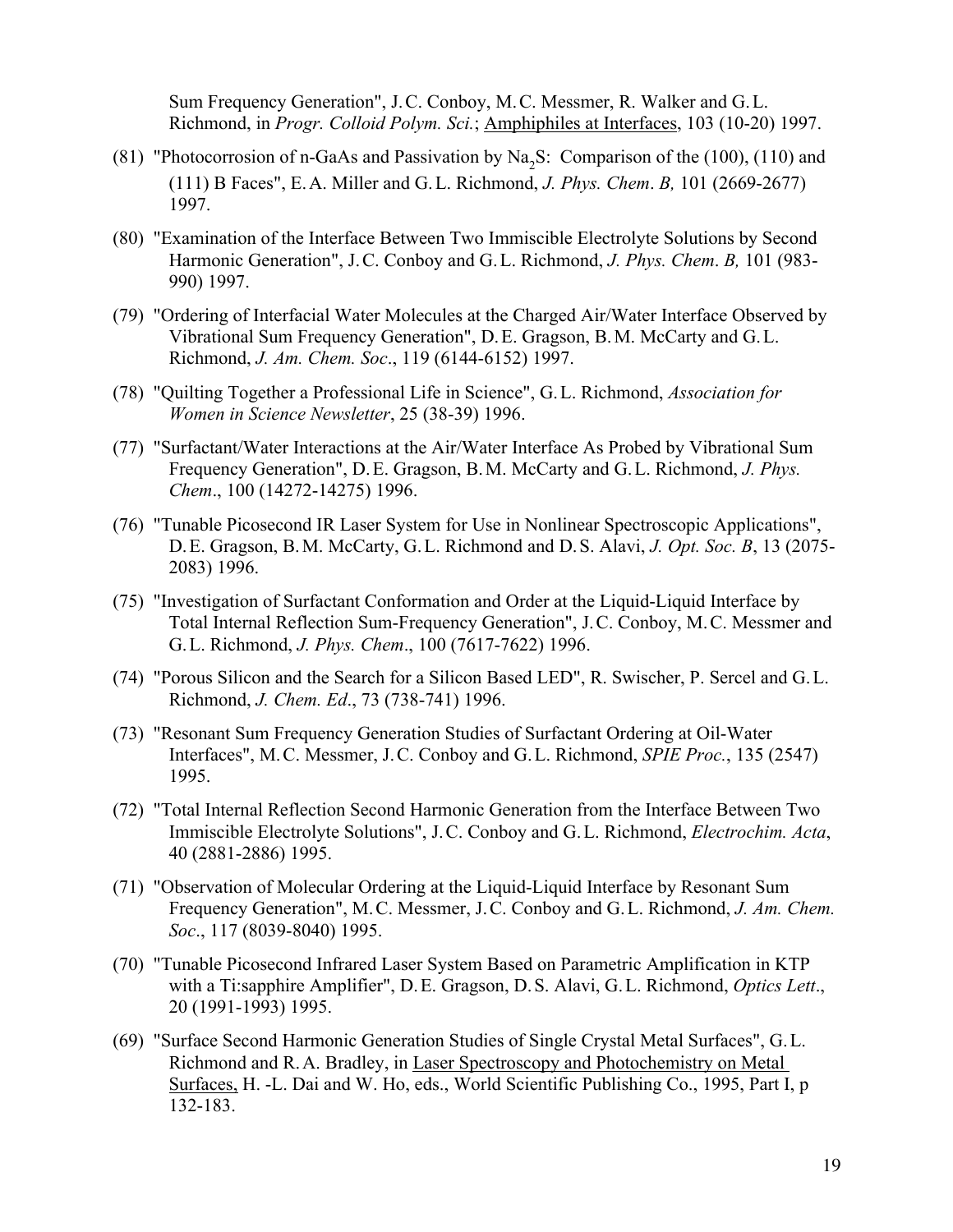- (68) "Observation of the Potential-Dependent Second Harmonic Response from the  $Si(111)/Electrolyte$  and  $Si(111)/SiO<sub>2</sub>/Electrolyte Interfacial Regions", J. L. Dasehbach,$ P.R. Fischer, D. Demarest and G.L. Richmond, *J. Phys. Chem*., 99 (3240-3250) 1995.
- (67) "Picosecond Photoluminescence Studies of Photocorrosion and Passivation of n-GaAs in Na2S Containing Solutions", B.A. Balko, E.A. Miller and G.L. Richmond, *J. Phys. Chem*. 95, (4124-4131) 1995.
- (66) "Picosecond Photoluminescence Studies of Recombination Dynamics at n-GaAs/Electrolyte Interfaces", G.L.Richmond, J. Kauffman and B.A. Balko, in Surface Imaging and Visualization, CRC Press, A.T. Hubbard, ed., 1995, p 597-633.
- (65) "FTIR Studies of Hafnium-Alkylbisphosphonate Multilayers on Gold: Effects of Alkylbisphosphonate Chain Length, Substrate Roughness and Surface Functionalization on Film Structure and Order", J.T. O'Brien, A.C. Zeppenfeld, G.L. Richmond and C.J. Page, *Langmuir*, 10 (4657-2663) 1994.
- (64) "Sensitivity of Second Harmonic Generation to Space Charge Effects at the Si(111)/Electrolyte and Si(111)/SiO2/Electrolyte Interfaces", P.R. Fischer, J.L. Daschbach and G.L. Richmond, *J. Vac. Sci. Tech*., 12 (2617-2624) 1994.
- (63) "Total Internal Reflection Second Harmonic Generation: Probing the n-Alkane/Water Interface", J.C. Conboy, J.L. Daschbach, and G.L. Richmond, *Appl. Phys. A*, 59 (623- 629) 1994.
- (62) "Studies of Alkane/Water Interfaces by Total Internal Reflection Second Harmonic Generation", J.C. Conboy, J.L. Daschbach, and G.L. Richmond, *J. Phys. Chem*., 98 (9688-9692) 1994.
- (61) "Surface Second Harmonic Studies of Si(111)/Electrolyte and Si(111)/SiO2/Electrolyte Interfaces" P.R. Fischer, J.L. Daschbach and G.L. Richmond, *Chem. Phys. Lett*., 218 (200-205) 1994.
- (60) "Surface-dipole and Electric-quadrupole Contributions to Anisotropic Second-Harmonic Generation from Noble Metal Surfaces", D.A. Koos, V.L. Shannon and G.L. Richmond, *Phys. Rev. B*, 47 (4730-4734) 1993.
- (59) "Surface Second Harmonic Studies of Stepped Ag(111) Electrode Surfaces", G.L. Richmond, *Chem. Phys. Lett.*, 213 (491-497) 1993.
- (58) "Corrosion Induced Surface States on GaAs Electrode Surfaces as Studied by Picosecond Luminescence Measurements", B. Balko, J. Kauffman and G.L. Richmond, *J. Phys. Chem*., 97 (9002-9008) l993.
- (57) "Nonlinear Optical Spectroscopy of Ag(111) in an Electrolyte and in Vacuum", R.A. Bradley, R. Georgiadis, S.D. Kevan and G.L. Richmond, *J. Chem. Phys*., 99 (5535- 5546) 1993.
- (56) "Examination of the Surface Second Harmonic Response from Noble Metal Surfaces at Infrared Wavelengths", E.K.L. Wong and G.L. Richmond, *J. Chem. Phys*., 99 (5500- 5507) l993.
- (55) "Threshold Phenomena in Nonlinear Currents upon Metallization of Si(001)", S. Arekat, S.D. Kevan and G.L. Richmond, *Europhys. Lett.*, 22 (377-382) 1993.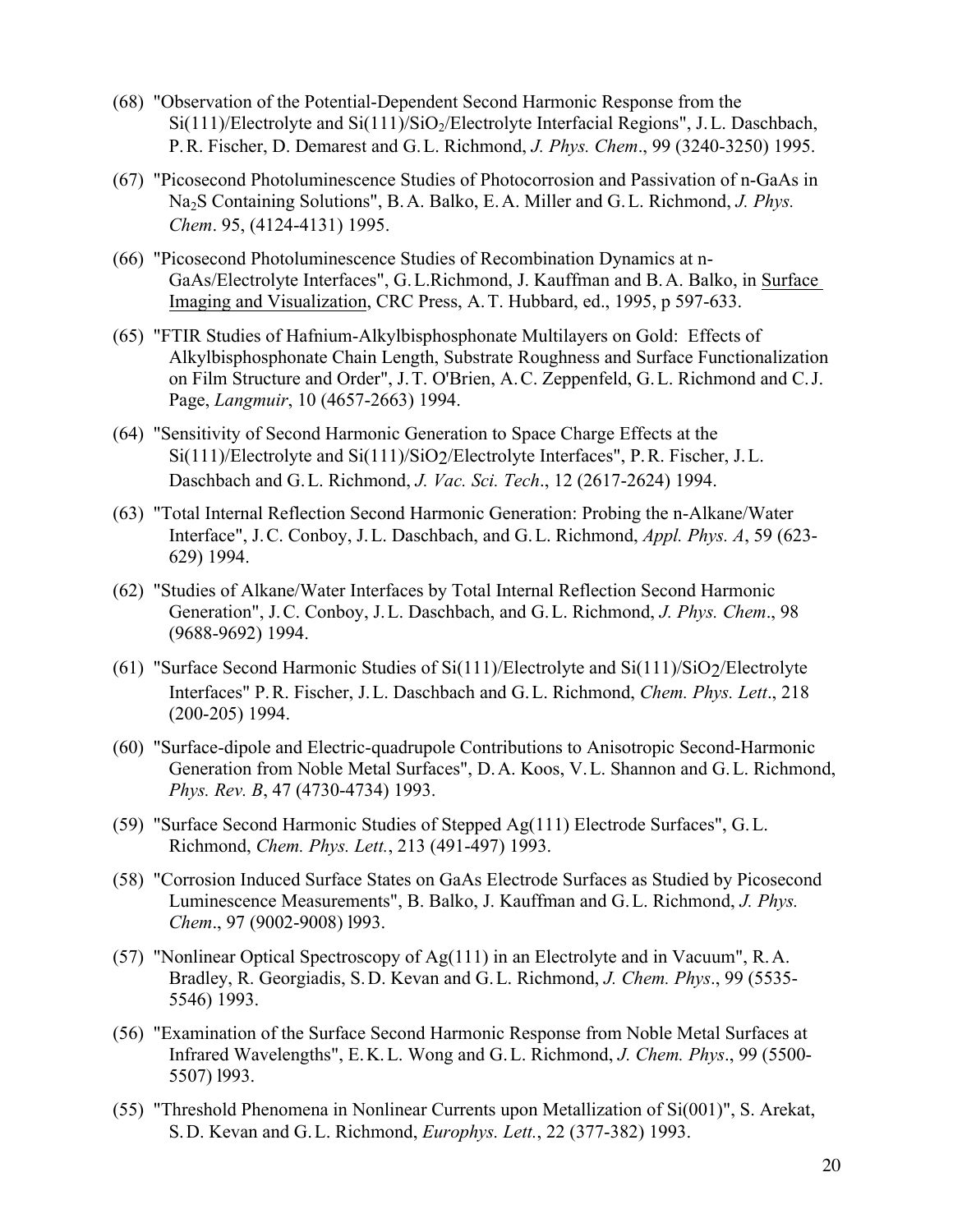- (54) "On the Influence of Steps on the Rotational Anisotropy of the Second Harmonic Generation from Ag Electrodes", K.A. Friedrich and G.L. Richmond, *Ber. Bunsen-Ges. Phys. Chem*., 93 (386-394) 1993.
- (53) "Dependence of Luminescence Decays from GaAs/Electrolyte Contacts on Excitation Power and Applied Bias: Examination of the Modified Dead Layer Model", J.F. Kauffman and G.L. Richmond, *J. Appl. Phys*., 73 (1912-1917) 1993.
- (52) "SHG and the Single Crystal Electrode Surface", G.L. Richmond, *Spectroscopy*, 7 (18-21) l992.
- (51) "Power Dependent Effects in the Luminescence Decay of GaAs/Electrolyte Contacts at the Flat Band Potential", J.F. Kauffman, B.A. Balko and G.L. Richmond, *J. Phys. Chem*., 96 (6371-6374) 1992.
- (50) "Power Dependent Effects in Photoluminescence vs. Voltage Scans of GaAs/Electrolyte Junctions Using Picosecond Pulse Excitation", J.F. Kauffman, B.A. Balko and G.L. Richmond, *J. Phys. Chem*., 96 (6374-6377) 1992.
- (49) "Measurement of the Second Harmonic Response from Ag(111) at the Long-Wavelength Limit", E.K.L. Wong, K.A. Friedrich and G.L. Richmond, *Chem. Phys. Lett*., 195 (628- 632) l992.
- (48) "Observation of Electronic Structure at the Metal/Electrolyte and Metal/Vacuum Interface by Second Harmonic Generation", R. Bradley, R. Georgiadis, S.D. Kevan and G.L. Richmond, *J. Vac. Sci. Tech*., 10 (2996-3000) l992.
- (47) "Comments on "Women in Science"" D.R. Rolison, P.A. Thiel, A.M. Stacy, G.L. Richmond, J.K. Rice, J.E. Pemberton, J.G. Osteryoung, W.E. O'Grady, R.J. Nowak, R.L. Lichter, *Science*, 256 (1614) l992.
- (46) "Comparison of Cu(111) in Aqueous Electrolytes and in Ultrahigh Vacuum: An Optical Second Harmonic Generation Study", E.K.L. Wong, A. Friedrich, J.M. Robinson, R. Bradley and G.L. Richmond, *J. Vac. Sci. Tech*., 10 (2985-3000) l992.
- (45) "Letter to the Editor", G.L. Richmond, *Science*, 79 (256) l992.
- (44) Comment on "Ag(111) Surface Reconstruction Studied by Optical Second Harmonic Generation", R. Georgiadis, R.A. Bradley and G.L. Richmond, *Phys. Rev. Lett*., 69 (989- 990) l992.
- (43) "Structure and Stability of Underpotentially Deposited Layers on Au(111) Studied by Optical Second Harmonic Generation", D.A. Koos and G.L. Richmond, *J. Phys. Chem.*, 96 (3770-3775) l992.
- (42) "Second Harmonic Generation and Surface Structure of Electrodes", G.L. Richmond, in Advances in Electrochemical Science and Engineering, C.W. Tobias and H. Gerischer, eds., VCH, Vol. 2, l991, p 142.
- (41) "Investigations of Electrochemical Interfaces by Nonlinear Optical Methods", G.L. Richmond, in *In-situ* Studies of Electrochemical Interfaces, H. Abruña, ed., VCH Verlag Chemical, l991, p 267-338.
- (40) "SHG and the Single Crystal Electrode Surface", G.L. Richmond, *Spectroscopy*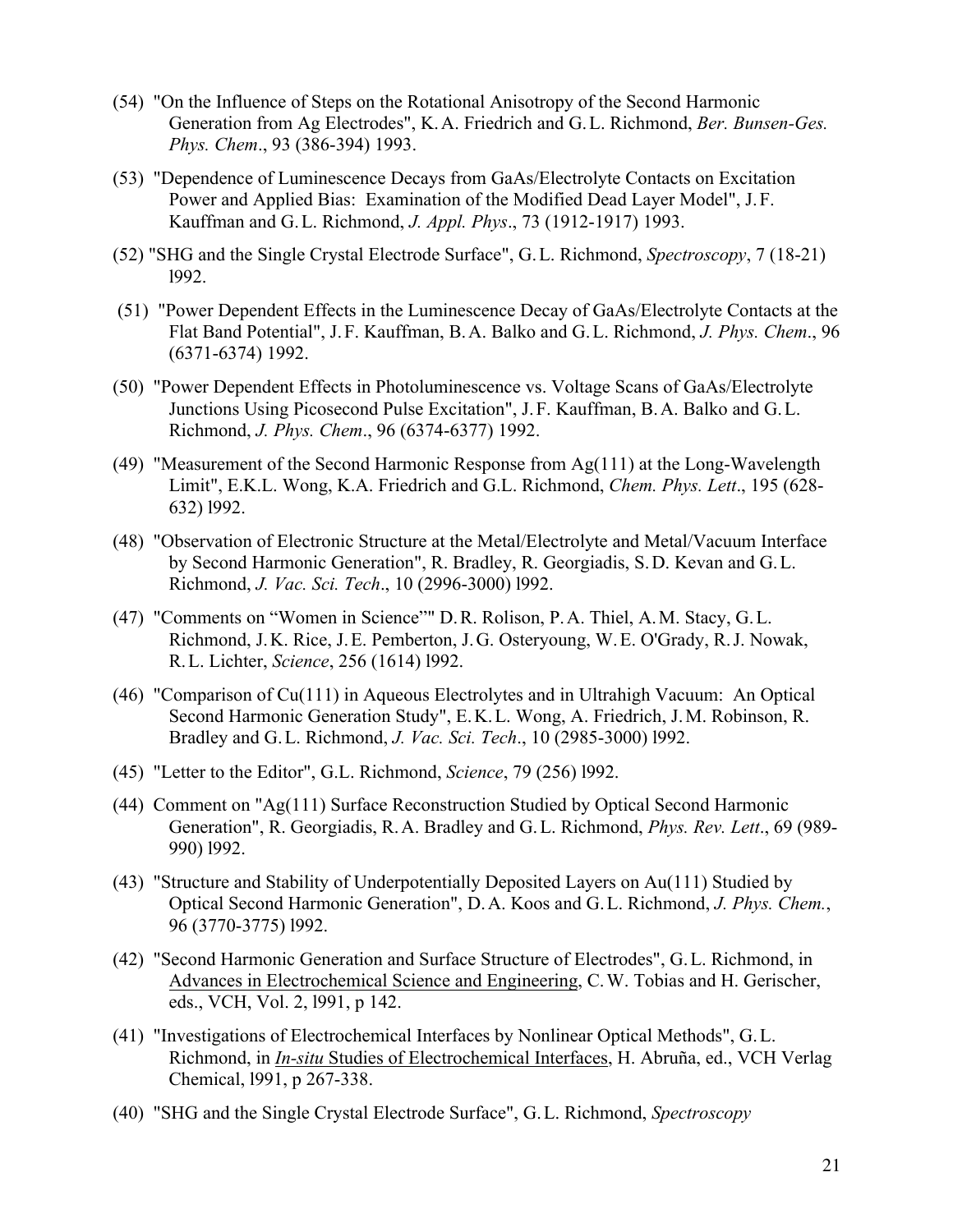*International*, 3 (18-21) l991.

- (39) "Picosecond Studies of Photowashing on GaAs", J. Kauffman and G.L. Richmond, *Appl. Phys. Lett*., 59 (561-563) 1991.
- (38) "A Comparative Second Harmonic Study of Cu(111) in UHV and in Solution", R. Bradley, E.K.L. Wong, A. Friedrich and G.L. Richmond, *J. Electroanal. Chem*., 309 (319-323) l991.
- (37) "Anionic Adsorption on the Surface of Polycrystalline Copper by Optical Second Harmonic Generation", *Gaodeng Zueziao Huaxue Zuebao*, 11 (863) l990.
- (36) "Phase Measurements of Optical Second Harmonic Generation on Au(111) during Thallium Underpotential Deposition", D.A. Koos and G.L. Richmond, *J. Chem. Phys*., 93 (869-871) 1991.
- (35) "Wavelength Dependent Second Harmonic Generation from Ag(111) in Solution", R. Georgiadis and G.L. Richmond, *J. Phys. Chem*. 95 (2895-2899) l991.
- (34) "Comparison of the SH Response from Ag(111) in UHV and in Solution", R. Bradley, S. Arekat, R. Georgiadis, J.M. Robinson, S.D. Kevan and G.L. Richmond, *Chem. Phys. Lett*., 168 (468-472) l990.
- (33) "Effect of Optical Resonances on the SH Response from Ag(111) and Ag(110) in Solution", R. Georgiadis, G.A. Neff and G.L. Richmond, *J. Chem. Phys*., 92 (4623-4625) l990.
- (32) "Optical Second Harmonic Generation as a Probe of Electrode Surface Phenomena", G.L. Richmond, in Electroanalytical Chemistry, A.J. Bard, ed.,Vol. 17, Marcel Dekker, New York, 1991, pp 87-180.
- (31) "Comparative Studies of the Silver/Aqueous Electrolyte Interface by Photoacoustic and Nonlinear Optical Techniques", P. Chu and G.L. Richmond, *J. Electroanal. Chem*., 296 (203-219) l990.
- (30) "An Optical Second Harmonic Generation Study of Thallium Underpotential Deposition on Au(111)", D. Koos and G.L. Richmond, *J. Electrochem. Soc*., 136 (218C-220C) l989.
- (29) "Time Resolved Measurements of the Electrodeposition of Thallium on Silver Electrodes by Optical Second Harmonic Generation", J.M. Robinson and G.L. Richmond, *Chem. Phys*., 141 (175-188) l990.
- (28) "Time Resolved Second Harmonic Generation Studies of Double Layer Restructuring: Sulfate Adsorption and Desorption on a Polycrystalline Silver Electrode" J.M. Robinson and G.L. Richmond, *Electrochim. Acta*, 34 (1639-1645) l990.
- (27) "Rotational Anisotropy in the Second Harmonic Response from Cu(111) in Aqueous Solution", V.L. Shannon, D.A. Koos, S.A. Kellar, P. Huifang and G.L. Richmond, *J. Phys. Chem*., 93 (6434-6440) l989.
- (26) "Anisotropic Nonlinear Optical Response From Silver Electrodes During Thin Film Deposition", D.A. Koos, V.L. Shannon and G.L. Richmond, *J. Phys. Chem*., 94 (2091- 2098) l990.
- (25) "Characterization of the Ag/Aqueous Electrolyte Interface by Optical Second Harmonic Generation and Differential Capacitance", H.M. Rojhantalab and G.L. Richmond, *J.*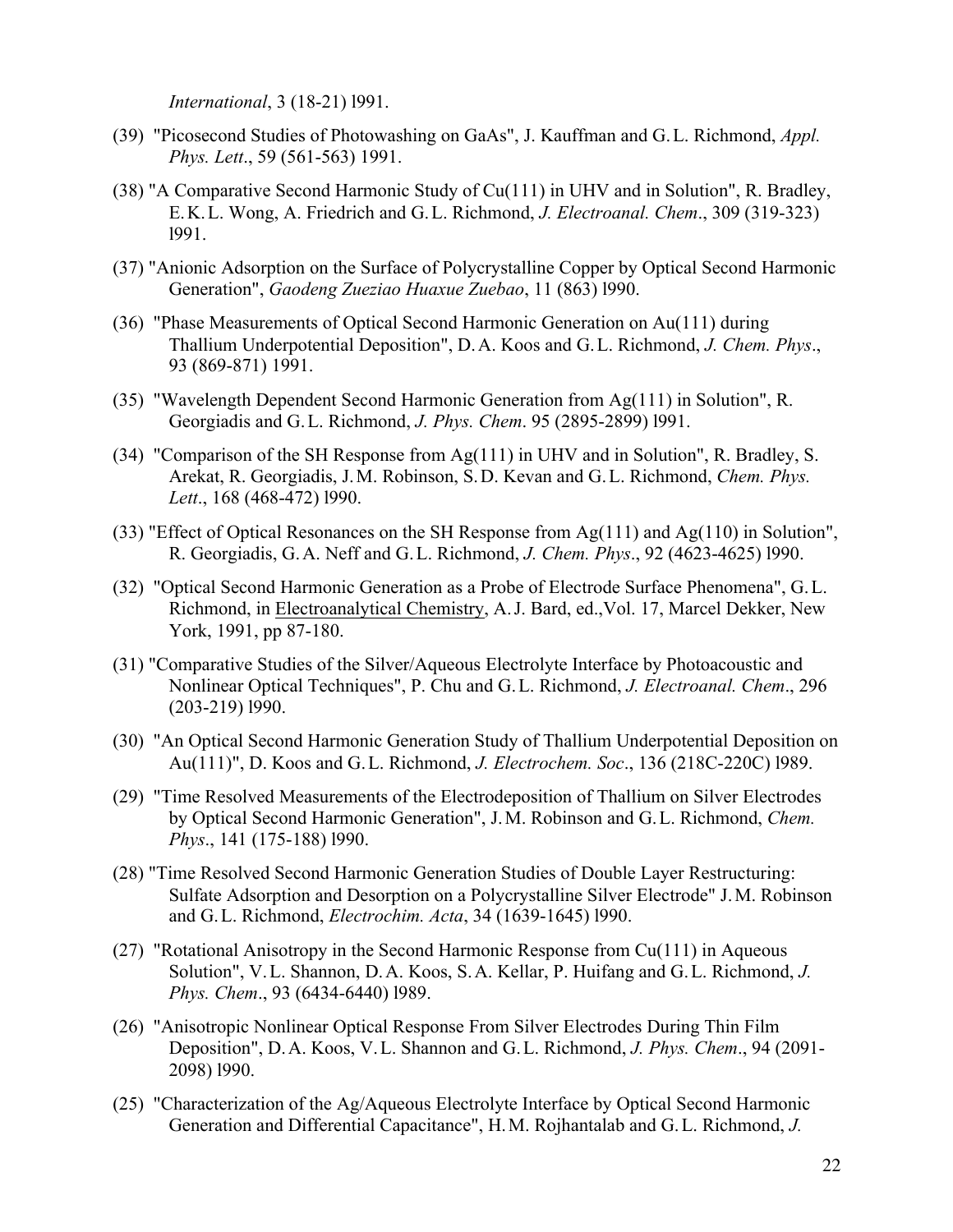*Phys. Chem*., 93 (3269-3275) l989.

- (24) "Optical Second Harmonic Generation: A New Probe of Structure and Dynamics at the Solid/Liquid Interface", V.L. Shannon, J.M. Robinson and G.L. Richmond, *Spectroscopy*, 3 (44-49) 1988.
- (23) "Second Harmonic Generation Studies of Interfacial Structure and Dynamics", G.L. Richmond, J.M. Robinson and V.L. Shannon, *Prog. Surf. Sci*., 28 (1-70) 1988.
- (22) "In Situ Characterization of Interfacial Phenomena by Optical Second Harmonic Generation", V.L. Shannon, D.A. Koos, J.M. Robinson and G.L. Richmond, *Chemically Modified Surfaces*, Gordon and Breach, New York, Vol. 2, 1988, p 485.
- (21) "Metal Binding Properties of Nafion Membrane as Studied by Laser Excitation Spectroscopy", E.K. Wong and G.L. Richmond, *Appl. Spectroscopy*, 42 (293-295) 1988.
- (20) "Optical Second Harmonic Generation as an In-Situ Probe of Electrode Surface Dynamics. Ag(111)", V.L. Shannon, D.A. Koos, J.M. Robinson and G.L. Richmond, *Chem. Phys*. *Lett.*, 142 (323-328) 1987.
- (19) "Changes in the Second Harmonic Rotational Anisotropy for a Ag(111) Electrode as a Function of Bias Potential", V.L. Shannon, D.A. Koos and G.L. Richmond, *J. Phys. Chem*., 91 (5548-5551) 1987.
- (18) "Nonlinear Optical Studies of Semiconductor Interfacial Properties", J.M. Robinson and G.L. Richmond, in Advances in Laser Science-II, M. Lapp and G.A. Kenney-Wallace, eds. (Am. Inst. of Physics, NY l987).
- (17) "SHG and Differential Capacitance Studies of Smooth Silver Electrode-Aqueous Electrolytes", H.M. Rojhantalab and G.L.Richmond, in Advances in Laser Science-II*,* M. Lapp and G.A. Kenney-Wallace, eds. (Am. Inst. of Physics, NY l987).
- (16) "Laser Excitation Spectroscopic Studies of Metal Ion Binding in Polymers", E.K.L. Wong and G.L. Richmond, in Advances in Laser Science-II, M. Lapp and G.A. Kenney-Wallace, eds. (Am. Inst. of Physics, NY l987).
- (15) "Second Harmonic Generation for In-Situ Analysis of Electrode Surface Structure", V.L. Shannon, D.A. Koos and G.L. Richmond, *Appl. Optics*, 26 (3579-3583) l987.
- (14) "Monitoring Surface Structure and Interfacial Properties via Second Harmonic Generation", J.M. Robinson, H.M. Rojhantalab, V.L. Shannon, D.A. Koos and G.L. Richmond, *Pure Appl. Chem*., 59 (1263-1268) l987.
- (13) "The Observation of Rotational Anisotropy in the Second Harmonic Intensity from a Ag(111) Electrode", V.L. Shannon, D.A. Koos and G.L. Richmond, *J. Chem. Phys*., 87 (1440-1441) l987.
- (12) "Experiments on Optical Second Harmonic Generation as a Surface Probe of Electrodes", G.L. Richmond, H.M. Rojhantalab, J.M. Robinson and V.L. Shannon, *J. Opt. Soc. Amer. B*, 4 (228-236) 1986.
- (11) "Characterization of the Silver-Aqueous Electrolyte Interface by Optical Second Harmonic Generation", G.L. Richmond, *Langmuir*, 2 (132-139) 1986.
- (10) "Adsorption of Ions on Smooth and Roughened Silver Surfaces: A Comparative Study by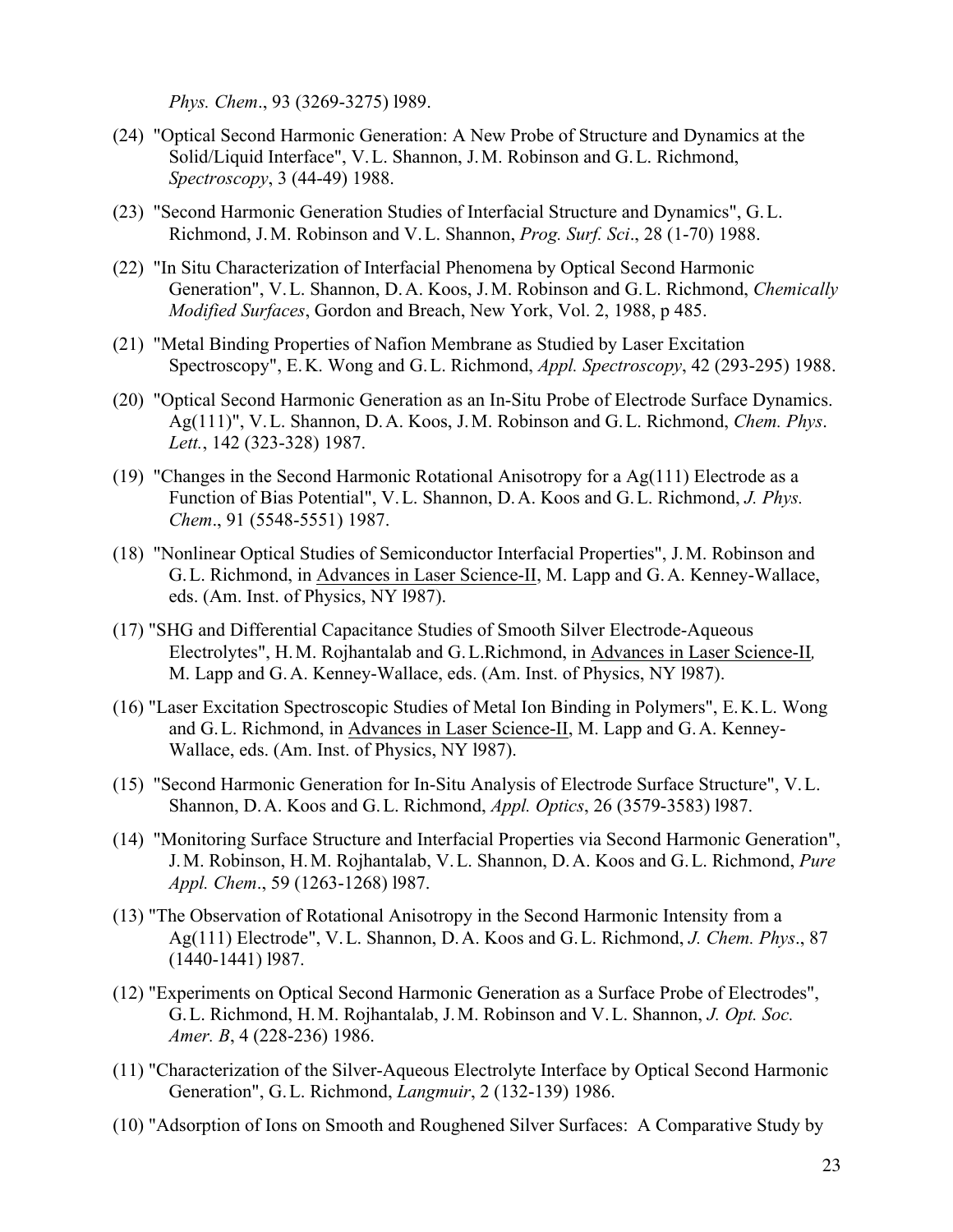Optical Second Harmonic Generation", G. L. Richmond, *Chem. Phys Lett*., 113 (359- 363) 1985.

- (9) "Laser Spectroscopic Studies of Metal Ion Binding in Concanavalin A", G. L. Richmond, J. Maule-Schmidt, P. Chu, and S. Emlen, *Proc. Inter. Conf. Lasers*, 1985, p 424-429.
- (8) "Optical Second Harmonic Generation as a Probe of Ion Adsorption at Electrochemical Interfaces", G.L. Richmond, *Proc. Inter. Conf. Lasers*, 1985, p 248-254.
- (7) "Optical Second Harmonic Generation as a Surface Probe of Silver Electrodes", G.L. Richmond, *Surf. Sci*., 147 (115-126) 1984.
- (6) "Second Harmonic Generation Studies of Anionic Adsorption on Polycrystalline and Single Crystal Electrode Surfaces by SHG", G.L. Richmond, *Chem. Phys. Lett*., 110 (571-575) 1984.
- (5) "Second Harmonic Generation As a Probe of Sulfate Ions Adsorbed on Silver Electrodes", G.L. Richmond, *Chem. Phys. Lett*., 106 (26-29) 1984.
- (4) "HF Rotational Laser Emission from the ClF/H2 Reaction: Time Evolution of the Gain", G.L. Richmond and G.C. Pimentel, *J. Chem. Phys*., 80 (1162-1170) 1984.
- (3) "Vibrational Energy Transfer Probabilities of Highly Vibrationally Excited Fluoroethane and 1,2-Difluoroethane Molecules", G. Richmond and D.W. Setser, *J. Phys. Chem*., 84 (2699) l980.
- (2) "The Structure of the  $[C<sub>6</sub>H<sub>6</sub>O]$ .bul.<sup>+</sup> ion: An Ion Kinetic Energy Spectrometry Study", M.K. Hoffman, M.D. Friesen and G. Richmond, *Org. Mass Spectrom*., 12 (150-160) 1977.
- (1) "Spectrophotometric-Kinetic Determination of Thio Ketones, G. Richmond, C. Rainey, C.E. Meloan, *Anal. Lett*., 9 (105-107) 1976.

# **BOOK REVIEWS**

- "Being a Scientist and a Mother", Book Review of "Motherhood: The Elephant in the Laboratory" Edited by Emily Monosson, G. L. Richmond, *Chemical and Engineering News*, 86 (64-65) 2008.
- "Women in Science", Book review of "Are Women Achieving Equity in Chemistry" edited by C.H. Marzabadi, V.J. Kuck, S.A. Nolan, and J.P. Buckner; G. L. Richmond, *Chemical and Engineering News*, 84 (35) 2006.
- "Women in Science", Book review of "Every Other Thursday: Stories and Strategies from Successful Women Scientists" edited by Ellen Daniell, G. L. Richmond, *Chemical and Engineering News*, 84 (34) 2006.

# **SCIENTIFIC MEETINGS ORGANIZED**

"Laos Developmental Neuroscience and Stunting Workshop", Luang Prabang, Laos, March 2016. Funded by the U.S. State Department; Co-organized with Prof. Jeff Measelle, Univ. of Oregon.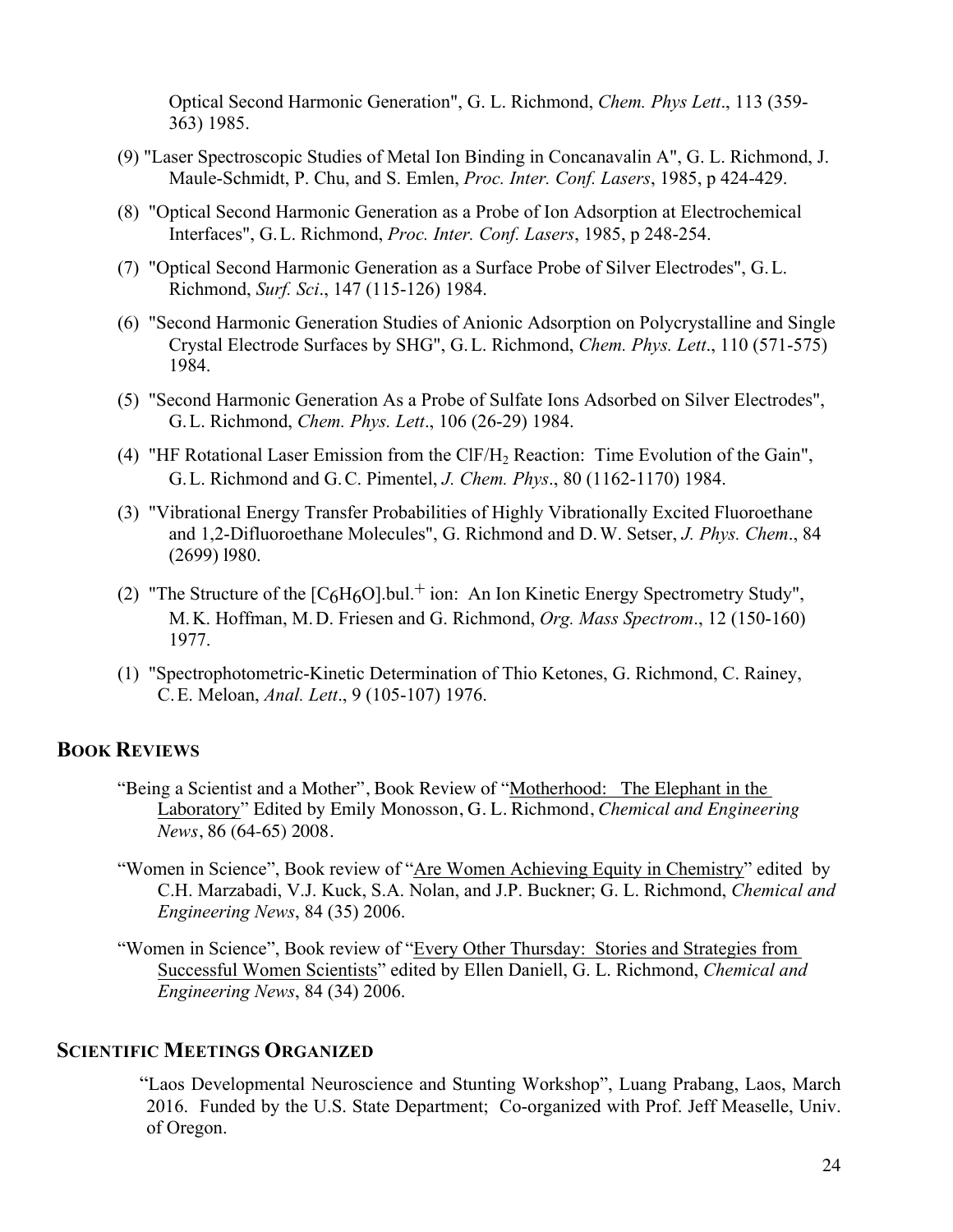"Women in Tech Workshop for Scientists in the Lower Mekong Countries", Intel Vietnam Plant, Ho Chi Minh City, Vietnam, January 2016. Funded by Intel and U.S. State Department.

 "Summit for Women Scientists and Engineers in the DOE Laboratories", Argonne National Laboratory, October 2015. Funded by DOE and COACh.

 "Research Partnership Workshop on Water Resources for Women Scientists from the U.S. and Africa", Windhoek, Namibia, May 2015.

"Developing Sustainable Networks of Women Scientists for Addressing Issues of Disasters Related to Weather and Changing Climate", Montego Bay, Jamaica, October 2014. Funded by NSF.

"Research Partnership Workshop on Water, Energy and the Environment for Women Scientists from the U.S. and North Africa," Casablanca, Morocco, March 2013. Funded by the U.S. State Department.

"Developing Sustainable Networks of Women Scientists for Addressing Issues of Hydrologic Events and Hazards," Buenos Aires, Argentina, November 2013. Funded by NSF.

"Developing Sustainable Networks of Women Scientists for Addressing Issues of Tectonic Hazards", Santiago, Chile, March 2013. Funded by NSF.

 "Building Research Partnerships Between Women Scientists and Engineers in the U.S. and Brazil," Boston, MA, February 12-14, 2013. Funded by NSF and CAPES.

"Networking Women Chemistry Researchers in the U.S. and China", Bejing, China, October 2011. Funded by US NSF and China NSF.

# **WORKFORCE DEVELOPMENT ACTIVITIES**

# **Founder and Chair of COACh**

COACh is a grass-roots organization formed to assist women scientists and engineers in achieving success in their research and leadership in the scientific enterprise. As Founder and Chair of COACh, Richmond has led the organization since 1997 and has been integrally involved in the design and implementation of professional skills and leadership workshops (see list below) for scientists and engineers. Initially developed for women faculty, they have since grown to include workshops for male, female and minority graduate students, postdocs, faculty and administrators. Over 15,000 scientists and engineers have participated in these workshops at over 60 colleges and universities, and at professional meetings including the American Chemical Society (ACS), American Physical Society (APS), the Society for Industrial and Applied Mathematics (SIAM), National Organization of Professional Black Chemists and Chemical Engineers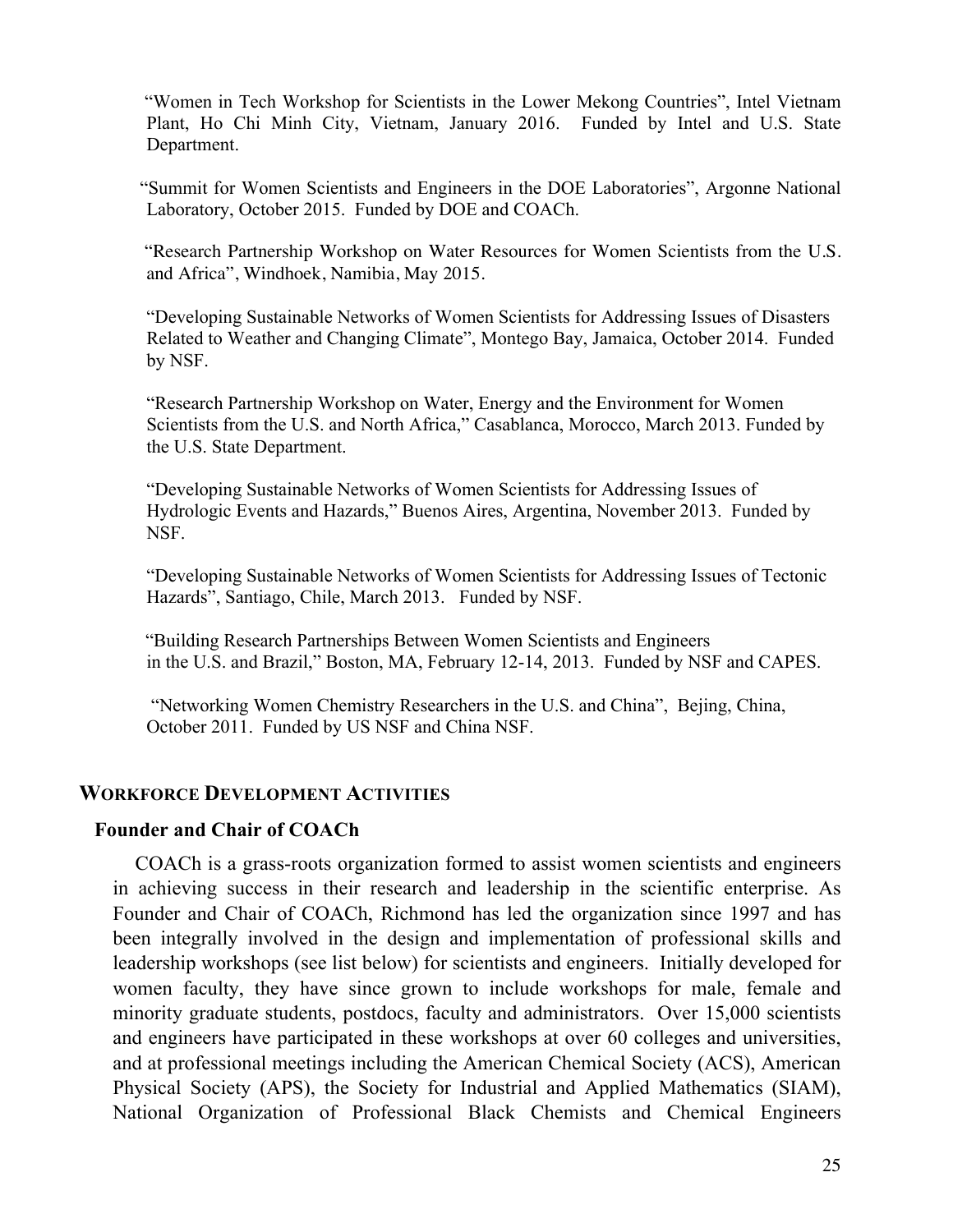(NOBCCHE), Society for the Advancement of Native Americans and Chicanos (SACNAS), American Geophysical Union (AGU), International Combustion Institute Meeting, the Environmental Mutagen Society (EMS), the American Society for Microbiology (ASM) and Council on Chemical Research (CCR). For a full description, see http://coach.uoregon.edu.

# **Professional Skills Workshops Developed for Scientists and Engineers**

*Basic Workshops for Women Faculty in Science and Engineering*

"COAChing Strong Women in the Art of Strategic Persuasion"

"COAChing Strong Women in the Art of Strategic Performance"

"The Chemistry of Leadership"

 "COAChing Strong Minority Women in the Art of Strategic Persuasion and Performance"

 "Why Not? Planning and Leading Change in Your Career or Organization" "Developing a Balanced Career Portfolio"

*Advanced Workshops for Women Faculty in Science and Engineering* 

"Uses of Influence, Power and Conflict Resolution in Negotiation"

"The Art of a Powerful Presence and Presentation"

"Workshop for Women Faculty in Leadership Roles"

"COAChing Women to be Effective Change Agents"

*Workshops for Underrepresented Minority Groups*

 "COAChing Strong Minority Women in Negotiation, Communication and Leadership" "Professional Skills Training for Minority Graduate Students and Postdocs"

*Workshops for Postdocs and Graduate Students (For female or mixed gender groups)*

"Professional Skills Training for Graduate Students"

"Powerful Postdocs: Maximizing your Potential in the Transition to an Academic Job"

"Professional Skills Training for Minority Graduate Students and Postdocs"

"Career Launch and Acceleration"

"Selling Your Science: The Art of Effective Proposal Writing"

"Publishing Research Results in Peer Reviewed Journals"

*Leadership Workshops (For female and or mixed gender faculty groups)*

"Leadership Skills Workshop for New Chairs "

"When Invention Requires Intervention: Leading Academic Departments through Change"

"Basic Training in Negotiation and Conflict Resolution"

"Steering a Course: Making Change in Uncertain Waters"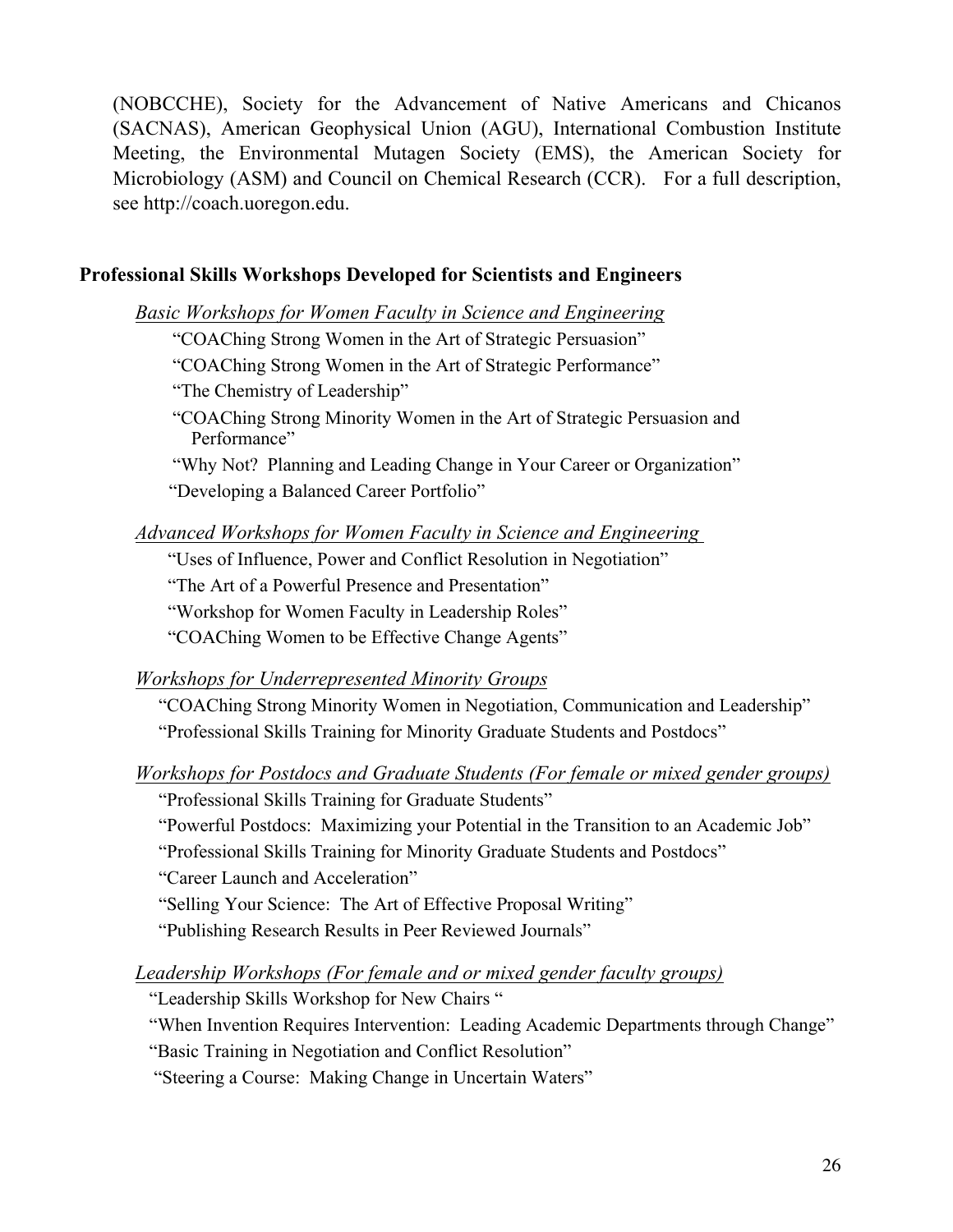# **Professional Skills Workshops Developed for COACh International**

*Basic Workshops for Graduate Students, Postdoctoral Associates and Faculty*

(Available in French and English*)*

"Selling Your Science: The Art of Effective Proposal Writing"

"Publishing Research Results in Peer Reviewed Journals"

"Effective Leadership Skills for Women"

"Effective Negotiation for Career Advancement"

"Persuasive Communication Technique"

"Career Launch and Acceleration"

"Persuasive Scientific Presentations"

"Successful Mentoring"

# **INVITED TALKS AND LECTURESHIPS ON SCIENTIFIC RESEARCH**

# **Meetings, Events and Symposia**

- "Surf, Sink or Swim: Understanding Environmentally Important Processes at Liquid Surfaces", 2016 Tourtelotte Lecture, Kalamazoo College, Kalamazoo, MI, May 2016.
- "Oil on Water: Calming the Seas but not the Science", 2016 Tiekelmann Lectureship, Department of Chemistry, SUNY Buffalo, Buffalo, NY, April 2016.
- "Mulling Over Emulsions: Molecular Assembly at Oil-Water Interfaces", 2016 Edison Lectureship, Notre Dame University, Notre Dame, Indiana, February 2016.
- "A Molecular Picture of Environmentally Important Processes at Water Surfaces", Hue University of Sciences, Hue City, Vietnam, December 2015.
- "Surf, Sink or Swim: Understanding Environmentally Important Processes at Water Surfaces", 2015 Ott Lectureship, Grand Valley State University, Allendale, MI, October 2015.
- "Going Nonlinear to Study Molecular Assemblly at Oil-Water Interfaces", 2015 Ott Lectureship, Grand Valley State University, Allendale, MI, October 2015.
- "Molecular Assembly at Oil Water Interfaces", Frontiers in Chemistry, Weizmann Institute, Rehovot, Israel, May 2015.
- "Methylglyoxal at the Air/Water Interface". S. N. Wren and G.L. Richmond, 249<sup>th</sup> National ACS Meeting, Denver, CO, March 2015. Given by S. Wren.
- "Molecular Characterization of Surfactant Adsorption at the Surface of Emulsion Particles", J. Hensel and G. L. Richmond, 249<sup>th</sup> National ACS Meeting, Denver, CO, March 2015. Given by J. Hensel
- "Spectroscopic Studies of the Nanoemulsion Surfaces", J. Hensel and G.L. Richmond, Pittsburgh Spectroscopy Conference, New Orleans, LA, March 2015. Given by J. Hensel.
- "Strengthening Research and Educational Partnerships with Scientists in Developing Countries: It's Good for Everyone",  $248<sup>th</sup>$  National ACS Meeting, San Francisco, CA, Aug. 2014.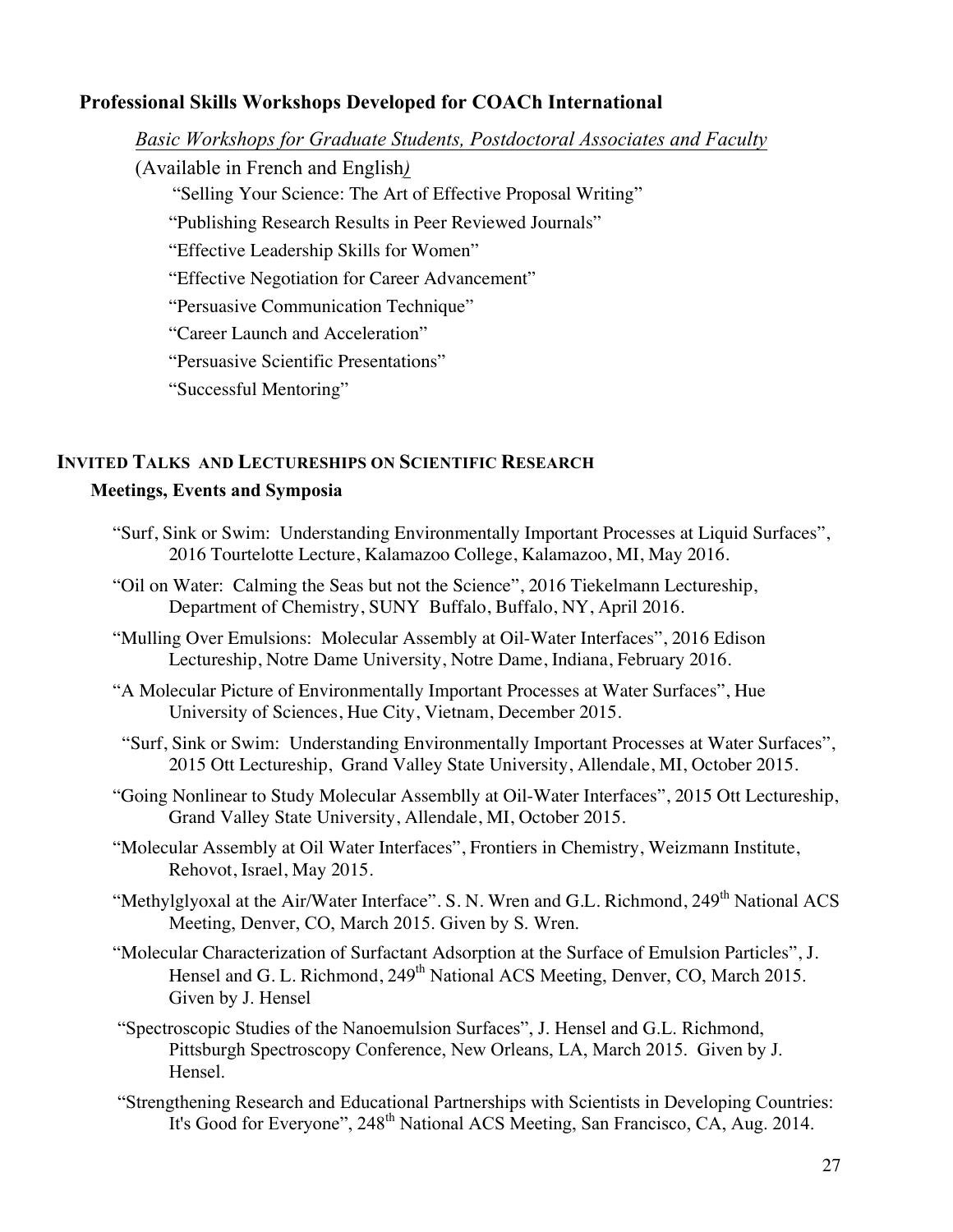- ""Combining experiment and theory: Atmospheric Organics at the Air-Water Interface", 248<sup>th</sup> National ACS Meeting, San Francisco, CA, Aug. 2014. (given by Dr. Sumi Wren).
- "Novel Peptoid Nanosheet Assembly at the Oil-Water Interface ", 248<sup>th</sup> National ACS meeting, San Francisco, CA, Aug 2014. (given by Dr. Clive Kittredge)
- "Line 'Em All Up: Macromolecular and Nanoparticle Assembly at Oil/Water Interfaces", PittCon, Chicago, IL, March 2013.
- "Molecular Insights into Surfactant, Nanoparticle, and Polymer Assembly at Planar and Spherical Oil/Water Interfaces", 247<sup>th</sup> National ACS Meeting, Dallas, TX, March 2014.
- "Assembly at Complex Interfaces",  $7<sup>th</sup>$  International Meeting of the Africa Materials Research Society, Addis Ababa, Ethiopia, December 2013.
- "Line 'Em All Up: Macromolecular Assembly at Liquid Surfaces", Plenary Lecture, Royal Australian Chemical Institute Physical Chemistry Conference, Hobart, Tasmania, December 2013.
- "Macromolecular Assembly at Liquid Surfaces", Symposium in Honor of Isiah Warner, 245th ACS National Meeting, New Orleans, LA, April 2013.
- "Line 'Em All Up: Macromolecular Assembly at Liquid Surfaces", Award Symposium, American Physical Society Meeting, Baltimore, MD, March 2013.
- "Molecular Processes at the Water's Edge", Dreyfus Foundation Teacher-Scholar Symposium on Research Frontiers in the Chemical Sciences", Camille and Henry Dreyfus Foundation, October 2012.
- "Line "Em All Up: Surfactant, Polymer and Nanoparticle Adsorption at Liquid Surfaces", European Molecular Liquids Group/Japanese Molecular Liquids Group Meeting, Eger, Hungary, September 2012.
- "Doorman, Barrier or Temptress: What Role does a Water Surface Play in Gaseous Adsorption", 243<sup>rd</sup> National ACS Meeting, Philadelphia, PA, August 2012.
- "Molecular Processes Underlying the Structure and Assembly of Thin Films and Nanoparticles at Liquid Interfaces", Department of Energy, Materials Research Division Investigator Meeting, Annapolis, MD, July 2012.
- "Particle and Nanoparticle Assembly at Liquid Surfaces", Korean Chemical Society Meeting, Seoul, Korea, April 2012.
- "Nanoparticle Assembly at Oil/Water Interfaces", Joint China-U.S. Workshop for Women Researchers in Chemistry", Beijing, China, October 2011.
- "Fundamental Studies of Materials Growth and Assembly at Fluid Interfaces", South Africa Council for Scientific and Industrial Research /U.S. Dept of State & Joint Services S&T Workshop, Pretoria, South Africa, September 2011.
- **"**Chilling Out: Understanding the Adsorption and Uptake of Atmospheric Gases At Cold Aqueous Surfaces**",** 242nd ACS National Meeting, Denver, CO, August 2011.
- "At the Water's Edge",  $10<sup>th</sup>$  International Conference on the Structure of Surfaces (ICSOS), Hong Kong, August 2011.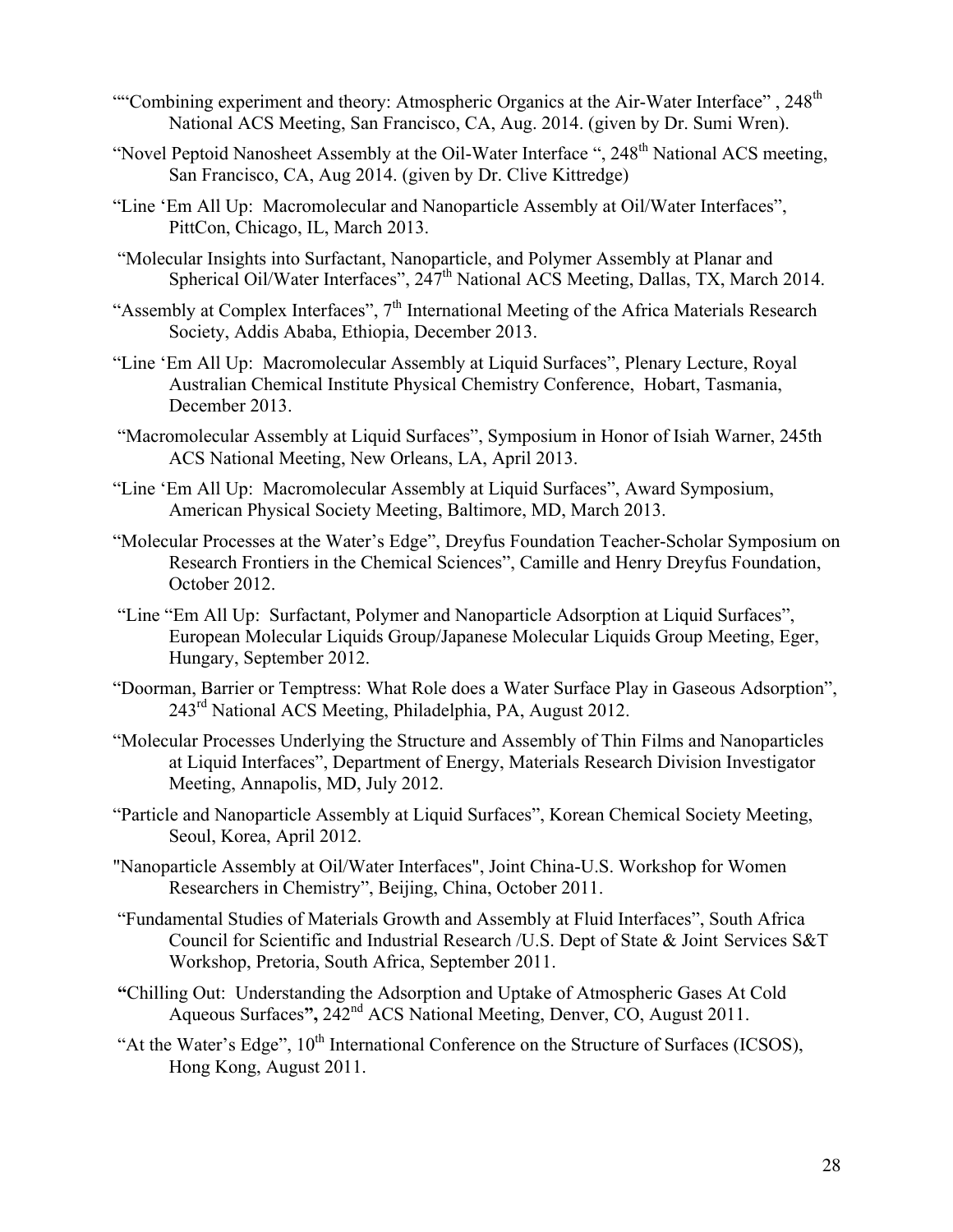- "Oil-on-Water: Insights into the Fascinating Properties and Opportunities for Discovery at this Unique Interface", IUPAC International Congress on Analytical Sciences, Kyoto, Japan, May 2011.
- "Oil on Water: Calming the Seas but Not the Science", Physical Chemistry Division Awards Symposium, 241<sup>st</sup> ACS National Meeting, Anaheim, CA, March 2011.
- "Water at Hydrophobic Soft Surfaces: Molecular Structure, Bonding, Adsorption and Penetration", 241<sup>st</sup> ACS National Meeting, Anaheim, CA, March 2011.
- "Oil on Water: Calming the Seas but Not the Science", Plenary Lecture, ICORS 2010, Boston, MA, August 2010.
- "Going Nonlinear to Study Environmental Processes at Liquid Surfaces", Spectroscopy Society of Pittsburgh, Duquesne University, Pittsburgh, PA, November 2009.
- "Molecular Behavior of Fluorocarbon Surfaces in Reactive Aqueous Environments", ASME/STLE International Joint Tribology Conference, Memphis, TN, October 2009.
- "Understanding Structure and Dynamics of Surfactant Adsorption at Mineral/Water Interfaces", Pacific Northwest American Vacuum Society Meeting, Portland, OR, September 2009.
- "Going Nonlinear to Study Environmental Processes at Liquid Surfaces", 2009 Beckman Scholars Symposium, Beckman Center, Irvine, CA, July 2009.
- "At the Water's Edge: Understanding Environmentally Important Processes at Aqueous Surfaces", 237<sup>th</sup> National American Chemical Society Meeting, Salt Lake City, UT, March 2009.
- "To Charge or Not to Charge: Ions at Aqueous Interfaces", FACSS 2008 Meeting, Reno, NV, October 2008.
- "Spectroscopic Studies of Environmentally Important Processes at Aqueous Surfaces", FACSS 2008 Meeting, Reno, NV, October 2008.
- "Taking Charge: The Role of Water in Mediating Ion Distribution at Water/Organic Interfaces", 236<sup>th</sup> National American Chemical Society Meeting, Philadelphia, PA, August 2008.
- "Water at Hydrophobic Surfaces: Insights Gained from a Combined Experimental and Theoretical Approach", International Meeting on Aqueous Solutions and their Interfaces", Heraklion, Crete, June 2008.
- "Going Nonlinear to Study Environmental Processes at Liquid Surfaces", Northwest Regional ACS Meeting, Park City, Utah, June 2008.
- "Where Oil and Water Mix: Molecular Properties of the Interface between Aqueous Solutions and Hydrocarbon Solvents", 235<sup>th</sup> National American Chemical Society Meeting, Boston, MA, March 2008.
- "The Magic and Mysteries of Water", Lewis and Clark College Science Without Limits Lecture Series, Portland, OR March 2008.
- "Going Nonlinear to Study the Structure and Dynamics of Molecular Assembly at Complex Interfaces", 2008 Bomem –Michelson Award Symposium, Pittsburgh Spectroscopy Conference, New Orleans, LA, March 2008.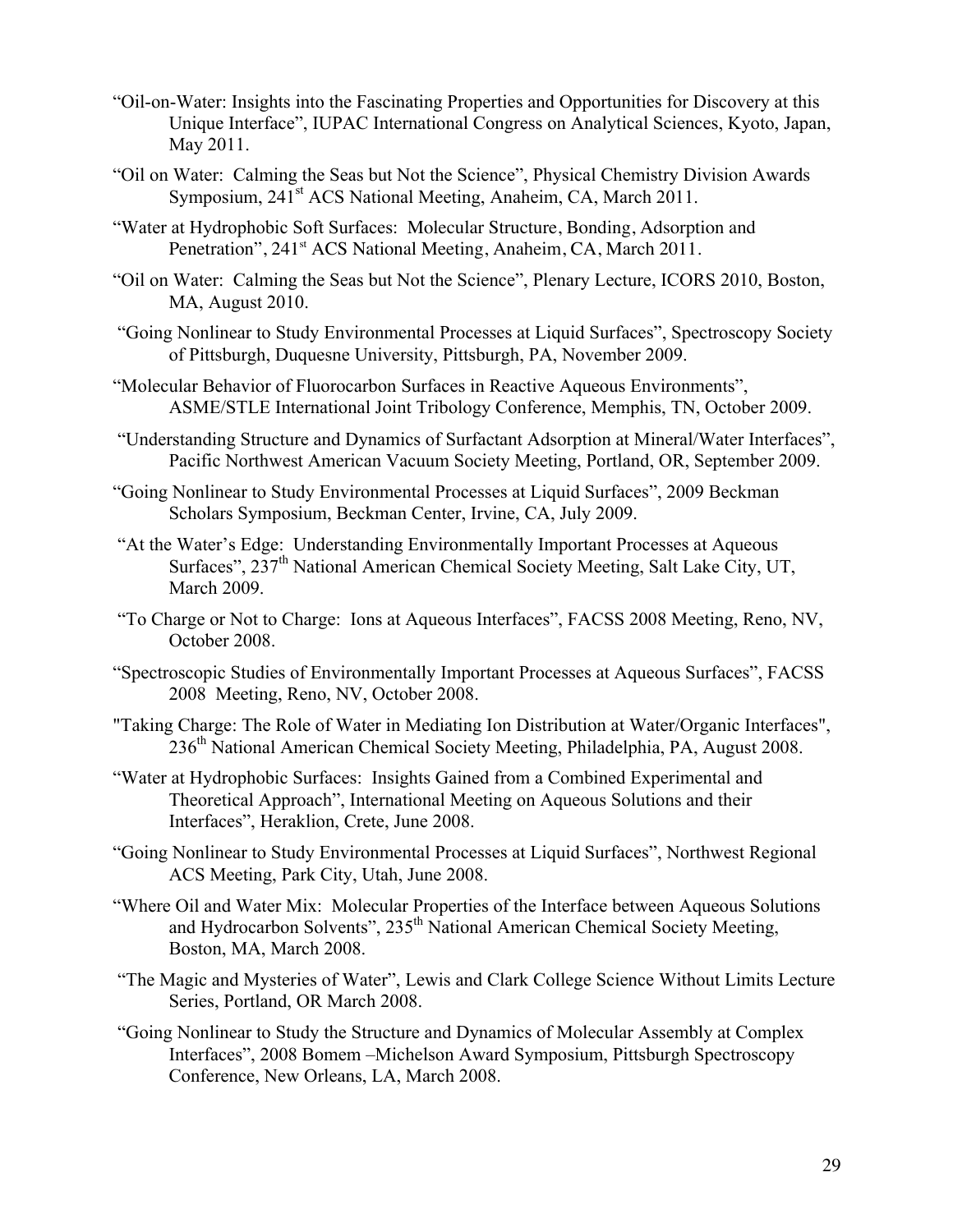- "Wet Interfaces: Developing a Molecular Framework for Understanding the Behavior of Materials in Aqueous Solutions", Bio Molecular Materials Contractors' Meeting, Department of Energy, Warrenton, VA, November 2007.
- "Going Nonlinear to Study Surfaces of Environmental Importance", Frontiers in Optics 2007/Laser Science XXIII Conference, San Jose, CA September 2007.
- "The Surface of Nitric Acid Solutions: Insights Gained from a Combined Experimental and Computational Approach", 234th National American Chemical Society Meeting, Boston, MA, August 2007.
- "How Nitric Acid Adsorption at an Aqueous Surface Alters its Acidity", Dynamics at Surfaces Gordon Research Conference, Andover, NH, August 2007.
- "Surface Nonlinear Spectroscopy and Molecular Dynamics Simulations to Understand Molecular Structure and Bonding at a Series of Liquid-Liquid Interfaces", G. L. Richmond, International Conference on Solution Chemistry, Perth, Australia, July 2007.
- "The Magic and Mysteries of Water", Oregon Museum of Science and Technology Pub Talk Series, Portland, OR, May 2007.
- "Combining Surface Nonlinear Spectroscopy and Molecular Dynamics Simulations to Understand Molecular Structure and Bonding at a Series of Liquid-Liquid Interfaces", G. L. Richmond, 233rd National American Chemical Society Meeting, Chicago, IL, March 2007.
- "Molecular Adsorption, Ion Solvation and Hydrogen Bonding at Aqueous Surfaces," Conference on Liquid Systems Under Extreme Conditions, Environmental Molecular Liquids Group, Barcelona, Spain, September 2006.
- "The Surface of Aqueous Solutions: A Combined Experimental and Theoretical Approach", 232nd National American Chemical Society Meeting, San Francisco, CA, September 2006.
- "Understanding the Surface Composition and Structure of Nitric Acid Solutions", 232nd National American Chemical Society Meeting, San Francisco, CA, September 2006.
- "Molecular Structure and Bonding at Organic/Water Interfaces", 232nd National American Chemical Society Meeting, San Francisco, CA, September 2006.
- "Acids at Aqueous Interfaces and their Effect on Adsorption", Telluride Workshop on Molecular Aspects of Solvation in Hydrogen Bonded Systems", Telluride, CO, August 2006.
- "Going Nonlinear in Studying Water Surfaces", Partners in Science Program, Murdock Foundation, Vancouver, WA, August 2006.
- "Understanding Molecular Interactions at Fluid Interfaces", Pittsburgh Spectroscopy Conference, Orlando, FL, March, 2006.
- "Franklin and the Future: From Franklin's Oil Drop Experiment to Self-Assembled Monolayer Structures", American Vacuum Society Meeting, San Francisco, CA, November 2006.
- "Recent Advances in Measuring Molecular Structure and Adsorption at Liquid Surfaces with Vibrational Sum Frequency Spectroscopy", Federation of Analytical Chemistry and Spectroscopy Societies, Quebec City, Canada, October 2005.
- "Applications of Vibrational Sum Frequency Spectroscopy to the Study of Environmentally Important Processes at Liquid Surfaces", 230th National American Chemical Society Meeting, Washington, DC, August 2005.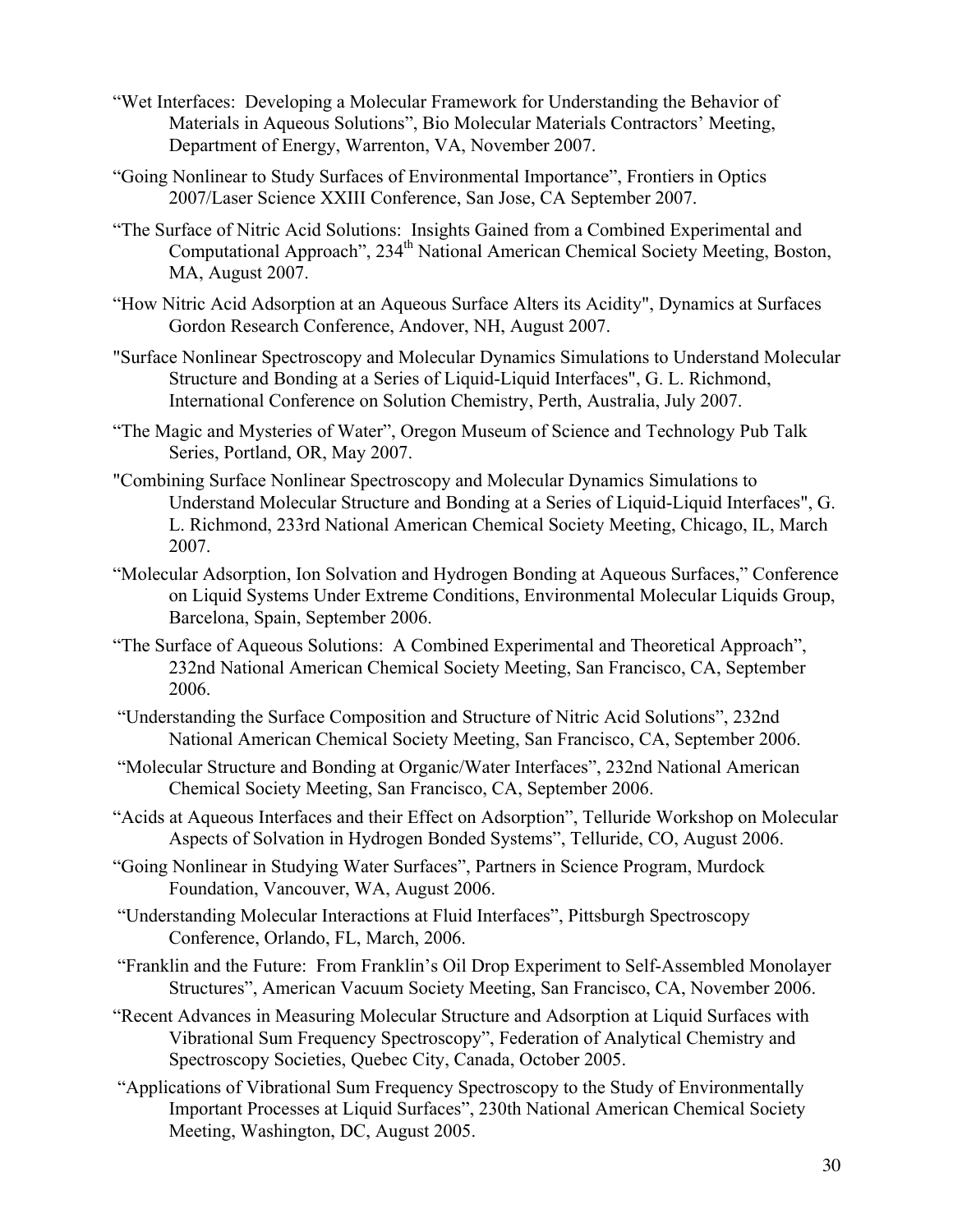- "Ions in Complex Physical, Chemical and Biological Systems", 230th National American Chemical Society Meeting, Washington, DC, August 2005.
- "Understanding Molecular Structure and Bonding at Monolayer Surfaces Adsorbed at Solid and Liquid Surfaces", 230th National American Chemical Society Meeting, Washington, DC, August 2005.
- "Going Nonlinear in Probing Adsorption at Aqueous Surfaces of Environmental Importance", (given by M.Kido) American Physical Society Meeting, Los Angeles, CA, March 2005.
- "Understanding the Structure and Bonding of Water at Aqueous Surfaces and Interfaces", 229th National American Chemical Society Meeting, San Diego, CA, March 2005.
- "Going Nonlinear in Understanding Aqueous Surfaces", 229th National American Chemical Society Meeting, San Diego, CA, March 2005.
- "Advances in Molecular Characterization of Liquid/Liquid Interfaces", Faraday Discussion. The Dynamics and Structure of the Liquid-Liquid Interface, Cambridge University, Cambridge, UK, September 2004. (Spiers Lecturer).
- "Water Structure and Bonding at Hydrophobic Surfaces", Symposium on Aqueous Surfaces, 228th National American Chemical Society Meeting, Philadelphia, PA, August 2004.
- "Nonlinear Optical Studies of Aqueous Interfaces", Water and Aqueous Solutions Gordon Research Conference, Holderness School, Holderness, NH, August 2004.
- "Understanding Molecular Bonding and Adsorption at Liquid Interfaces", Chemistry at Interfaces Gordon Research Conference, Kimball Academy, New Hampshire, August 2004.
- "Molecular Structure and Orientation at Liquid/Liquid Interfaces"  $37<sup>th</sup>$  Heyrovsky Discussion Meeting, Trest, Czech Republic, June 2004.
- "Advancing our Understanding of Interfacial Structure with VSFS", Vibrational Spectroscopy Gordon Research Conference, Bristol, RI, July 2004.
- "Going Nonlinear in Probing Surfaces with Vibrational Spectroscopy", 227th National American Chemical Society Meeting, March 2004.
- "Probing Adsorption and Molecular Structure at Aqueous Interfaces with Vibrational Sum Frequency Spectroscopy", 227th National American Chemical Society Meeting, March 2004.
- "Hydrogen Bonding at Water Surfaces", German Chemical Society Meeting, Munich, Germany, October 2003.
- "Water Structure and Bonding at Hydrophobic Liquid Surfaces", Deutsche Bunsen Discussion Meeting on Interfacial Water in Chemistry and Biology, Schloss Velen, Germany, Sept. 2003.
- "Molecular Interactions at Aqueous Surfaces", Electronic Spectroscopy and Dynamics Gordon Research Conference, Bates College, ME, July 2003.
- "Understanding Molecular Interactions at Liquid Surfaces: Spectroscopy and Simulation," 225<sup>th</sup> National American Chemical Society Meeting, New Orleans, LA, March 2003.
- "Adsorption at the CaF<sub>2</sub>/H<sub>2</sub>O Interface by Vibrational Sum Frequency Spectroscopy", 225<sup>th</sup> National American Chemical Society Meeting, New Orleans, LA, March 2003.
- "Vibrational Spectroscopy of Liquid Surfaces: Going Nonlinear", 224<sup>th</sup> National American Chemical Society Meeting, Boston, MA, August 2002.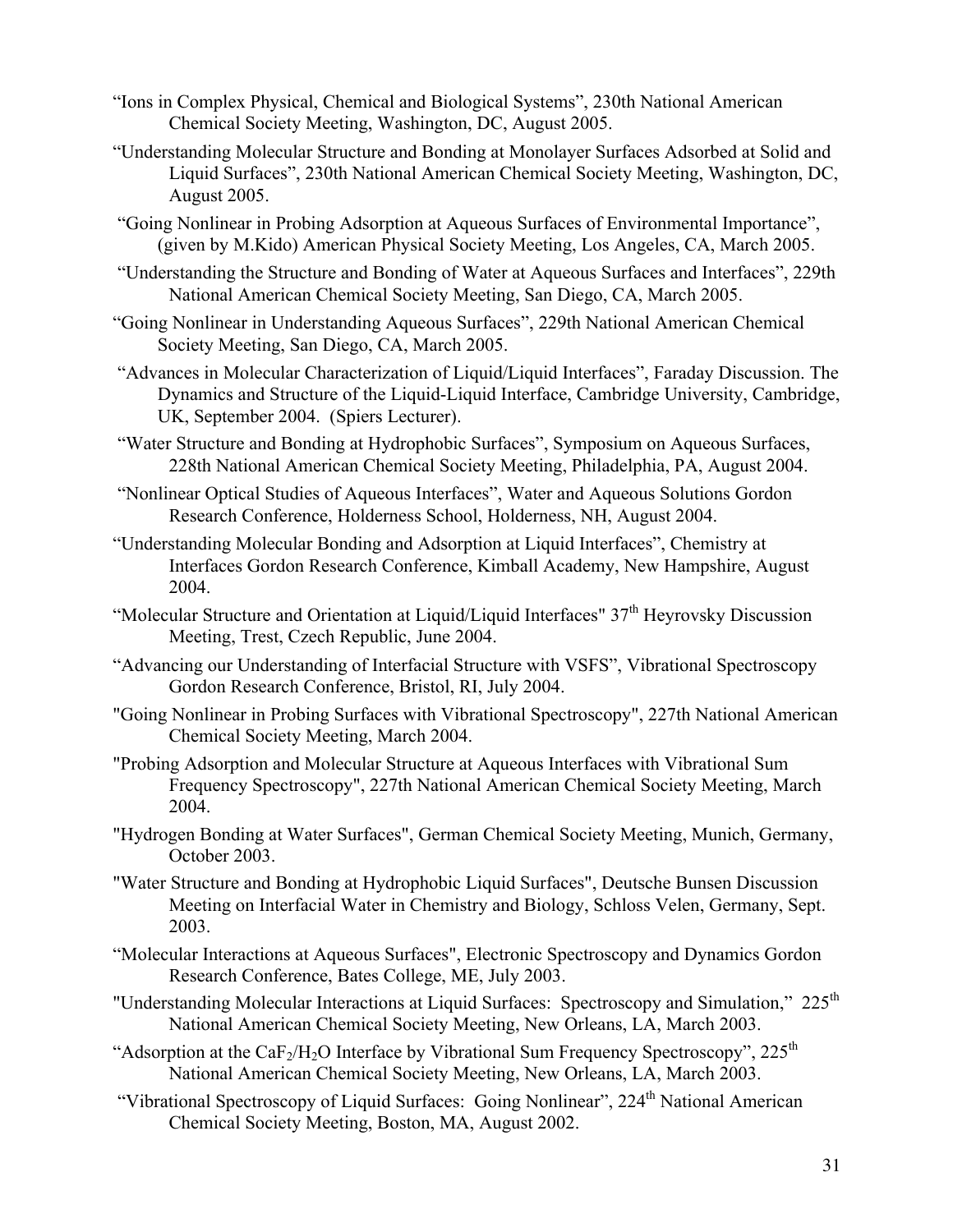- "Water-Surfactant Interactions at Liquid Surfaces Structure and Hydrogen Bonding of Water at Hydrophobic Liquid Surfaces", 224<sup>th</sup> National American Chemical Society Meeting, Boston, MA, August 2002.
- "Structure and Hydrogen Bonding of Water at Hydrophobic Liquid Surfaces", 224<sup>th</sup> National American Chemical Society Meeting, Boston, MA, August 2002.
- "Understanding Molecular Structure at Liquid Surfaces", Pittsburgh Spectroscopy Conference, New Orleans, LA, March 2002.
- "Water Surfaces; New Insights and Discoveries", Dynamics at Surfaces, Gordon Research Conference, Andover, NH, August 2001.
- "Structure and Hydrogen bonding of Water at Liquid Surfaces", Gordon Research Conference on Chemical Reactions at Surfaces", Ventura, CA, February 2001.
- "Hydrogen Bonding at Water Surfaces: Some Surprisingly Weak Interactions", Gordon Research Conference on Electrochemistry, Ventura, CA, January 2001.
- "Structure and Hydrogen Bonding of Water at Surfaces: Some New Insights and Surprises", 220<sup>th</sup> National American Chemical Society Meeting, Washington, DC, August 2000.
- "Surprising Discoveries of How Water Hydrogen Bonds and Orients at Hydrophobic Surfaces", Gordon Research Conference on Water and Aqueous Solutions, Holderness, NH, August 2000.
- "Structure and Hydrogen Bonding of Water at Hydrophobic Surfaces", Spring National American Physical Society Meeting, Minneapolis, MN, March 2000.
- "Adsorption and Monolayer Formation at Liquid Surfaces by Vibrational Sum Frequency Spectroscopy", 219<sup>th</sup> American Chemical Society Meeting, San Francisco, CA, March 2000.
- "Vibrational Sum Frequency Spectroscopy of Aqueous Surfaces: H-Bonding and Solvation", Western Spectroscopy Association, Asilomar, CA, January 2000.
- "Molecular Structure and Bonding at Liquid Surfaces as Probed by VSFS" 26<sup>th</sup> Annual Conference of Analytical Chemistry and Spectroscopy Societies, Vancouver, Canada, October 1999.
- "Hydrogen Bonding of Water Molecules at Liquid Surfaces as Probed by Vibrational Sum Frequency Spectroscopy", Gordon Research Conference on Liquids, Holderness, NH, August 1999.
- "Molecular Structure and Adsorption at Liquid Interfaces", 217<sup>th</sup> American Chemical Society Meeting, Anaheim, CA, March 1999.
- "Molecular Structure and Adsorption Dynamics at Liquid Surfaces and Interfaces", Canadian Society for Chemistry Conference, June 1998.
- "Studies of Molecular Adsorption at Liquid Surfaces and Interfaces by VSFS", 23<sup>rd</sup> Annual Informal Conference on Photochemistry, Pasadena, CA, May 1998.
- "Molecular Structure and Adsorption Dynamics of Phospholipids at Liquid/Liquid Interfaces", Electrochemical Society Meeting, San Diego, CA, May 1998.
- "Structure and Hydrogen Bonding of Water at Liquid Interfaces as Studied by Vibrational Sum Frequency Spectroscopy", 215<sup>th</sup> American Chemical Society Meeting, Dallas, TX, March 1998.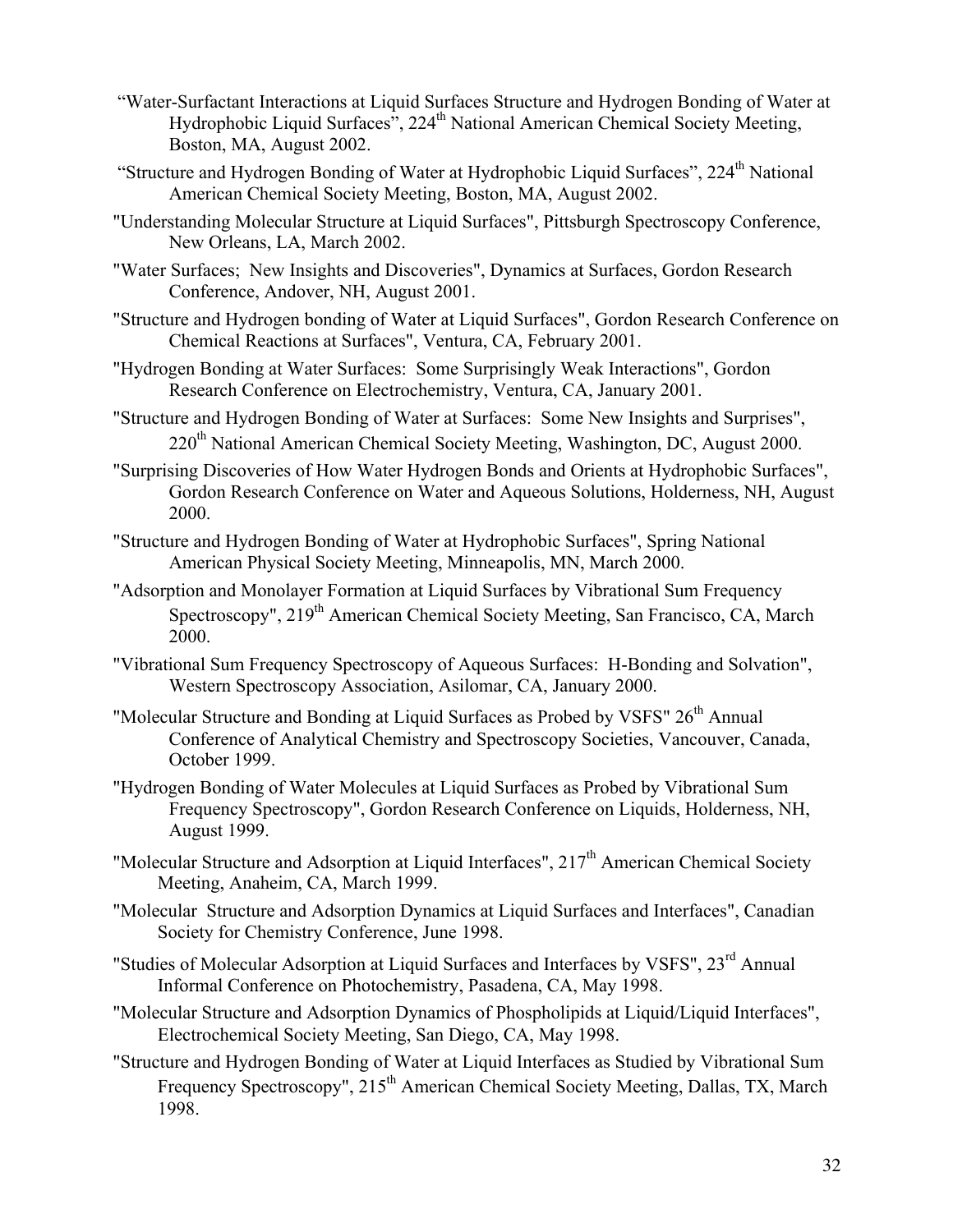- "Molecular Structure and Hydrogen Bonding of Water Molecules at Liquid Surfaces and Interfaces", Pittsburgh Spectroscopy Conference, New Orleans, LA, March 1998.
- "Vibrational Spectroscopy of Liquid Surfaces and Interfaces", Federation of Analytical Chemistry and Spectroscopy Societies 24<sup>th</sup> Annual Meeting, Providence, RI, October 1997.
- "Molecular Structure and Bonding at Liquid/Liquid Interfaces", 214<sup>th</sup> American Chemical Society Meeting, Las Vegas, NV, September 1997.
- "Vibrational Spectroscopy of Molecules at Liquid Surfaces and Interfaces", 214<sup>th</sup> American Chemical Society Meeting, Las Vegas, NV, September 1997.
- "Spectroscopy of Molecules at Liquid/Liquid and Liquid/Air Interfaces", Chemistry at Interfaces Gordon Research Conference, New Hampshire, July 1996.
- "Spectroscopic Studies of Surfactants at Liquid Surfaces and Interfaces", Photons and Chemistry Symposium, Estes Park, CO, April 1996.
- "Molecular Structure and Ordering at Oil/Water Interfaces", American Physical Society Meeting, St. Louis, MO, March 1996.
- "Photocorrosion and Passivation of n-GaAs: A Comparison of the (100), (110) and (111)B Faces", E.A. Miller and G.L. Richmond, 211th National American Chemical Society Meeting, New Orleans, LA, March 1996.
- "Molecular and Ionic Interactions at Liquid/Liquid Interfaces", 211th National American Chemical Society Meeting, New Orleans, LA, March 1996.
- "Vibrational Spectroscopy of Surfactants at Oil/Water Interfaces", 210th American Chemical Society Meeting, Chicago, Ill, August 1995.
- "Molecular and Ionic Interactions at the Oil/Water Interace as Measured by Surface Second Harmonic Generation and Sum-Frequency Generation", Electrochemical Society Meeting, Reno, Nevada, May 1995.
- "Dynamics of Photoinduced Processes at the n-GaAs/Electrolyte Interface", NSF Japan US Conference of Semiconductor Surfaces, San Diego, CA, April 1995.
- "Nonlinear Optical Studies of Oil/Water Interfaces", Western Spectroscopy Association Conference, Asilomar, CA, February 1995.
- "Nonlinear Optical Studies of Liquid/Liquid Interfaces", Electrochemistry Gordon Research Conference, Ventura, CA, January 1995.
- "Sum Frequency Generation of Surfactants at Oil/Water Interfaces", SPIE Meeting, San Diego, CA, July 1995.
- "Nonlinear Optical Studies of Surfaces and Interfaces", Surface Studies by Nonlinear Optical Spectroscopies, Kassel, Germany, May 1994.
- "Second Harmonic Generation Studies of Liquid Interfaces", 27th Heyrovsky Discussions, Trest, Czech Republic, June 1994.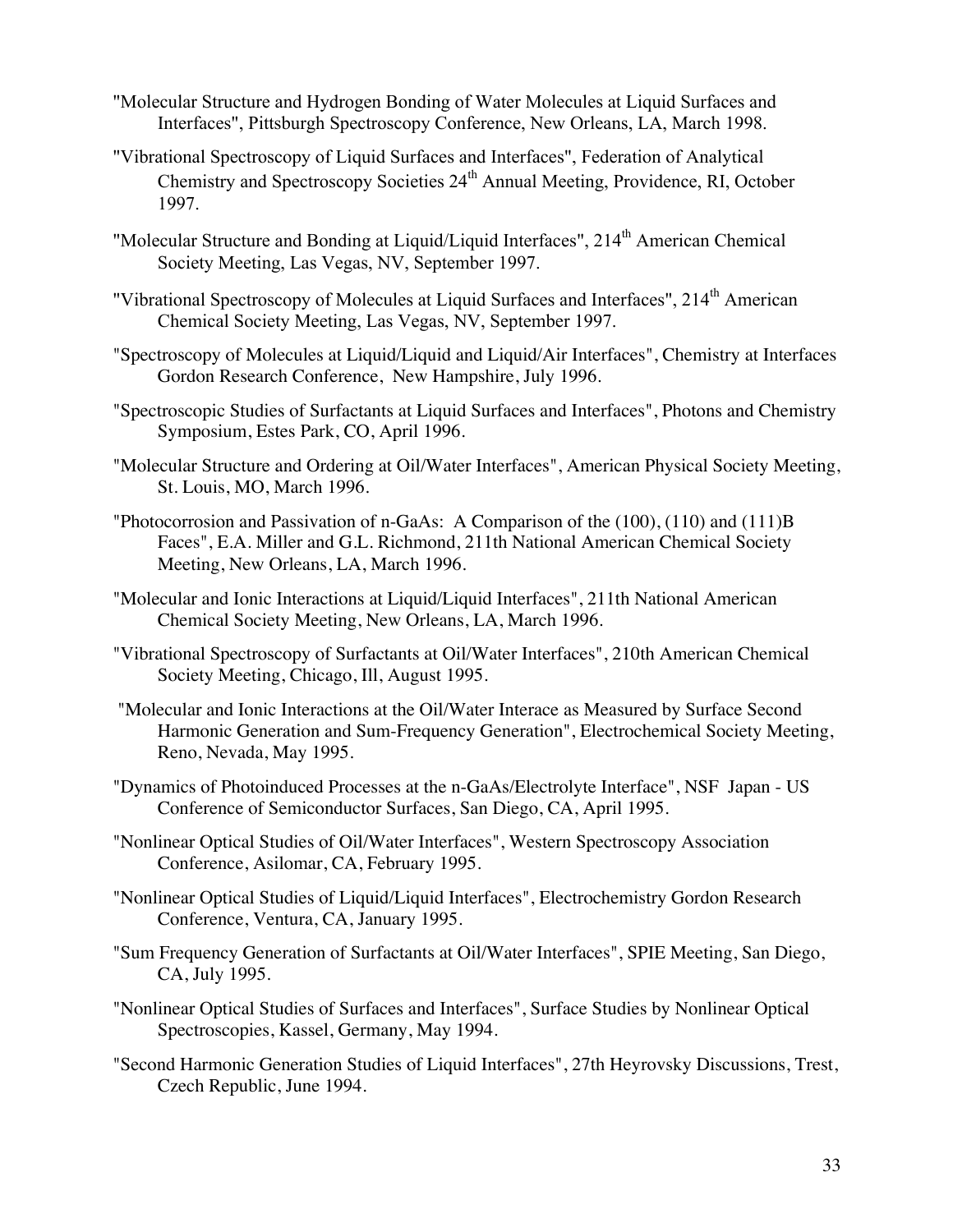- "Nonlinear Optical Studies of Surfaces and Interfaces", American Vacuum Society Meeting, Seattle, WA, November 1993.
- "Electrode/Electrolyte Interactions as Probed by Nonlinear Optical Methods", 206th National American Chemical Society, Chicago, Ill, August 1993.
- "Picosecond Studies of Photoinduced Processes at N-GaAs/Electrolyte Interfaces" International Laser Science/Optical Science Association Meeting, Toronto, October 1993.
- "Surface Science Under Water: Probing the GaAs/Electrolyte Interface", Gordon Research Conference on Analytical Chemistry, August 1993.
- "Surface Science Under Water", Iota Sigma Pi Convention, Cleveland, OH, June l993.
- "Surface Science Under Water", Department of Education Fellowship Workshop, University of Southern California, February l993.
- "What Can SHG Tell Us About Surface Atomic and Electronic Structure of Metal Electrode Surfaces", Deutsche Bunsengesellschaft fur Physikalische Chemie, Mainz, Germany, Oct. l992.
- "Wavelength Dependent Studies of Noble Metal Surfaces by SHG", 204th National American Chemical Society Meeting, Washington, DC, Aug. l992.
- "Comparison of Surface Properties in Solution and in UHV by Second Harmonic Generation", 18th Annual FACSS Meeting, Anaheim, CA, October l991.
- "What Can SHG Tell Us About Surface Atomic and Electronic Structure of Metal Surfaces", 178th National Meeting of the Electrochemical Society, Phoenix, AZ, October, l991.
- "Lasers in Chemistry", NSTA National Meeting, Shell Lecture, Houston, TX, March l991.
- "Surface Science Under Water", Gordon Research Conference on Electrochemistry, January l991, Ventura, CA.
- 17th Annual FACSS Meeting, Cleveland, OH, "What Can SHG Tell Us About the Electrochemical Double Layer?", October l990.
- "What Can SHG Tell Us About the Electrochemical Double Layer?", 17th Annual FACSS Meeting, Cleveland, OH, October l990.
- "Linear and Nonlinear Laser Interactions and Molecular Dynamics", USSR-USA Joint Workshop on Laser Spectroscopy, Moscow - Leningrad, USSR, June l990.
- "Nonlinear Optics as a Probe of Buried Interfaces", Gordon Research Conference on High Temperature Chemistry, August l990.
- "Comparison of SHG from Metals in Solution and UHV", SPIE Meeting, Los Angeles, CA, January l990.(given by R. Georgiadis)
- "Probing Interfacial Structure and Dynamics by SHG", LASST-ACSIS Workshop on Interfacial Phenomena, Campabello Island, New Brunswick, Canada, August l989.
- "Optical Second Harmonic Generation as a Probe of Dynamics In Situ", 198th National ACS Meeting, Miami, FL, Sept. 1989.(Given by J. Robinson)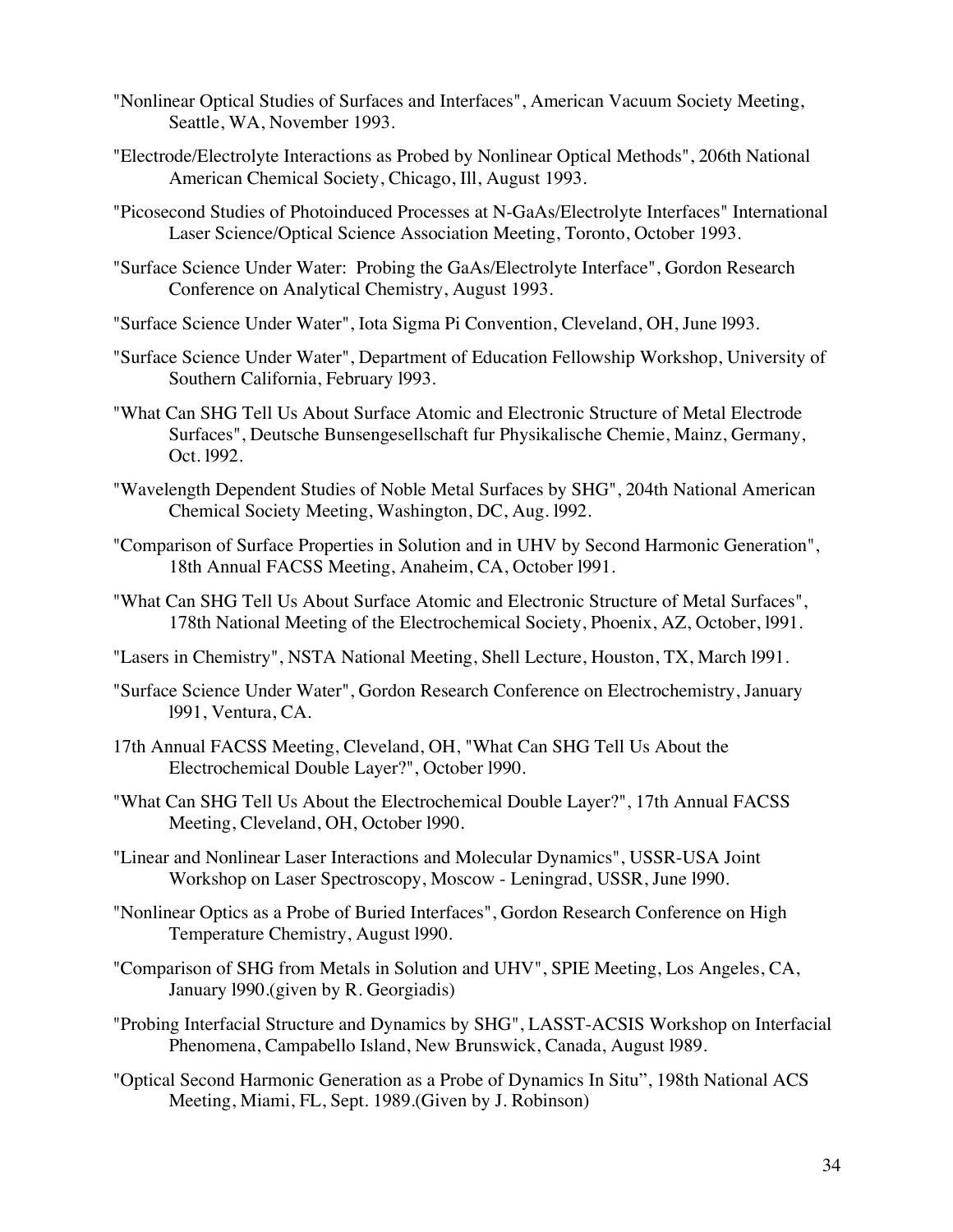- "Second Harmonic Generation and the Solid/Liquid Interface", Frontiers of Molecular Spectroscopy and Dynamics Workshop, Princeton, NJ, June l989
- "Second Harmonic Generation and the Single Crystal Electrode Surface", 42nd Annual Summer Symposium on Analytical Chemistry, Blacksburg, VA, July l989.
- "Surface Second Harmonic Generation: What Have We Learned?", Columbus Spectroscopy Conference, Columbus, OH, June l989.
- "Recent Advances in the Use of Second Harmonic Generation to Monitor Thin Film Electrodeposition", 175th National Meeting of the Electrochemical Society, Los Angeles, CA, May l989.
- "Examining the Structure and Dynamics of Thin Film Deposition by SHG", Pittsburgh Conference, Atlanta, GA, March l989.
- "Second Harmonic Generation as a Probe of Solid\Liquid Interfacial Processes", 197th National ACS Meeting, Dallas, Texas, April l989.
- "Probing the Structure and Dynamics of Thin Film Growth by Nonlinear Optical Methods", 197th National ACS Meeting, Dallas, Texas, April l989.
- "Nonlinear Optics as a Probe of the Solid/Liquid Interface", Bunsen-Kolloquim, Heidelberg, West Germany, April l989.
- "The Structure and Dynamics of Thin Film Deposition on Crystalline Metal Electrode Surfaces by Optical Second Harmonic Generation", l989 Materials Research Society Meeting, San Diego, CA, April l989.
- "Nonlinear Optical Probes of Electrochemical Interfaces", International Meeting on the Chemistry and Physics of Electrified Interfaces, Bologna, Italy, August l988.
- "Second Harmonic Generation as Probe of Interfacial Structure and Dynamics at the Solid/Liquid Interface", ILS-IV Conference, Atlanta, GA, October l988.
- "What Can SHG Tell Us About the Structure of the Solid/Liquid Interface?" Gordon Research Conference on Vibrational Spectroscopy, Wolfeboro, NH, Aug. l988.
- 195th National ACS Meeting/Joint 3rd North American Chemical Congress, Toronto, Canada, "Nonlinear Optics as a Probe of Interfacial Structure and Dynamics at Buried Interfaces", June l988.
- "Measurements of the Structure and Dynamics of Film Growth on Metal Electrode Surfaces by Second Harmonic Generation", 41st Annual Summer Symposium on Analytical Chemistry, Stanford University June l988.
- "SHG as an In-Situ Probe of Surface Structure During Thin Film Deposition", 173rd Meeting of the Electrochemical Society, Atlanta, GA, May l988.
- "Electrochemical Studies Using Second Harmonic Generation", 14th Annual FACSS Meeting, Detroit, MI September l987.
- "Interactions at the Solid-Liquid Interface as Measured by Second Harmonic Generation", Gordon Research Conference on The Physics and Chemistry of Liquids, Plymouth, NH, August l987.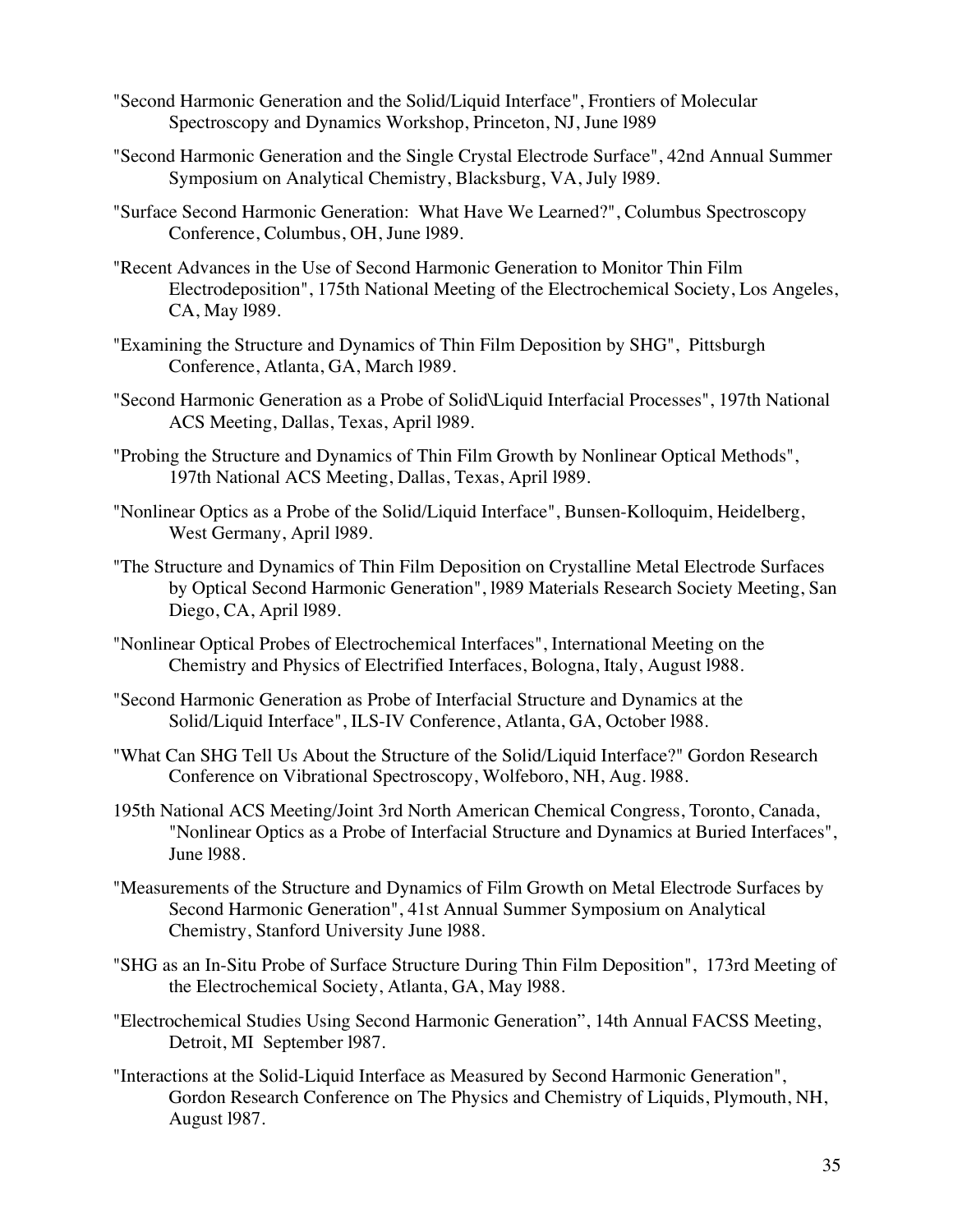- "Probing the Solid-Liquid Interface with Nonlinear Optics" Gordon Research Conference on Analytical Chemistry, New Hampton School, NH, August l987.,
- "Probing Interfacial Structure and Dynamics Using Second Harmonic Generation," 194th National ACS Meeting, New Orleans, August, l987.
- "In-Situ Characterization of Interfacial Phenomena", Chemically Modified Surfaces Symposium, Ft. Collins, CO, June l987.
- "In-Situ Characterization of Solid/Liquid Interfaces by Optical Second Harmonic Generation", Electrochemical Society Meeting, Philadelphia, PA May l987.
- "Nonlinear Optical Studies of Electrochemical Interfaces", 13th Annual FACSS Meeting, St. Louis, MO September l986.
- "Nonlinear Optics: A Probe of Interfacial Structure and Dynamics", Joint DEAP/DCP Meeting of the APS, Eugene, OR, June l986.
- "Nonlinear Optics as Probe of Electrochemical Interfaces", National Research Council, Denver CO, October 1985.
- "Optical Studies of Electrochemical Surfaces by Second Harmonic Generation and Photoacoustic Spectroscopy", 190<sup>th</sup> National ACS Meeting, Miami, FL, May 1985.
- "Optical Studies of Electrochemical Interfaces", Materials Science Symposium, Corvallis, OR, March 1985.
- "Laser Spectroscopic Studies of Molecular Adsorption at Electrochemical Interfaces", Western Spectroscopy Conference, Asilomar CA, January 1985.

# **Research Seminars and Colloquia have also been given at:**

Kalamazoo College, Department of Chemistry, Kalamazoo, MI, May 2016. SUNY Buffalo, Department of Chemistry, Buffalo, NY, April 2016. Notre Dame University, Department of Chemistry, Notre Dame, IN, February 2016. Grand Valley State University, Department of Chemistry, Allendale, MI, October 2015. The Pennsylvania State University, State College, Pennsylvania, April 2015 Rice University, Department of Chemistry, Houston, TX, February 2015 University of Victoria, Department of Chemistry, Victoria, Canada, January 2015 Simon Fraser University, Department of Chemistry, Vancouver, Canada, January 2015 University of British Columbia, Department of Chemistry, Vancouver, Canada, January 2015 Dominican University, Department of Chemistry, San Rafael California, May 2014 University of California, Davis, Department of Chemistry, April 2014 South Dakota State University, Department of Chemistry and Campus-wide, Brookings, SD, April 2014. University of Pittsburgh, Department of Chemistry, Pittsburgh, PA, November 2013 Argonne Director's Special Colloqium, Argonne National Laboratory, May 2013 University of Kansas, Department of Chemistry, Lawrence, KS, March 2013 Montana State University, Department of Chemistry, Bozeman, MT, March 2013 Arizona State University, Department of Chemistry, Tempe, AZ, February 2013 (2 lectures)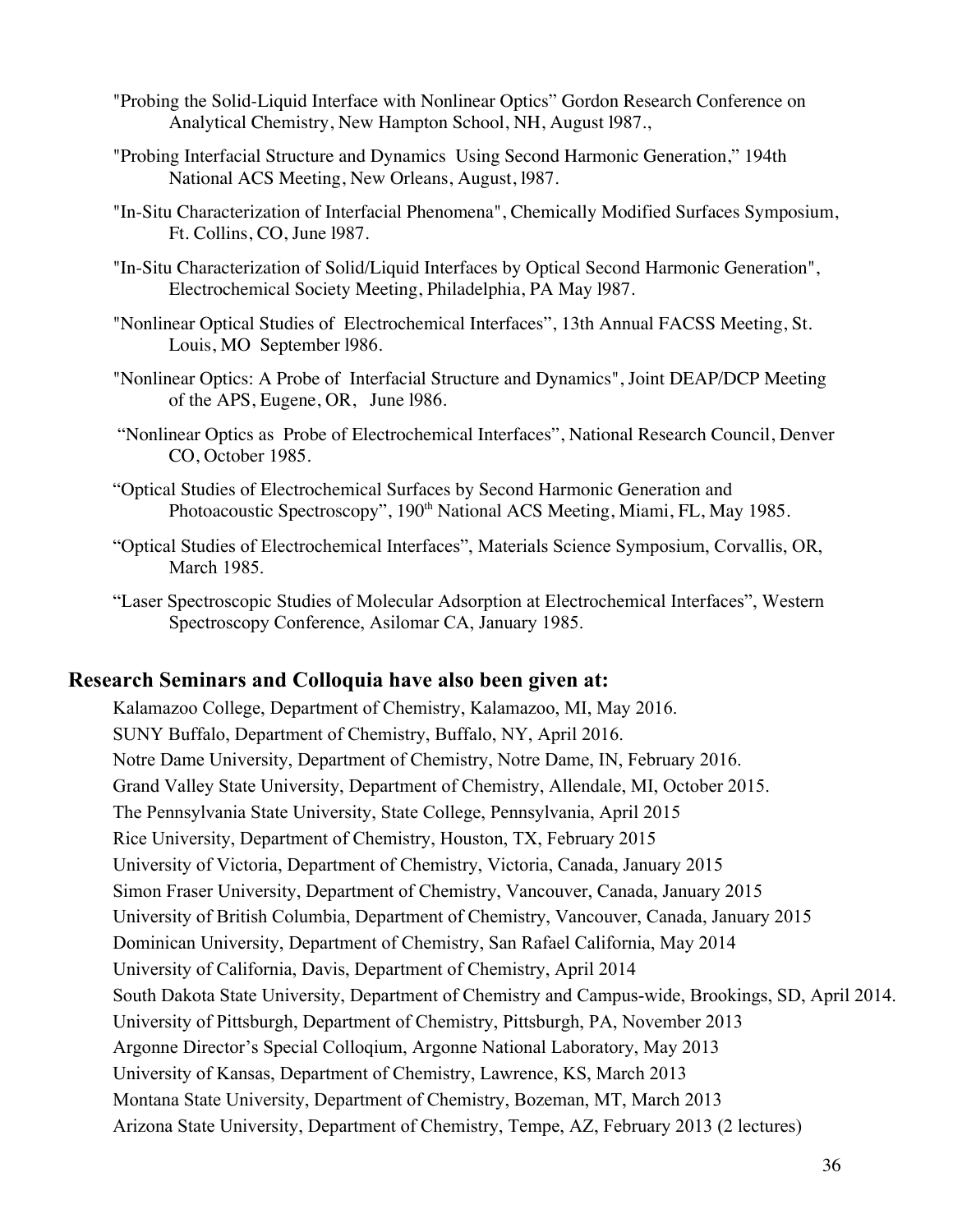Ewha University, Department of Chemistry, Seoul, Korea, April 2012 Ohio State University, Department of Chemistry, Columbus, OH, April 2012 University of Arizona, Department of Chemistry, Tucson AZ, February 2012 University of Nebraska, Department of Chemistry, Lincoln, NE, January 2012 (3 lectures) University of Pennsylvania, Department of Chemistry, Philadelphia, PA, November 2011 (3 lectures) Purdue University, Department of Chemistry, West Lafayette, IN, April 2011 University of California, San Diego, Department of Chemistry, San Diego, CA, April 2011 Skidmore College, Department of Chemistry, Saratoga Springs, NY, March 2011 Grinnell College, Department of Chemistry, Grinnell IA, September 2010 (2 lectures) Carleton College, Department of Chemistry, Northfield, MN, April 2010 Iowa State University, Department of Chemistry, Ames, IA, April 2010 (2 lectures) University of Alberta, Department of Chemistry, Alberta, Canada, March 2010 (3 lectures) Hope College, Department of Chemistry, Holland, MI, January 2010 University of Kansas, Department of Chemistry, Lawrence, KS, November 2009 University of Indiana, Department of Chemistry, Bloomington, IN, September 2009. The Pennsylvania State University, Department of Chemistry, State College, PA, April 2009 West Virginia University, Department of Chemistry, March 2009 Virginia Tech, Department of Chemistry, Blacksburg, VA, February 2009 California Institute of Technology, Department of Chemistry, Pasadena, CA, February 2009 Northwestern University, Department of Chemistry, Evanston, IL, September 2008 Pacific University, Department of Chemistry, Forest Grove, OR, October 2008 California State University, Los Angeles, Dept. of Chemistry, LA, CA, October 2008 California State University, San Luis Obispo, Dept. of Chemistry, San Luis Obispo, CA, October 2008 University of California, Berkeley, Department of Chemistry, Berkeley, CA, March 2008. Rohm and Haas Company, Spring House, PA, March 2008 Lewis and Clark College, Department of Chemistry, Portland, OR, March 2008 College of St. Catherine, Department of Chemistry, St. Paul, MN, March 2008 Washington State University, Departments of Chemistry & Physics, Pullman, WA, January 2008 University of Denver, Department of Chemistry, Denver, CO, October 2007 University of Northern Iowa, Department of Chemistry, Cedar Falls, IA, October 2007 University of Delaware, Department of Chemistry, Newark, DE, September 2007 Texas A&M University, Department of Chemistry, Kingsville, Texas, April 2007 University of Illinois, Chicago, Chicago, IL, March 2007 Stanford University, Department of Chemistry, Palo Alto, CA, February 2007 George Fox University, Department of Chemistry, December 2006 Linfield College, Department of Chemistry, McMinnville, OR, November 2006 University of Colorado, Department of Chemistry, Boulder, CO, November 2006 Seattle University, Department of Chemistry, Seattle, WA, November 2006 Whitman College, Department of Physics, Walla Walla, Washington, March 2006 Cornell College, Department of Chemistry, Mt. Vernon, Iowa, February 2006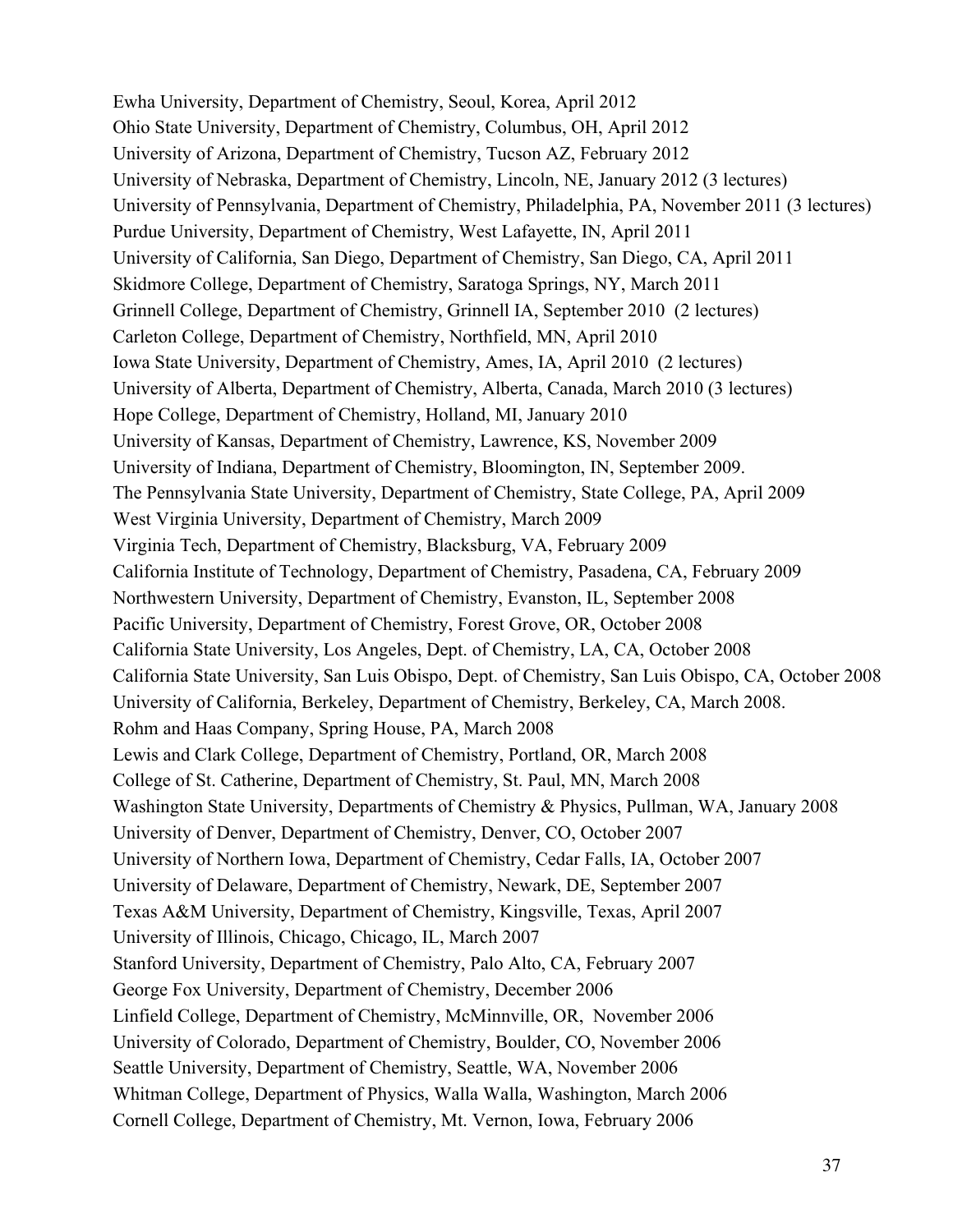Georgia Institute of Technology, Department of Chemistry, Atlanta, GA, October 2005 L'Ecole Polytechnique Fédérale de Lausanne (EPFL), Institute of Chemical Sciences and Engineering, Switzerland, April 2005 University of Berne, Department of Chemistry and Biochemistry, Berne, Switzerland, April 2005 University of Neuchâtel, Institute of Chemistry, Neuchâtel, Switzerland, April 2005 University of Geneva, Department of Chemical Physics, Geneva, Switzerland, April 2005 University of Wisconsin, Department of Chemistry, November 2004 Harvard University, (Joint Harvard-MIT colloquium), Department of Chemistry, Cambridge, MA, March 2004 Columbia University, Department of Chemistry, Cambridge, MA, March 2004 Western Washington University, Department of Chemistry, Bellingham, WA, January 2004 University of Illinois, Department of Chemistry, Urbana, IL, May 2003 Joint Institute for Laboratory Astrophysics (JILA), University of Colorado, Boulder, CO, May 2003 University of Minnesota, Department of Chemistry, April 2003 North Carolina State University, Department of Chemistry, Asheville, NC, November, 2002 Oregon State University, Department of Chemistry, Corvallis, OR, November 2002 University of Pennsylvania, Department of Chemistry, Philadelphia, PA, April 2002 Marquette University, Department of Chemistry, Milwaukee, WI, February 2002 Yale University, Department of Chemistry, New Haven, Conn., January 2002 University of Chicago, Department of Chemistry, Chicago, IL, January 2002 Director's Lectureship, Pacific Northwest National Laboratory, January 2002 University of Washington, Department of Chemistry, Seattle, May 2001 Stanford University, Department of Chemistry, April 2001 University of British Columbia, Department of Chemistry, Vancouver, BC, March 2001 Naval Research Laboratory Colloquium Series, Arlington, VA, February 2001 Carleton College, Department of Chemistry, November 2000 University of Maryland, Chemical Physics Program, College Park, MD, October 2000 University of Idaho, Department of Chemistry, September 2000 Cornell University, Department of Chemistry, Ithaca, NY, April 2000 Univ. of Wisc.,Oshkosh, Department of Chemistry, WI, April 2000 Texas A&M Univ., Department of Chemistry, College Station, TX, Feb. 2000 University of Pittsburgh, Department of Chemistry, Pittsburgh, PA, February 2000 Duquesne University, Department of Chemistry, Pittsburgh, PA, February 2000. Portland State University, Department of Chemistry, Portland, OR, January 2000 California State San Luis Obispo, Department of Chemistry, December 1999 McGill University, Department of Chemistry, Montreal, Canada, November 1999 Pennsylvania State University, Department of Chemistry, State College, PA, April 1999 Cal State University, Department of Chemistry, Fresno, March 1999 Central Washington University, Department of Chemistry, Ellensburg, WA, February 1999 University of Delaware, Department of Chemistry, Newark, DE, February 1999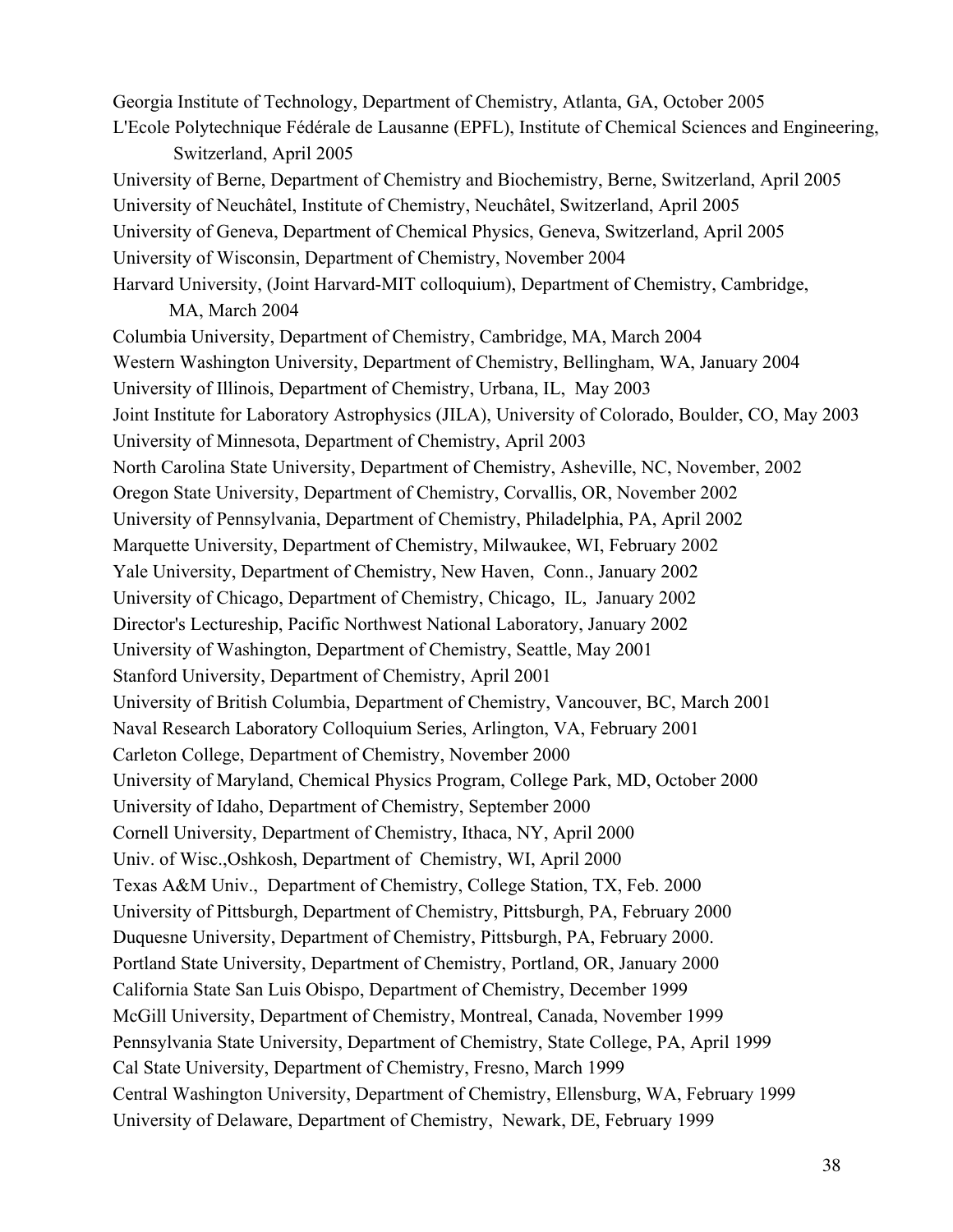Gonzaga College, Spokane, Department of Chemistry, WA, February 1999 Western Washington University, Department of Chemistry, Bellevue, WA, October 1998. Willamette University, Department of Chemistry, Salem, OR, November 1998. Western Washington University, Department of Chemistry, Bellevue, WA, October 1998. Los Alamos National Laboratory, Los Alamos, NM, May 1998. Univ. of California, Irvine, Department of Chemistry, April 1998. University of Indiana, Department of Chemistry, Bloomington, IN, March 1998. University of Tennessee, Department of Chemistry, Knoxville, TN, February 1998. University of Utah, Department of Chemistry, Salt Lake City, UT, February 1998. Mount Holyoke College, Department of Chemistry, November 1997. Naval Research Laboratory, Washington, DC, April 1997 National Institute of Standards and Technology, Gaithersburg, MD, April 1997. Furman University, Department of Chemistry, Greenville, SC, April 1997. Pomona College, Department of Chemistry, Claremont, CA, March 1997. Kansas State University, Department of Chemistry, Manhattan, KS, February 1997. Carroll College, Department of Chemistry, WI, February, 1997. University of Minnesota, Department of Chemistry, Minneapolis, MN, December 1996. University of North Dakota, Department of Chemistry, Fargo, ND, December 1996. University of Missouri, Department of Chemistry, Columbia, MO, November 1996. Reed College, Department of Chemistry, Portland, OR, November 1996. SUNY Buffalo, Graduate Symposium, Buffalo, NY, May 1996. Olin Chemical, Cheshire, Conn., May 1996. University of California, Department of Chemistry, Los Angeles, CA, April 1996. Princeton University, Department of Chemistry, Princeton, NJ, April 1996. Michigan State University, Department of Chemistry, February 1996. University of Michigan, Department of Chemistry, Ann Arbor, MI, February 1996. University of California, Berkeley, Department of Chemistry, Berkeley, CA, October 1995. University of Colorado, Department of Chemistry, Boulder, CO, November 1995. Haverford College, Department of Chemistry, Haverford, PA, February 1995. University of California, Department of Chemistry, Santa Cruz, CA, June 1995. Purdue University, Department of Chemistry, West Lafayette, IN, March 1995. Lewis and Clark College, Department of Chemistry, Portland, OR, April 1994. University of British Columbia, Department of Chemistry, Vancouver, BC, November 1994. University of Arizona, Department of Chemistry, Tucson, AZ, June 1994. California Institute of Technology, Department of Chemistry, Pasadena, CA, November 1993. Washington State University, Department of Physics, Pullman, WA, February 1993. Pomona College, Department of Chemistry, Pomona, CA, February 1991. University of Arizona, Department of Chemistry, Tucson, AZ, April 1991. University of Utah, Department of Chemistry, Salt Lake City, UT, April 1991. University of Toronto, Department of Physics, Toronto, Canada, April 1991.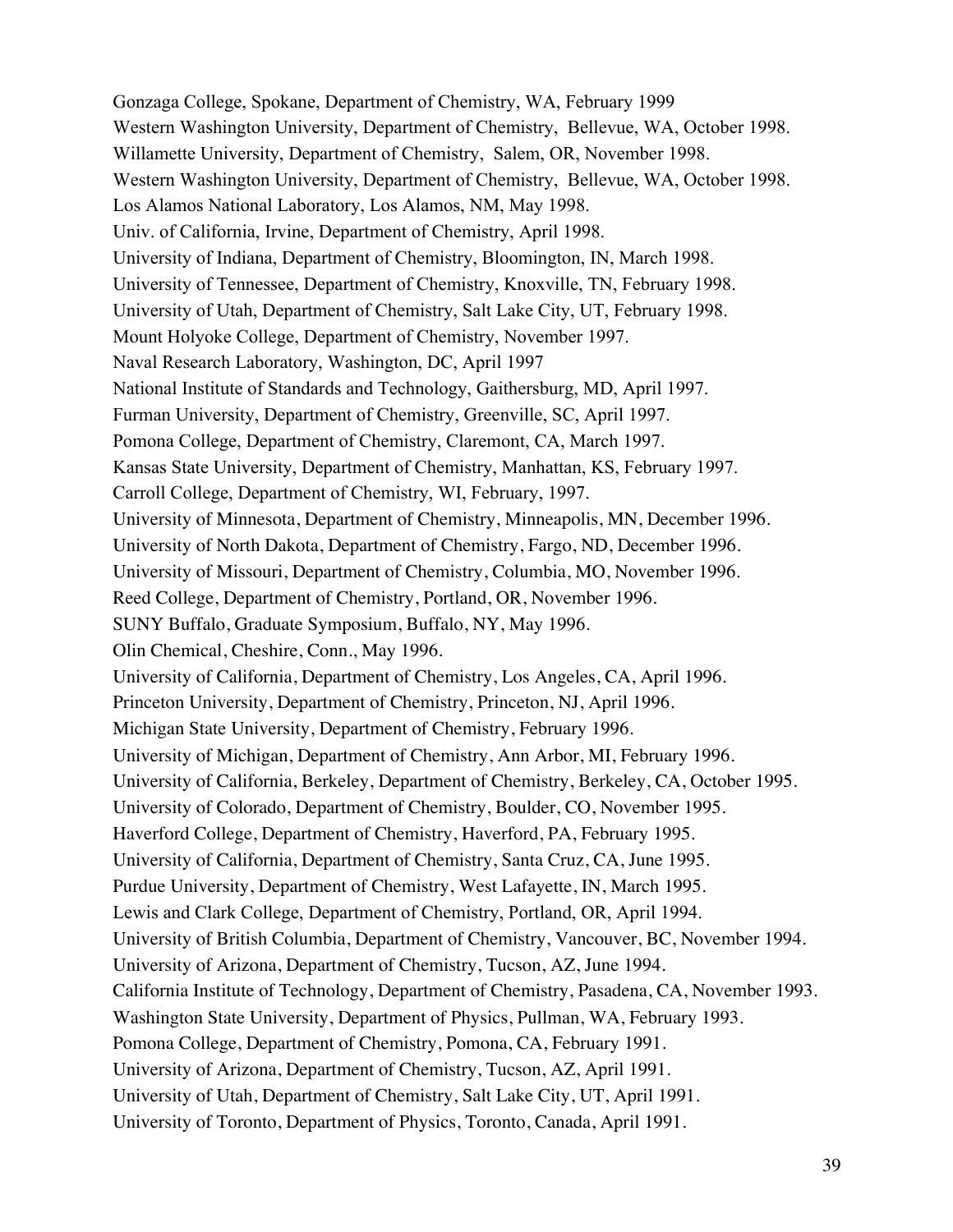Oberlin College, Department of Chemistry, Oberlin, OH, April 1991. IBM Almaden Research Laboratories, San Jose, CA, May 1991. Oakridge National Laboratory, Division of Analytical Chemistry, Oak Ridge, TN, October 1990. University of Chicago, Department of Chemistry, Chicago, IL, November 1990. Oregon Graduate Institute, Department of Chemistry, Portland, OR, October 1990. Iowa State University, Department of Chemistry, Ames, IA, February 1990. Cornell University, Department of Chemistry, Ithaca, NY, March 1990. University of Wisconsin, Department of Chemistry, Madison, WI, April 1990. University of Heidelberg, Department of Chemistry, Heidelberg, GDR, April 1989 Fritz-Haber Institute, Physical Chemistry Division, Berlin GDR, April 1989. University of Pittsburgh, Department of Chemistry, Pittsburgh, PA, February 1989. University of Akron, Department of Chemistry, Akron, OH, February 1989. University of California, Department of Chemistry, Berkeley, CA, April 1988. University of Texas, Department of Chemistry, Austin, TX, March 1988. AT & T Bell Laboratories, Murray Hill, NJ, April 1988. Exxon Laboratories, Clinton, NJ, April 1988. University of Rochester, Department of Chemistry, Rochester, NY, October 1988. Fort Lewis College, Department of Chemistry, Durango, CO, November 1988. Reed College, Department of Chemistry, Portland, OR, November 1988. Polaroid Corporation, Boston, MA, November 1988. University of California, Department of Chemistry, Davis, CA, November 1988. University of California, Department of Chemistry, Irvine, CA, 1988. Oregon State University, Department of Chemistry, Corvallis, OR, 1988. DuPont de Nemours, Central Research Laboratories, Wilmington, DE, 1988. University of Cincinnati, Department of Chemistry, Cincinnati, OH, October 1987 National Bureau of Standards, Chemistry Division, Gaithersburg, MD, October 1987. Harvard University, Department of Chemistry, Cambridge, MA, November 1987. University of California, Department of Chemistry, Riverside, CA, June 1987. Brigham Young University, Department of Chemistry, Provo, UT, February 1987. IBM Almaden Research Laboratories, San Jose, CA, March 1987. Stanford Research Institute, Department of Chemistry, Palo Alto, CA, March 1987. Standard Oil Research Laboratories, Cleveland, OH, April 1987. University of Virginia , Department of Chemistry, Richmond, VA, April 1987. Portland State University, Department of Chemistry, Portland, OR, May 1987. Dow Chemical Company, Midland, MI, October 1986. University of Illinois, Department of Chemistry, Urbana, November IL, 1986 University of Washington, Department of Chemistry, Seattle, WA, December 1986. Polaroid Corporation, Cambridge, MA, March 1986. University of Nevada, Department of Chemistry, Reno, NV, March 1986. University of California, Department of Chemistry, Santa Cruz, CA, May 1986.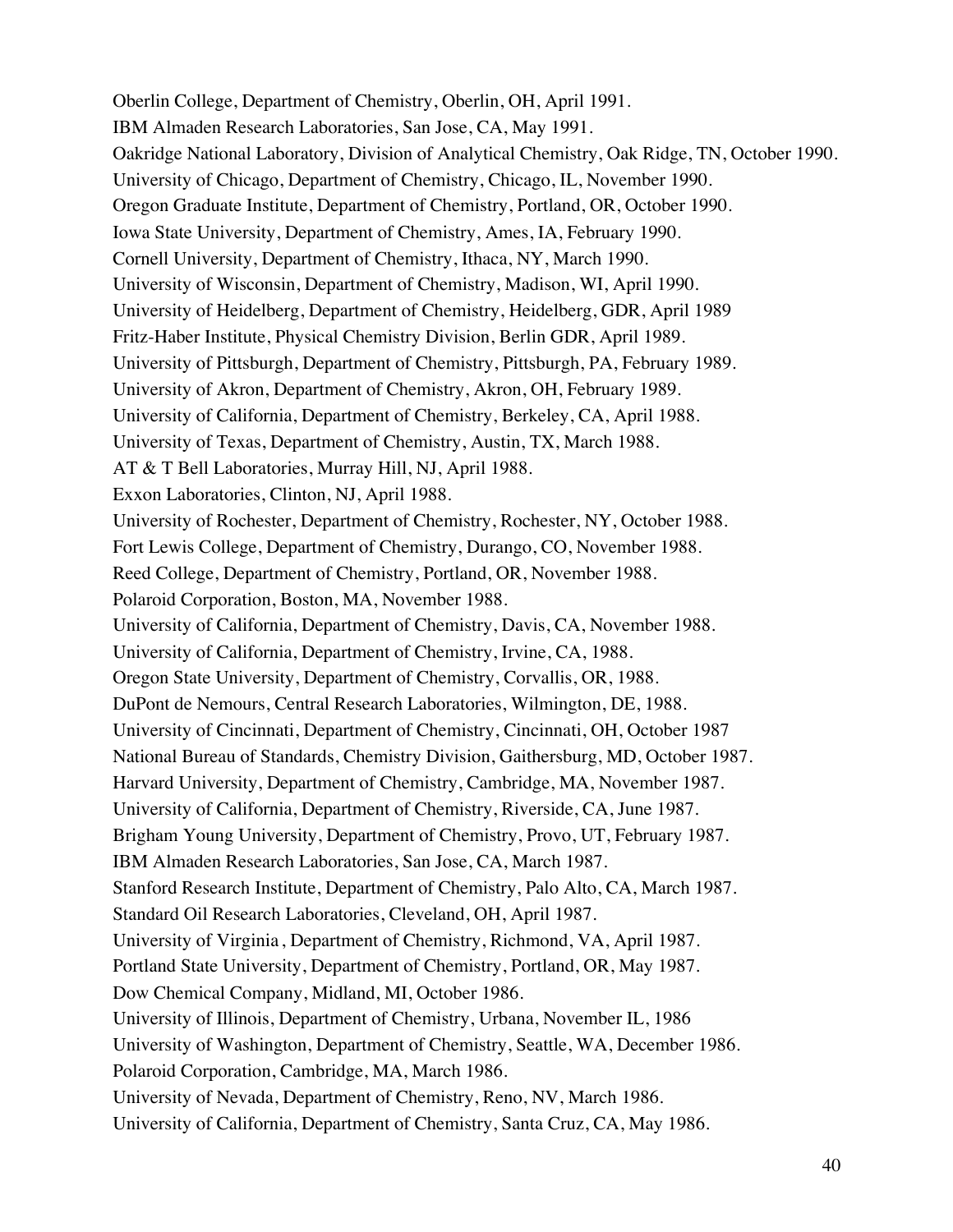Oregon State University, Department of Chemistry, Corvallis, OR, March 1986. E. I. DuPont de Nemours, Central Research, Wilmington, DE, December 1985. Duke University, Department of Chemistry, Raleigh, NC, October 1985. Argonne National Laboratories, Chemistry Division, Argonne, IL, December 1985. Allied Corporation, Murray Hill NJ, April 1985. Kansas State University, Department of Chemistry, Manhattan, KS, December 1985. A T & T Bell Laboratories, Murray Hill, NJ, February 1985. University of California, Department of Chemistry, Los Angeles, February 1985. Texas A & M University, Department of Chemistry, College Station, TX, March 1985. University of Pennsylvania, Department of Chemistry, Philadelphia, PA, November 1985. University of Oregon, Department of Chemistry, Eugene, OR, January 1985. Naval Research Laboratory, Arlington, VA, July 1984. Exxon Research Center, Clinton, NJ, June 1984. The Pennsylvania State University, Department of Chemistry, November 1984. Purdue University, Department of Chemistry, November 1984. University of California, Los Angeles, December 1984. Temple University, Department of Chemistry, April 1983. University of Delaware, Department of Chemistry, Wilmington, DE, March 1983

### **TALKS ON EDUCATION AND SCIENTIFIC WORKFORCE RELATED TOPICS**

- *Presentations for* **USAID-PEER Research Conference, Amman, Jordan, March 2016:** "International Science Collaborations: Ingredients for Success" "The Art of Effective Negotiation"
- "Effective Negotiation Techniques for Graduate Students", Notre Dame University, Notre Dame, Indiana, February 2016.
- "Why I Love Being a Scientist", Cambodian Science and Engineering Festival, Phnom Penh, Cambodia, March 2016.
- "Global Scientific Engagement", Presidential Plenary Address, AAAS Annual Meeting, Washington, DC. February 2016.

# *Presentations for* **Women in Tech Workshop for Scientists in the Lower Mekong Countries, Intel Vietnam Plant, Ho Chi Minh City, Vietnam, January 2016. Presentations:**

"The Importance of Women as Leaders in Science and Technology"

"Career Launch – Elements of a Successful Job Search"

"Introduction to Mentoring for Success: Best Practices"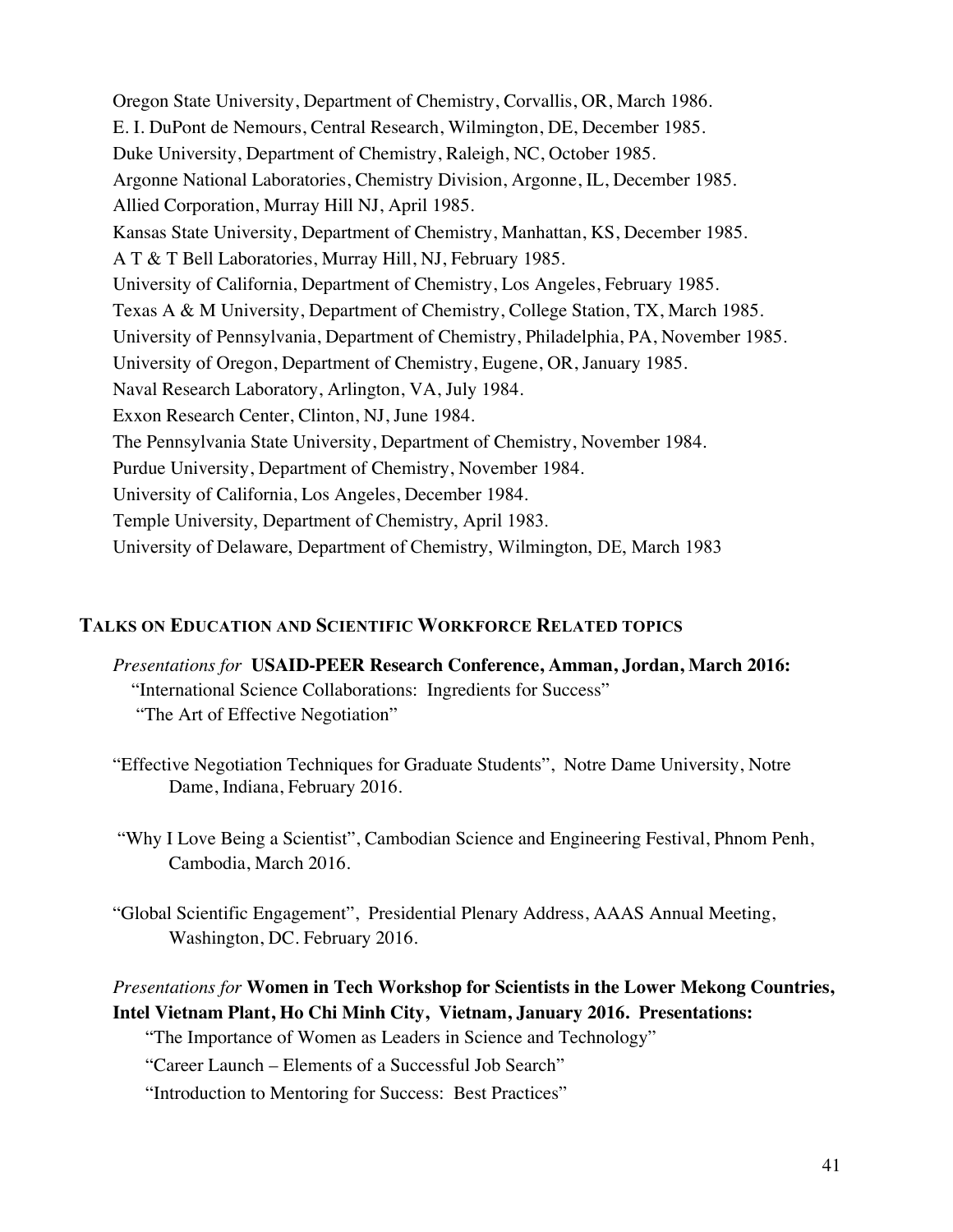# *Presentations for* **Elsevier Early Scholars Workshop for Tunisian Women Scientists, Tunis, Tunisia, November 2015:** (with Prof. Nora Berrah, U. of Connecticut)

"Career Launch and Acceleration"

"Effective Leadership and Networking Skills for Women Scientists and Engineers"

"Persuasive Scientific Presentations"

"Publishing your Research"

"Key Elements of Effective Negotiation"

"Mentoring for Success"

"Selling your Science: The Art of Effective Proposal Writing"

"The Unexpected Challenges, Opportunities and Rewards of a Career in Science", American Center, Ho Chi Minh City, Vietnam, December 2015.

"Persuasive Conversations and Scientific Presentations", Danang University of Technology, Danang, Vietnam, December 2015.

"The Unexpected Challenges, Opportunities and Rewards of a Career in Science", University of Education, Danang, Vietnam, December 2015.

"Science as a Career", Hue Learning Resource Center, Hue City, Vietnam, December 2015.

"Importance of Women as Leaders in the Science and Engineering Enterprise", Gender Equity Conference, University of Limerick, Limerick, Ireland, November 2015.

*Presentations for* **COACh - The Research Council of Oman Workshops for Faculty and Students: Muscat, Sohar, Salalah and Nizwa Oman, October 4-14, 2015**. (With Prof. Laura Greene, National Magnet Lab, Prof. Jean Stockard, Univ. of Oregon, Prof. Diane Souvaine, Tufts University and Prof. Hilary Godwin, UCLA)

"Selling your Science: The Art of Effective Proposal Writing"

"Publishing in Peer Reviewed Journals"

*Presentations for* **Career Building Workshops for Women Scientists and Engineers: Pune, India (Sept. 1-3, 2015) and Guwhati, India (5-7, September 2015).** (With Prof. Laura Greene, National Magnet Lab, and Prof. Pushpa Murthy, Michigan Tech)

"Career Launch and Acceleration"

"Leadership and Networking Skills"

"The Art of Effective Communication"

"Persuasive Scientific Presentations"

"Publishing your Research"

"Key Elements of Effective Negotiation"

"Mentoring for Success"

"Selling your Science: The Art of Effective Proposal Writing"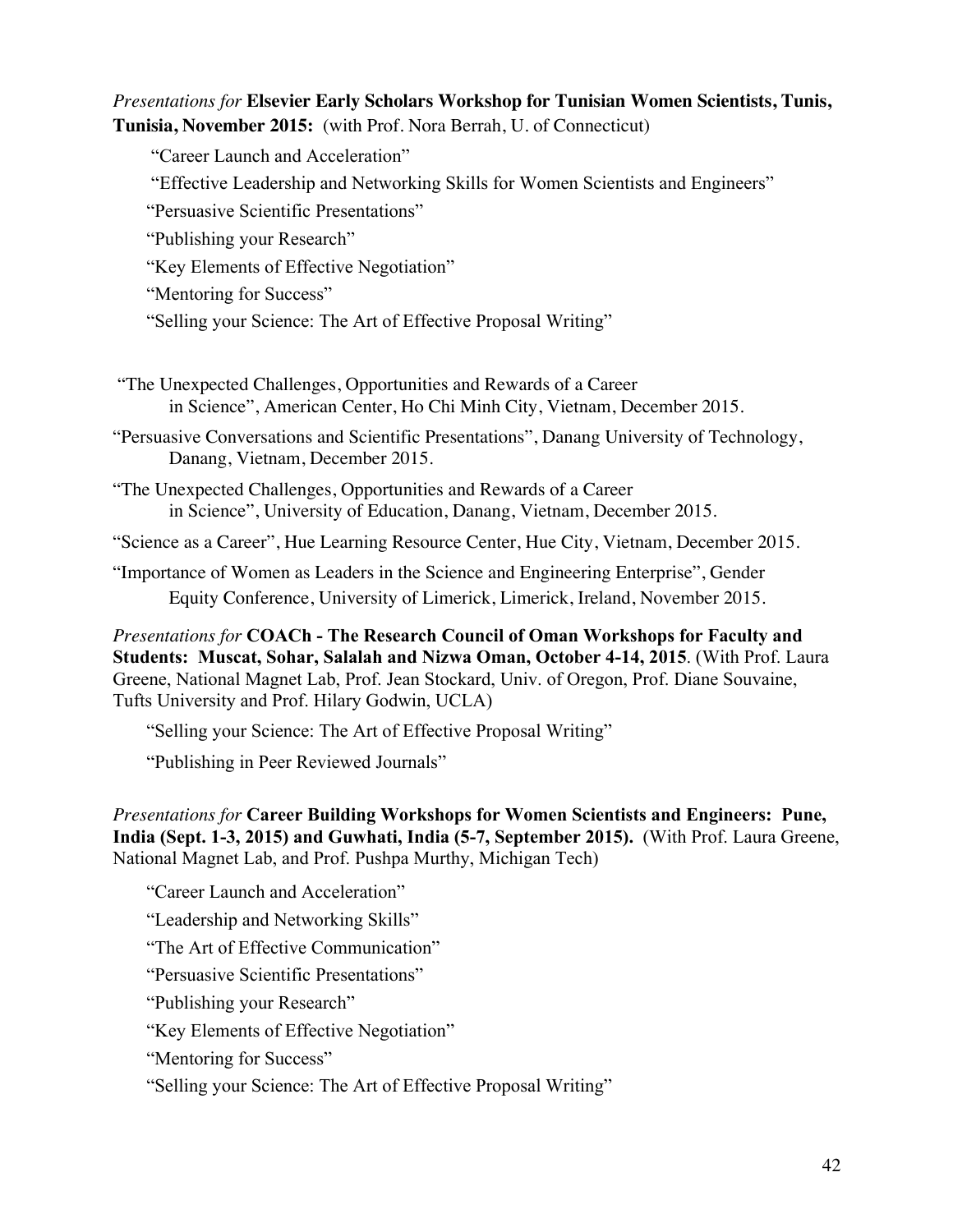"Women Leading in Research and Innovation", Gender Summit 6 Keynote Address, Seoul, Korea, August 2015. https://www.youtube.com/watch?v=yU-HypaXsWI

- "Career Launch and Acceleration for Postdoctoral Associates",  $250<sup>th</sup>$  National ACS Meeting, Boston, MA, August 2015.
- "Effective Negotiation in the Scientific Workplace", USAID-NSF PEER Forum, Lima, Peru, March 2015.
- "Exploring the Unknown with the REU Program at the University of Oregon," 249<sup>th</sup> National ACS Meeting, Denver, CO, March 2015.
- "Life as a Scientist", Faculty of Engineering, National University of Laos", Vientiane Laos, March 2015.
- "The Exciting World of Science", University of South-East Asia, American Corner, Siem Reap, Cambodia, March 2015.
- "Life as a Scientist", Institute of Technology, Phnom Penh, Cambodia, March 2015.
- "Working to Advance the Science Enterprise through Partnerships between U.S. and Vietnam Scientists", Hue City, Vietnam, January 2015.
- "Persuasive Communication Techniques and Scientific Presentations", for Vietnamese high school and university science students, American Center, U.S. Consulate General, Ho Chi Minh City, January 2015.
- "Launching a Successful Career in Science", Hanoi University of Science and Technology, Hanoi, Vietnam, January 2015.
- "Strengthening Bonds Between U.S. Scientists and those in Developing Countries", Can Tho University, Can Tho, Vietnam, January 2015.
- "Launching a Successful Career in Science", Excellence Center, Danang University of Technology, Danang, Vietnam, January 2015.
- "Pursuing S&T Careers to Help Address Pressing Social and Environmental Issues", Microsoft Imagine Cup Mentoring Event, Bangkok, Thailand, January 2015.
- "Life as a Scientist", Chiang Mai University Satit Demonstration School, "Science Classroom Program, Chiang Mai, Thailand, January 2015.
- "Science and Technology Developments Geared Toward Saving the Environment", presentation for students at the American Corner, Mahasarakham, Thailand, January 2015
- "The Art of Effective Negotiation", Arab-U.S. Frontiers of Science Meeting, Muscat, Oman, December 2014.

### *Presentations for* **Career Building Workshops for Women Scientists and Engineers: Delhi, India (Sept. 1-5, 2014) and Bangalore India (Sept. 6-11, 2014).**

"Career Launch and Acceleration"

- "Leadership and Networking Skills"
- "The Art of Effective Communication"
- "Persuasive Scientific Presentations"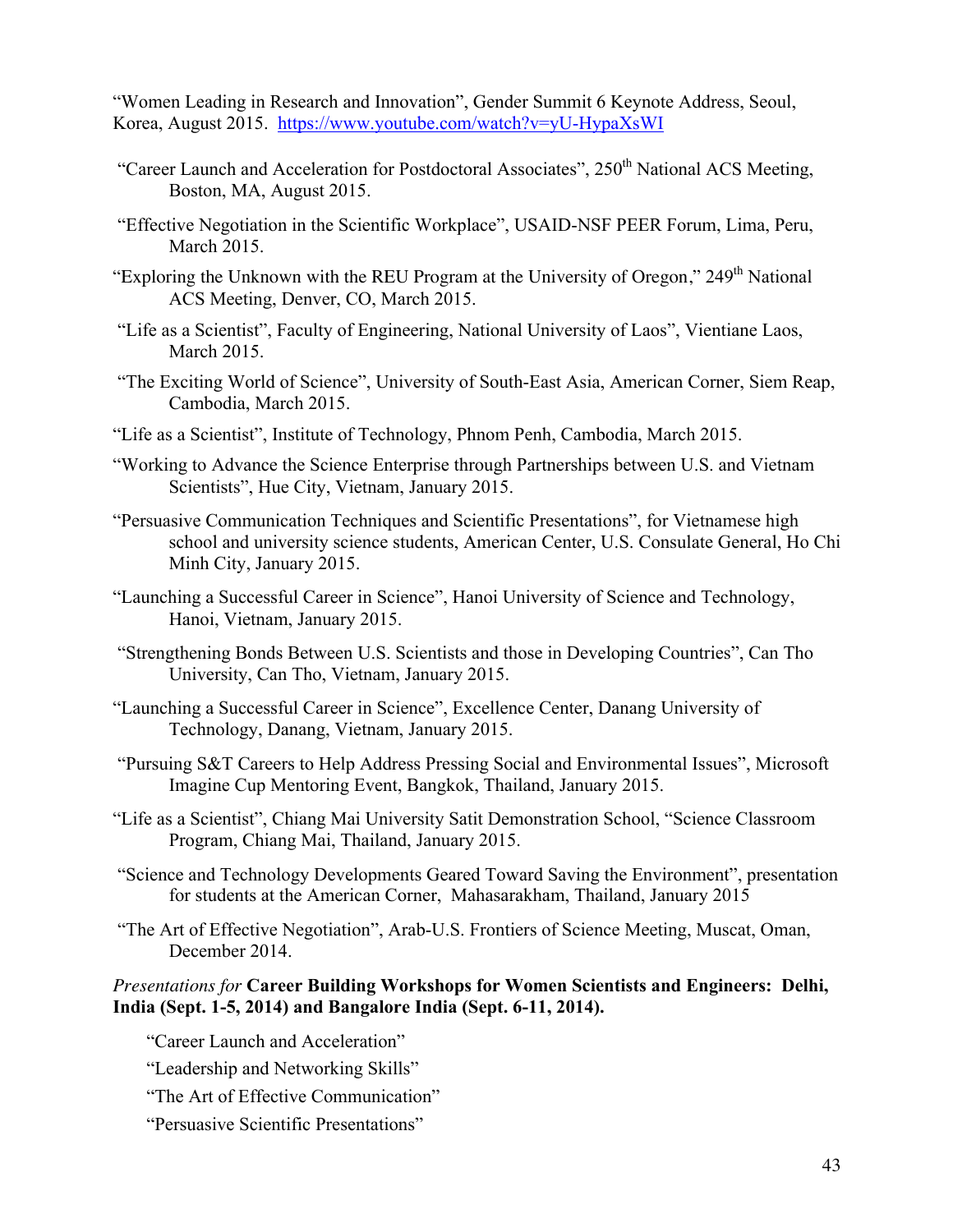"Publishing your Research"

"Key Elements of Effective Negotiation"

"Mentoring for Success"

"Selling your Science: The Art of Effective Proposal Writing"

- "Career Launch and Acceleration for Postdoctoral Associates", 248<sup>th</sup> National ACS Meeting, San Francisco, CA, August 2014.
- "The Art of Effective Negotiation", PEER Participants' Conference 2014, Nelson Mandela African Institute of Science and Technology, Arusha, Tanzania, August 2014.
- "Selling Your Science: The Art of Effective Proposal Writing" and "Publishing Research Results in Peer Reviewed Journals", 4<sup>th</sup> Indonesian-American Kavli Frontiers of Science Symposium, Medan, Indonesia, June 2014.
- "Quilting Together the Stories of Women Scientists in the Developing World." South Dakota State University, Brookings, SD, April 2014.
- "Selling Your Science: The Art of Effective Proposal Writing" and "Career Launch and Acceleration", Ecole Normale Superieure, Marakech, Morocco, April 2014.
- Effective Leadership Skills for Women" and "Selling Your Science: The Art of Effective Proposal Writing", Faculte des Sciences, Rabat, Morocco April 2014.
- "Selling Your Science: The Art of Effective Proposal Writing" and "Publishing Research Results in Peer Reviewed Journals", Faculte des Sciences Ben M'Sik, Casablanca, Morocco, April 2014.
- "Women as Leaders in the Scientific Enterprise", 247th ACS National Meeting, Dallas, Texas, March 2014.
- "COACh: Going Global to Help Scientists in the Developing World", 247th ACS National Meeting Dallas, Texas, March 2014.
- "Quilting Together the Stories of Women Scientists in the Developing World." USAID, Washington DC, February 2014.

"Leadership Workshop for Women Scientists in India", IIT Delhi, Delhi, India, January 2014.

*Presentations for* **Career Building Workshops for Women Scientists and Engineers, Thailand Science Park, Pathum, Thailand, January 2014:** (with Profs. S. Seraphin (Arizona) and L. Greene (Illinois))

"Effective Leadership Skills for Women Scientists"

"The Art of Effective Negotiation"

"Selling Your Science: The Art of Effective Proposal Writing"

"Publishing Research Results in Peer Reviewed Journals"

"The Power of Persuasion"

Career Building Workshops for African Graduate Students given at the  $7<sup>th</sup>$  International Africa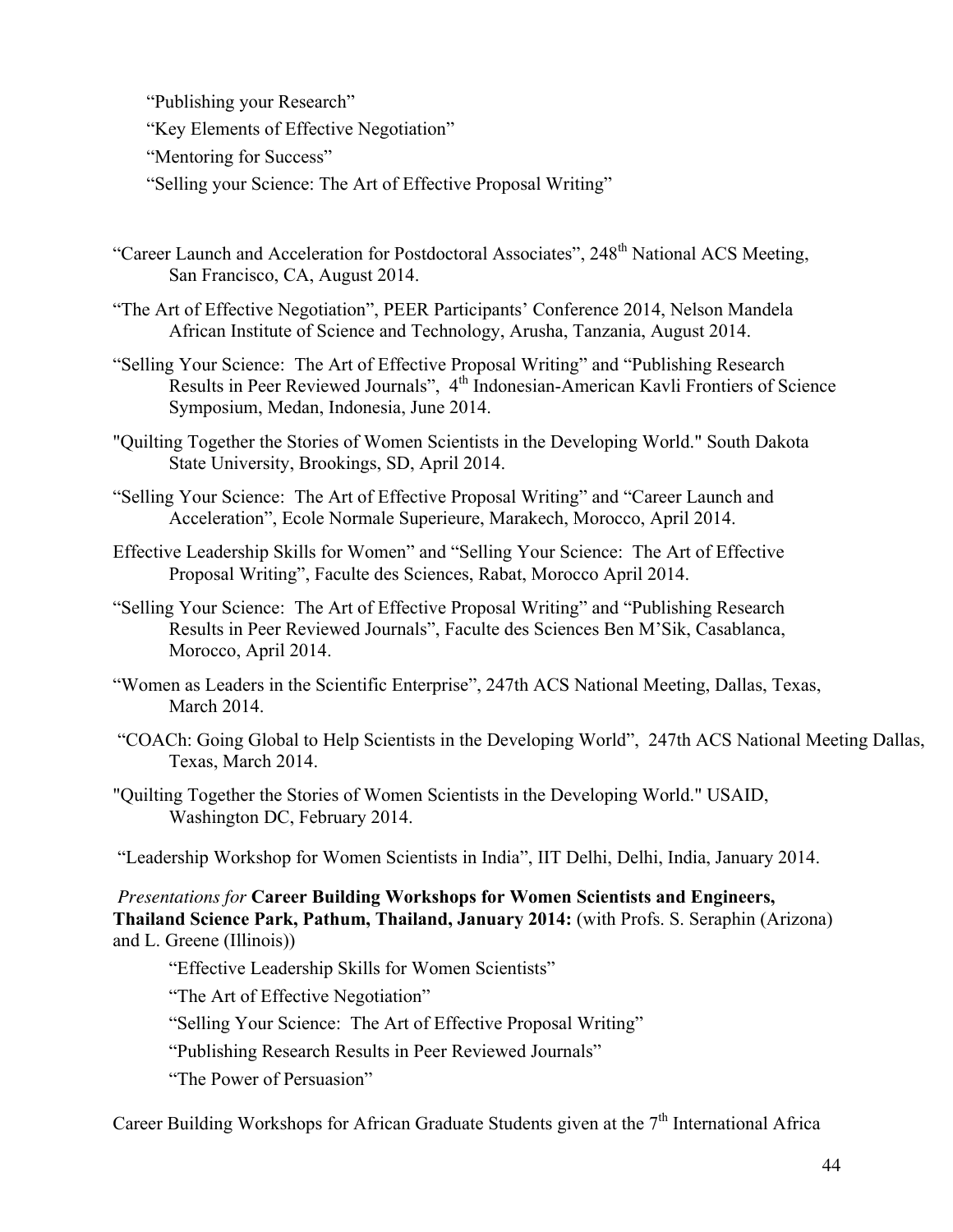Materials Research Society Meeting, Addis Ababa, Ethiopia: (with Prof. Clare Muhoro, Towson), August 2013.

- "Career Launch: Making the Most of Your Talents"
- "Writing Successful Technical Proposals: Understanding the Process"
- "Publishing Your Research in Peer-Reviewed Journals: The Basics of Writing a Good Manuscript"
- "Leadership Skills for Women Scientists", Hydrologic Events & Hazards Conference, Buenos Aires, Argentina, November 2013.
- "The Art of Strategic Negotiation", International Society of Environmental Mutagens, Iguassu Brazil, November 2013.
- "COACh as a Model for Effective Mentoring Practices", USAID-NSF PEER Science Participants' Conference, Bangkok, Thailand, October 2013.
- "Negotiation 101 for Graduate Students in Science", Department of Chemistry, University of Pittsburgh, Pittsburgh, PA, November 2013.
- "Selling Your Science: The Art of Effective Proposal Writing", USAID-NSF PEER Science Participants' Conference, Bangkok, Thailand, October 2013.
- "Powerful Postdocs: Landing that First Academic Job", 245<sup>th</sup> National ACS Meeting, Indianapolis, IN, Sept. 2013.
- "Powerful Postdocs: The Nuts and Bolts of Effective Negotiation", 245<sup>th</sup> National ACS Meeting, Indianapolis, IN, Sept. 2013.

#### *Presentations for* **Career Building Workshops given at the Indonesia-American Kavli Frontiers of Science Symposium, Bali, Indonesia, June 2013:** (with Prof. Laura Greene, Univ. of Illinois)

"Career Launch: Making the Most of Your Talents"

- "Writing Successful Technical Proposals: Understanding the Process"
- "Publishing Your Research in Peer-Reviewed Journals: The Basics of Writing a Good Manuscript"

### *Presentations for* **Career Building Workshops given at Kenyatta University, Nairobi, Kenya, June 2013**: (with Prof. Clare Murhoro, Towson University)

"Publishing in Peer Reviewed Journals"

"Career Launch and Acceleration"

"The Art of Effective Negotiation"

"Selling Your Science: The Art of Effective Proposal Writing"

"Persuasive Scientific Presentations"

"Empowering Women and Men to be Effective Leaders in Science and Technology"

"Empowering Women to be Leaders in Higher Education", University of Tokyo, June 2013.

"The Nuts and Bolts of Effective Negotiation", Argonne National Laboratory, Argonne, IL, May 2013.

"Quilting Together the Voices of Women Scientists in the Developing World", Parsons Award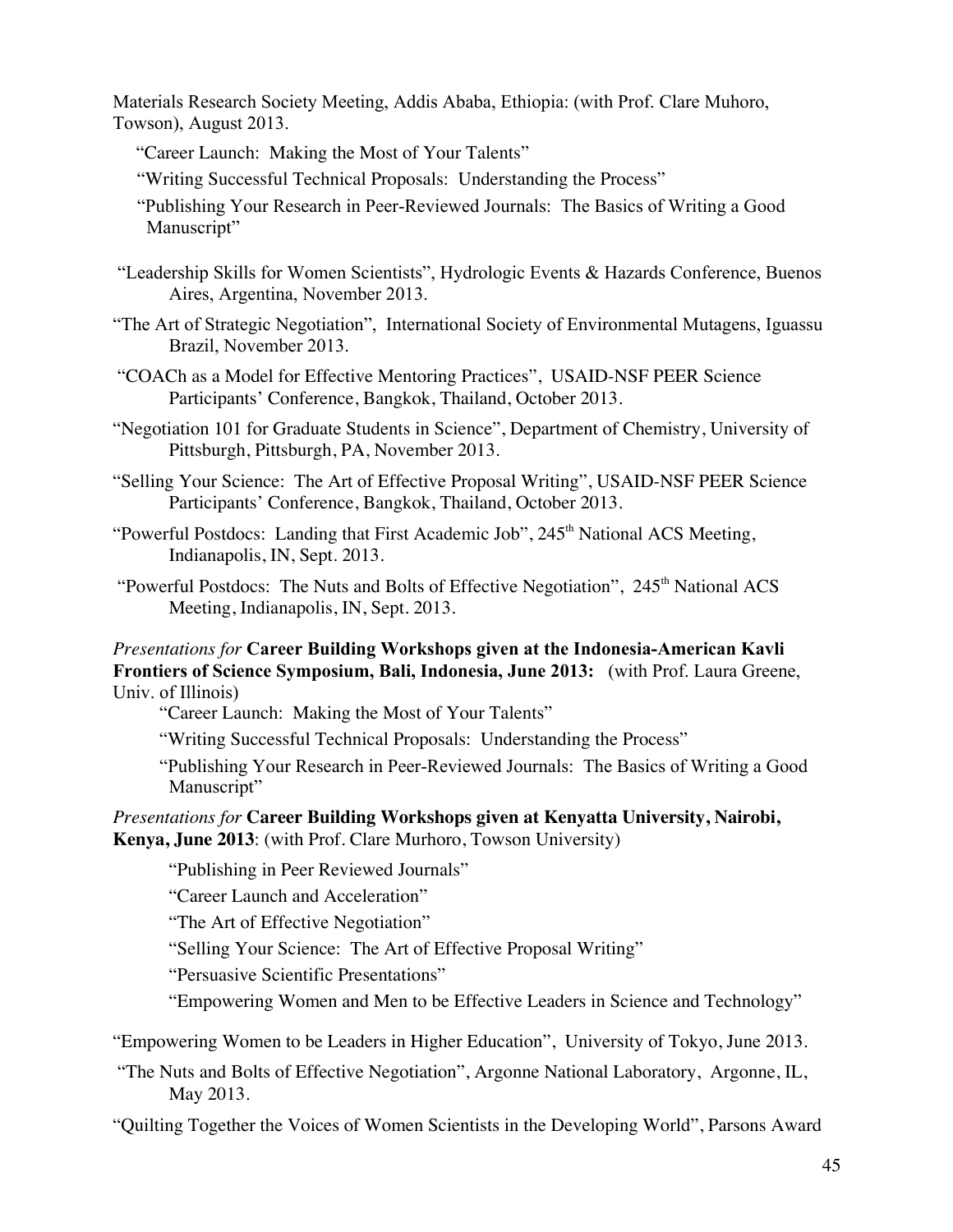Address, American Chemical Society Meeting, New Orleans, LA, April 2013.

" Effective Leadership Skills for Women Scientists and Engineers", Ecole Superieure Privee d"Ingeniereie et de Technologies (ESPRIT), Tunis, Tunisia, March 2013. (with Prof. Nora Berrah, Western Michigan University)

*Presentations for* **Career Building Workshops for Faculty and Students given at the University of Tunis and the Optical Society of Tunisia, March 2013.** (with Prof. Nora Berrah, W. Michigan Univ.)

"Publishing Research Results in Peer Reviewed Journals"

"Career Launch and Acceleration"

"Art of Effective Proposal Writing"

"Effective Leadership Skills for Women Scientists and Engineers

"Persuasive Scientific Presentations"

- "Career Launch and Acceleration for Early Career Scientists and Engineers", COACh-Universite Hassan II Mohammedia Partnership Workshop, Casablanca, Morocco, March 2013. (with Prof. Nadia Saoula)
- "The Art of Effective Negotiation and Communication", COACh-Universite Hassan II Mohammedia Partnership Workshop, Casablanca, Morocco, March 2013. (with Prof. Nora Berrah)
- "Network Building for Scientific Advancement in the Sciences and Engineering: What we have Learned from COACh", Research Partnership Workshop on Water, Energy and the Environment for Women Scientists from the U.S., Algeria and Tunisia", Casablanca, Morocco, March 2013.
- ""COACh: Working to Increase the Number and Success of Women Scientists and Engineers Around the Globe", Centre National pour la Recherche Scientifique et Technique (CNRST), Rabat, Morocco, March 2013.
- "Selling Your Science: The Art of Effective Proposal Writing", Kenyatta University, Nairobi, Kenya, January 2013. (with Prof. Clare Muhoro)
- "COACh: Working to Increase the Number and Success of Women Scientists and Engineers Around the Globe", Women in Science Group, University of Nairobi, Nairobi, Kenya, January 2013.
- ""International COACh Programs for Research Collaborations, Education and Capacity Building in STEM Fields", Jomo Kenyatta University and Kenyatta University, Nairobi, Kenya, January 2013.
- "Building Research Collaborations between Women Scientists in the U.S. and in Africa through COACh Programs", Materials Research Society Meeting, Boston, MA, November 2012.
- "Negotiation 101: For Graduate Students and Postdoctoral Associates in Biomedical Engineering Fields", Biomedical Engineering Society Annual Meeting, Atlanta, October 2012.
- "Launching Your Career: Tips and Tactics for Success", ICRAF World Agroforestry Centre, Yaounde, Cameroon, October 2013.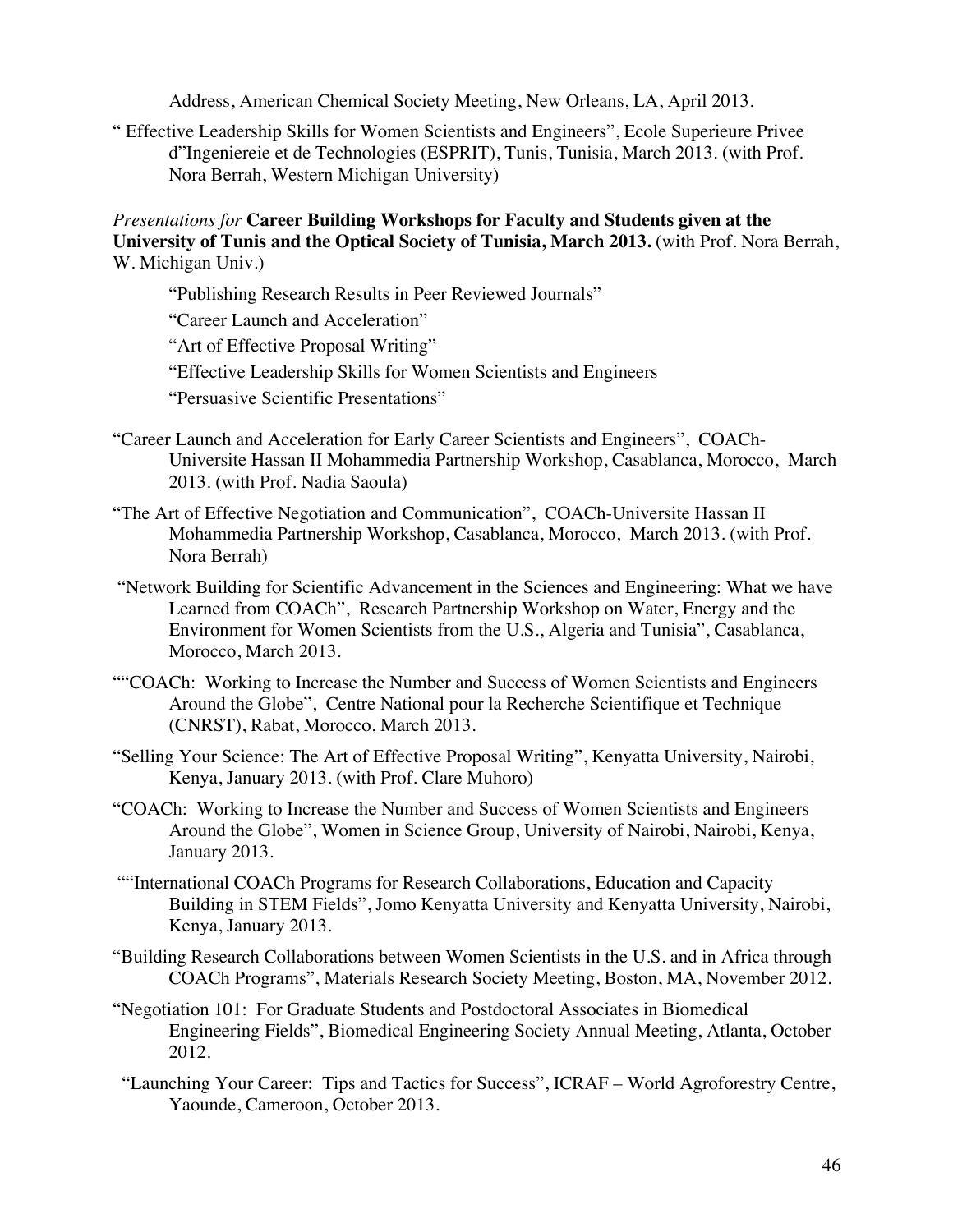- "Giving Persuasive Scientific Presentations", ICRAF World Agroforestry Centre, Yaounde, Cameroon, October 2013.
- "COACh: Developing Partnerships for Water Research between Women Scientists and Engineers in the U.S. and Africa", South Africa – United States Science and Technology Exchange Meeting, Cape Town, South Africa, September 2012.
- "Effective Communication: The Art of Getting Your Message Across", 243rd National ACS Meeting, Philadelphia, PA, August 2012.
- "Launching your Career: Tips and Tactics for Success for Postdocs", 243<sup>rd</sup> National ACS Meeting, Philadelphia, PA, August 2012.
- "Effective Negotiation and Communication Skills for Women", CeCAGe (Centro de Coordenacao dos Assuntos do Genero), Universidade Eduardo Mondlane, Maputo, Mozambique, July 2012.
- "Women as Leaders in Science, Business and Communities", CeCAGe (Centro de Coordenacao dos Assuntos do Genero), Universidade Eduardo Mondlane, Maputo, Mozambique, July 2012.
- "COACh: Empowering Women to be Leaders in Research Fields and Higher Education", Association of Pacific Rim University, Session on Developing Women Leaders in Higher Education in Pacific Rim Universities, Eugene, OR, July 2012.
- "Developing Bonds between Women Scientists in the U.S. and Korea", Korean Chemical Society Meeting, Seoul, Korea, April 2012
- "Women in Science Panel", The National Council for Scientific and Technological Development (CNPq), Science Center, Brasilia, Brazil, March 2012.
- "The Nuts and Bolts of Effective Negotiation", 242nd National American Chemical Society Meeting, San Diego, March 2012.
- "Effective Communication: The Art of Getting Your Message Across", 242nd National American Chemical Society Meeting, San Diego, March 2012.
- "Networking for Women Scientists: Successes of the COACh Program", Brazil-U.S. Joint Commission Meeting on Science and Technology, Brasilia, Brazil, March 2012.
- "Gender Equity Data from Department Chairs of Top Research Universities", ADVANCE Program, University of Nebraska, Lincoln, NE, January 2012.
- "Don't Ask, Don't Get: Negotiation Skills for Career Advancement", ADVANCE Program, University of Nebraska, Lincoln, NE, January 2012.
- "Career Building: Making the Most of your Talents", Women Graduate Students in Chemistry, University of Pennsylvania, Philadelphia, November 2011.
- "Removing Gender Hurdles that Hinder the Pace and Success of Women Faculty in Higher Education", Penn Forum for Women Faculty, University of Pennsylvania, Philadelphia, November 2011.
- "Women as Leaders in the Scientific Enterprise", 42<sup>nd</sup> Annual Meeting of the Environmental Mutagen Society, Montreal, Canada, October 2011.
- "Don't Ask Don't Get: Women and Negotiation", Women Scientists Group, Faculty of Sciences, University of Yaounde, Yaounde, Cameroon, October 2011.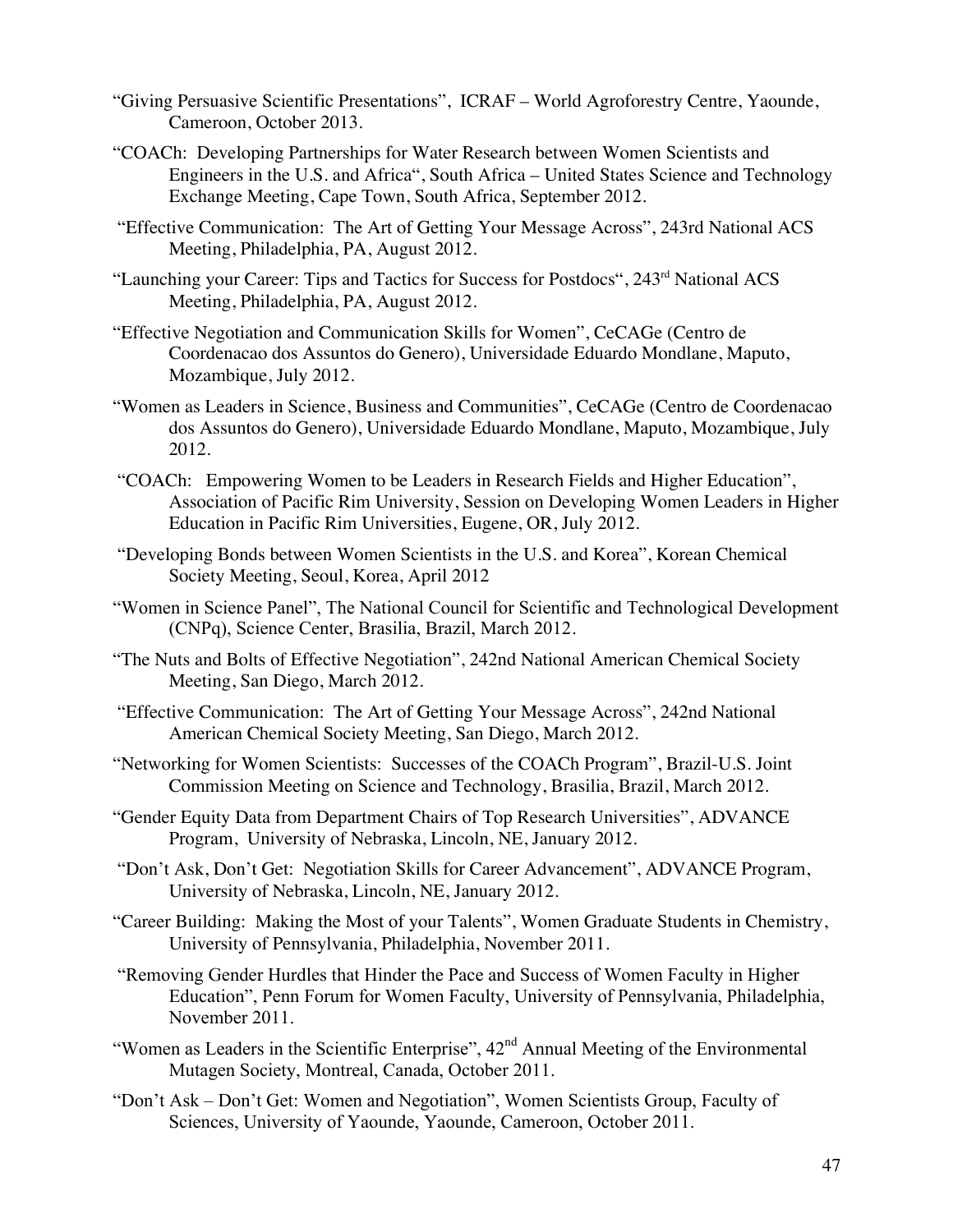- "Women as Leaders in the Science", Women Scientists Group, Faculty of Sciences, University of Yaounde, Yaounde, Cameroon, October 2011.
- "COACh: Advancing the Careers of Women in Technical Fields", South Africa Council for Scientific and Industrial Research /U.S. Dept of State & Joint Services S&T Workshop, Pretoria, South Africa, September 2011.
- "Women in Science: Breaking Through the Plexiglass Ceiling", Osher Living and Learning Institute, Eugene, OR, May 2011.
- "Effective Communication and Powerful Scientific Presentations", Women Graduate Students, Purdue University, Department of Chemistry, West Lafayette, IN, April 2011.
- "Persuasive Conversations and Presentations", Conference for Women Undergraduates in Physics in the Northwest, Portland, OR, April 2011.
- "Women as Leaders in the Scientific Enterprise", Campbell Lectureship, University of Southampton, Southampton, UK, March 2011.
- "Making the Most of the Moment: The Art of Getting Your Message Across", 241<sup>st</sup> ACS National Meeting, Anaheim, CA, March 2011.
- " Potholes and Speed Bumps on the Road to Diversity in STEM Fields: COACh Efforts to Smooth the Ride", ADVANCE Distinguished Lectureship, Skidmore/Union Colleges, Saratoga Springs, NY, March 2011.
- "Making the Most of the Moment: The Art of Getting Your Message Across", ADVANCE Distinguished Lectureship, Skidmore/Union Colleges, Saratoga Springs, NY, March 2011.
- "Potholes and Speed Bumps on the Road to Diversity in STEM Fields: COACh Efforts to Smooth the Ride", Women in Science and Technology Distinguished Lectureship, Georgia Institute of Technology, February 2011.
- "Negotiation 101: What They Left Out of the Lab Manual", Women Graduate Student Organization, Georgia Institute of Technology, February 2011.
- "The Nuts and Bolts of Effective Negotiation", Graduate Women in Science, Washington State University, Pullman, WA, January 2011.
- "Effective Communication: The Art of Getting Your Message Across", Graduate Women in Science, Washington State University, Pullman, WA, January 2011.
- "Launching Your Career: Tips and Tactics", Graduate Women in Science, Washington State University, Pullman, WA, January 2011.
- "Career Advancement Tips & Techniques: What They Left out of the Lab Manual", St. Louis Section of the ACS, Women Chemists Dinner, St. Louis, MO, November 2010.
- "Don't Ask Don't Get: Women and Negotiation", Southern Illinois University, Edwardsville, IL, November 2010.
- "Diversity in Science and Engineering: Why is it so Important? Why is it so Difficult to Achieve?", Southern Illinois University, Edwardsville, IL, November 2010.
- "Battling Biases and Barriers: Necessary Steps our Academic Institutions Must Take to Assure a Strong Science and Engineering Workforce", Southern Illinois University, Edwardsville,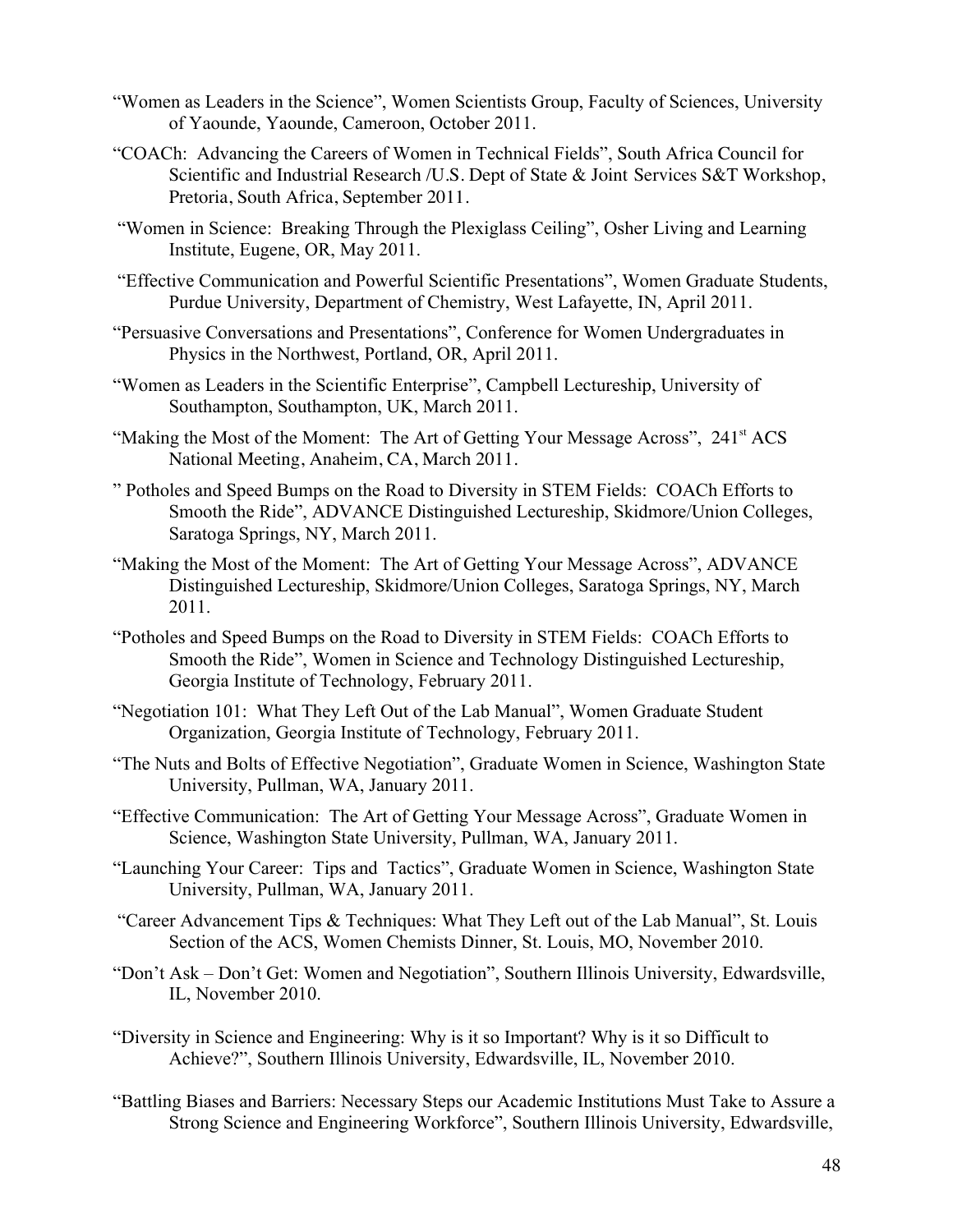IL, November 2010.

- "Assembling a Successful Scientific Career with a Full Tool-Box", Best Practices Conference on Teaching and Learning, San Juan, Puerto Rico, October 2010.
- "Empowering Women to be Leaders in Science and Engineering in the U.S.", International Symposium for Gender Equal Participation and Female Researchers' Empowerment, Tokyo City University, Tokyo, Japan, October 2010.
- "Potholes and Speedbumps on the Road to Diversity: COACh Efforts to Smooth the Ride", Heritage and Hope Conference on Women's Education in a Global Context, Bryn Mawr College, September 2010.
- "Professional Skills Training for Graduate Students: What They Left Out of the Lab Manual", Department of Chemistry, Iowa State University, April 2010.
- "Women: We've Come A Long Way Maybe?" Eugene City Club, Eugene, OR, February 2010.
- "Diversity in Science and Engineering: Why is it so important? What can we do about it?" Department of Chemistry, Hope College, January 2010.
- "Potholes and Speed Bumps on the Road to Diversity: COACh Efforts to Smooth the Ride", National Science Foundation, Mathematical and Physical Science Division, Distinguished Lecture Series, Arlington, VA, January 2010.
- "Science Savvy Women: Breaking through the Plexiglass Ceiling", Science Savvy Month of Events, UO Portland, Portland, OR, October 2009.
- "Diversity in Science and Engineering: Why is it so important? Why is it so difficult to achieve?", Department of Chemistry, University of Indiana, Bloomington, IN, September 2009.
- "COACh Strategies for Increasing Minority Players on the Chemistry Professional Roster", 235th National American Chemical Society Meeting, Washington, DC, August 2009.
- "Battling Bias and Barriers: Necessary Steps our Academic Institutions Must Take to Assure a Strong Science and Engineering Workshops", Eberly College of Arts and Sciences Distinguished Lecturer, West Virginia University, March 2009.
- "Don't Ask, Don't Get", Women in Technology, Invitrogen, Eugene, OR, April 2009.
- "Quilting Together a Professional Career in Science", AWIS Chapter, Virginia Tech, Blacksburg, VA, March 2009.
- "Powering Up: Women as Leaders in the Scientific Enterprise, ADVANCE Virginia Tech Distinguished Lecture, Virginia Tech, Blacksburg, VA, March 2009.
- "COAChing for Better Science Workshops for Graduate Students, Faculty and Administrators", ADVANCE Program, University of North Carolina at Charlotte, February 2009.
- "When Scientific Brilliance Isn't Enough", Carroll King Memorial Lecture, Northwestern University, September 2008.
- "COAChing STEM Women Graduate Students in Effective Negotiation and Communication Techniques", Washington State University, October 2008.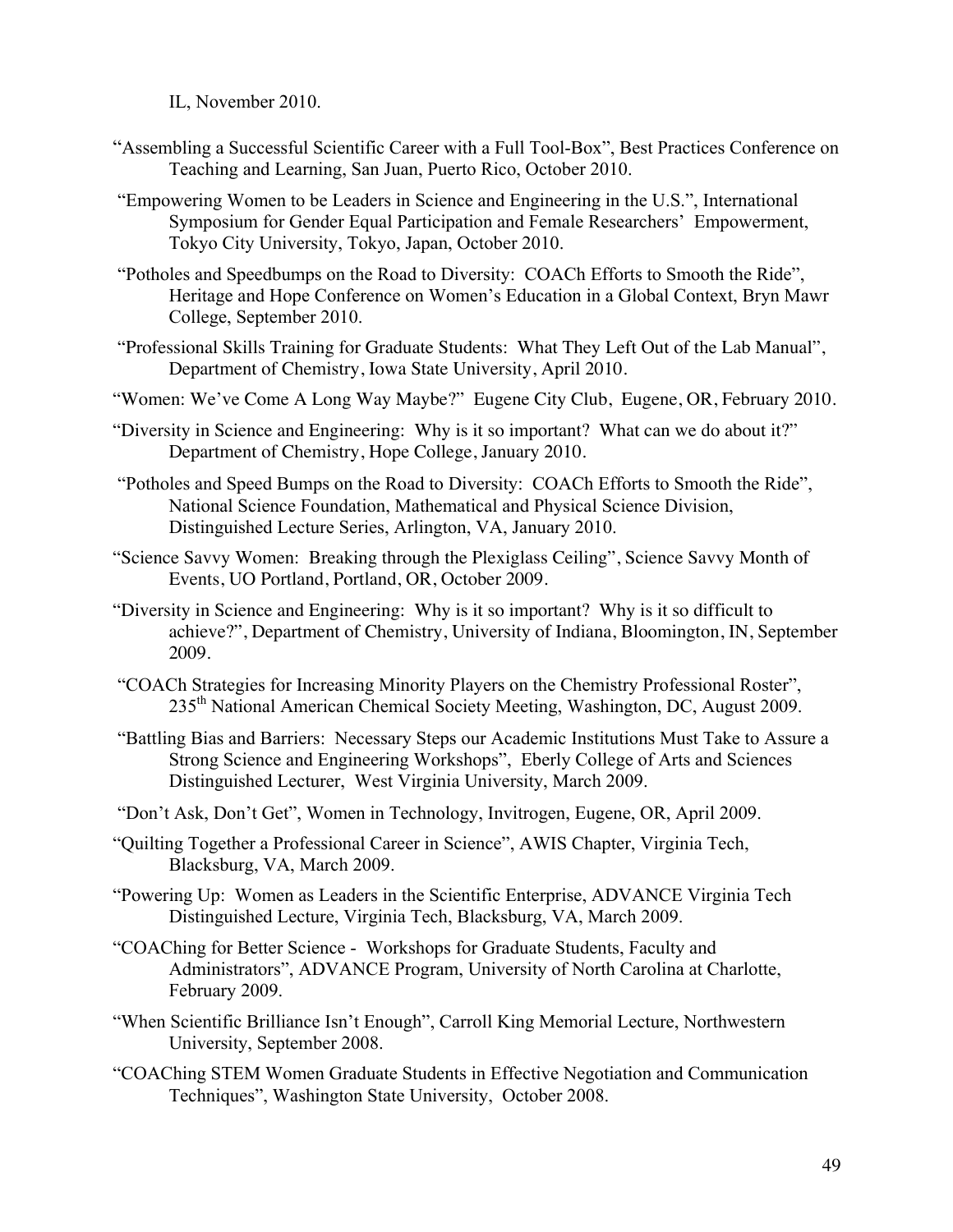- "Professional Skills Development for STEM Faculty", Clare Booth Luce Professors and Postdoctoral Associates Meeting, Washington, DC, August 2008.
- "Professional Skills for Pursuing a Career in Academia", Clare Booth Luce Graduate Fellows Meeting, Washington, DC, August 2008.
- "Gender Equity Workshops for Chairs of the Top Physics and Chemistry Departments in the U.S.: What's the Impact?" Society for Industrial and Applied Mathematics Annual Meeting, San Diego CA, July 2008.
- "Beyond Bias and Barriers: Necessary Steps Federal Agencies Must Take to Assure a Strong Science and Engineering Workforce", 2008 Federal Interagency Title IX Symposium: Gender Equity in Science, Technology, Engineering and Mathematics, Washington, DC, July 2008.
- "COAChing for Better Science: Lessons Learned from our Toils in the Trenches", NSF Annual ADVANCE Meeting, Alexandria, VA, May 2008.
- "Quilting Together a Professional Life in Science", Girl Scouts Western Rivers Council Annual Meeting, Springfield, OR, April 2008.
- "The Common Thread between Scientists and Quilters", Eugene Rotary Club, Eugene, OR, April 2008.
- "What they Left Out of the Lab Manual: Professional Skills Training for Graduate Students, Postdocs - and Maybe Even a Few Faculty", 233<sup>nd</sup> National American Chemical Society Meeting, Boston, MA, New Orleans, LA, April 2008.
- "Winning ACS Awards: The Good, the Bad and the Unknown", 233<sup>nd</sup> National American Chemical Society Meeting, Boston, MA, April 2008.
- "Quilting Together a Professional Life in Science", Sr. Mary Thompson Scholar Lectureship, College of St. Catherine, St. Paul, MN, March 2008.
- "Don't Ask Don't Get: Effective Communication and Negotiation Tactics for Career Advancement", Rohm and Haas Company, Spring Hill, PA, March 2008.
- "Negotiating for What You Need for a Successful Scientific Career", Women in Science Luncheon, Washington State University, Pullman, WA, January 2008.
- "Beyond Bias and Barriers: Necessary Steps Academic Institutions Must Take To Assure and Strong Science and Engineering Workforce," Washington State University, Pullman, WA, January 2008.
- "Women as Leaders in the Scientific Enterprise", Assembly Meeting VI of the Association of Women Investigators and Technologists, Madrid, Spain, November 2007.
- "The Magic and Mysteries of Water", Leland Wilson Lectureship, University of Northern Iowa, Cedar Falls, IA, October 2007.
- "Quilting Together a Professional Life in Science", Women in Technology and Science Luncheon, University of Oregon, Eugene, October 2007.
- "Beyond Bias and Barriers: Necessary Steps Academic Institutions Must Take To Assure and Strong Science and Engineering Workforce, WISE Program, University of Delaware, Newark, DE, September 2007.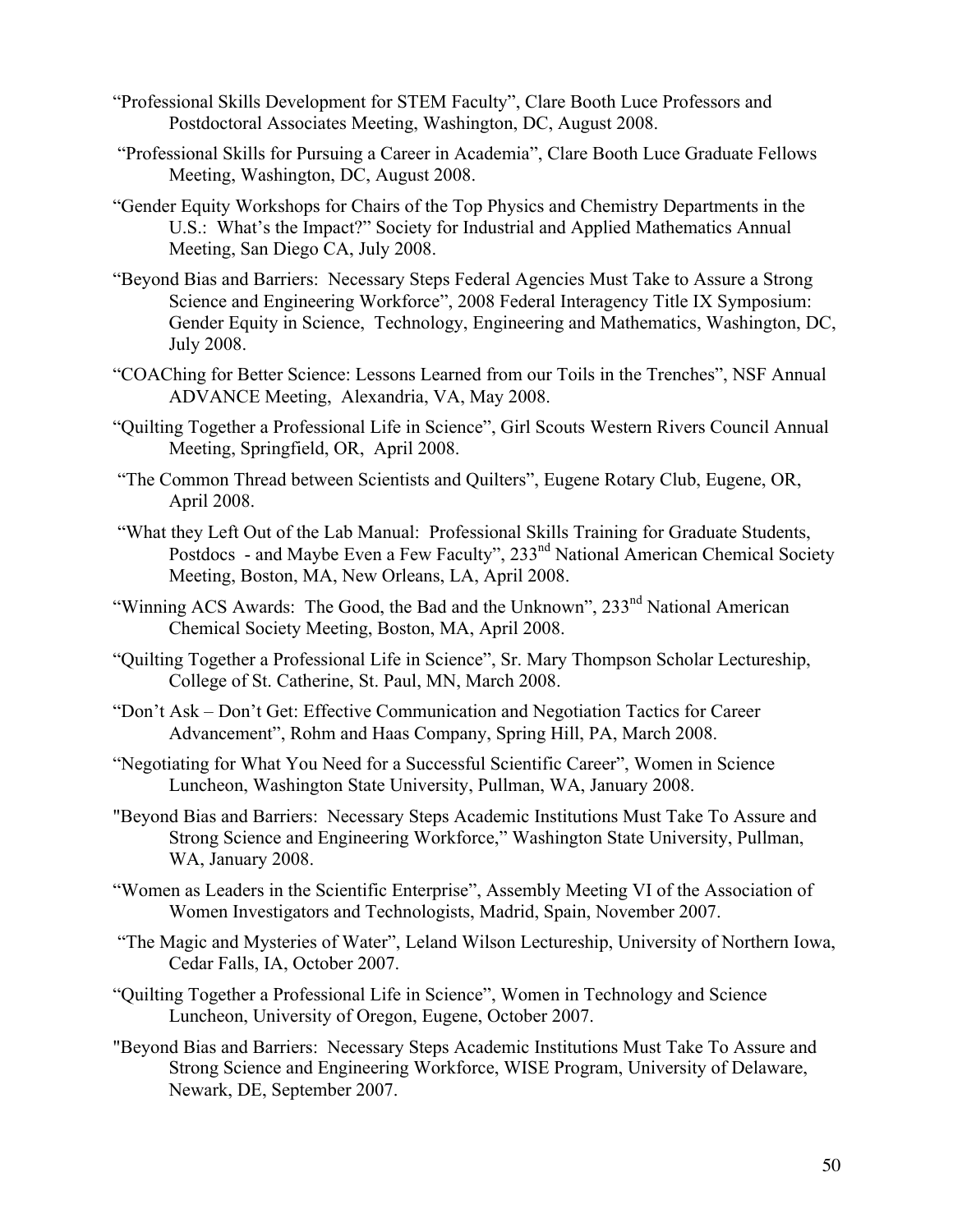- "Powering Up: Women as Leaders in the Scientific Enterprise", Conference on Women in Science: The Way Forward, Heidelberg, Germany, May 2007.
- "Beyond Bias and Barriers: Necessary Steps Academic Institutions Must Take To Assure and Strong Science and Engineering Workforce", WISE Seminar Program, University of Southern California, March 2007.
- "Beyond Bias and Barriers: Necessary Steps Academic Institutions Must Take To Assure and Strong Science and Engineering Workforce", Leadership Seminar Series, University of Illinois, Chicago, March 2007.
- "Be Smart: Negotiating for What You Need to Achieve Your Personal and Professional Goals", Graduate Student Mentoring Seminar, Stanford University, Palo Alto, CA, February 2007.
- "Beyond Bias and Barriers: Necessary Steps Academic Institutions Must Take To Assure and Strong Science and Engineering Workforce", University of Southern California, Los Angeles, CA, February 2007.
- "Coaching Women to Succeed in Academic Science", University of Colorado, Boulder, CO, November 2006.
- "Women in Science and Engineering in Higher Education", 199<sup>th</sup> Annual National Association of State Universities and Land Grant Colleges (NASULGC), Houston, Texas, November 2006.
- "COACh: Leveling the Field for Women in Science", XXVII Latin American Chemistry Congress and the VI International Congress on Chemistry and Chemical Engineering, Havana, Cuba, October 2006.
- "Negotiating for What You Need to Achieve Your Personal and Professional Goals", Department of Chemistry, University of Virginia, September 2006.
- "Women in Academic Science and Engineering: Challenges and Opportunities", Science and Society, Joint Workshop Between U.S. and Iranian Scientists, Triellis, France, June 2006.
- "COAChing Women to be Successful in the Sciences", Council on Chemical Research, Tucson, AZ, May 2006.
- "COAChing Women to Succeed in Science", Stanford Think Tank Meeting on Title IX, Stanford University, April 2006.
- "Career in Science: Things I Wish I'd Known Before Morphing into a Lab Rat", Keynote Speaker, National Conference on Undergraduate Research, Asheville, NC, April 2006.
- "Quilting Together a Professional Life in Science", Brode Lectureship, Whitman College, Walla, Walla, WA, March 2006.
- "Negotiating for What You Need to Achieve Your Personal and Professional Goals" 231st National American Chemical Society Meeting", Atlanta, GA, March 2006.
- "Quilting Together a Professional Life in Science: A Female Faculty Perspective", Donna Fox Lectureship, Cornell College, Mount Vernon, Iowa, February 2006.
- "The Fascinating Properties of Water", Learning in Retirement Group, Eugene, OR, November 2005.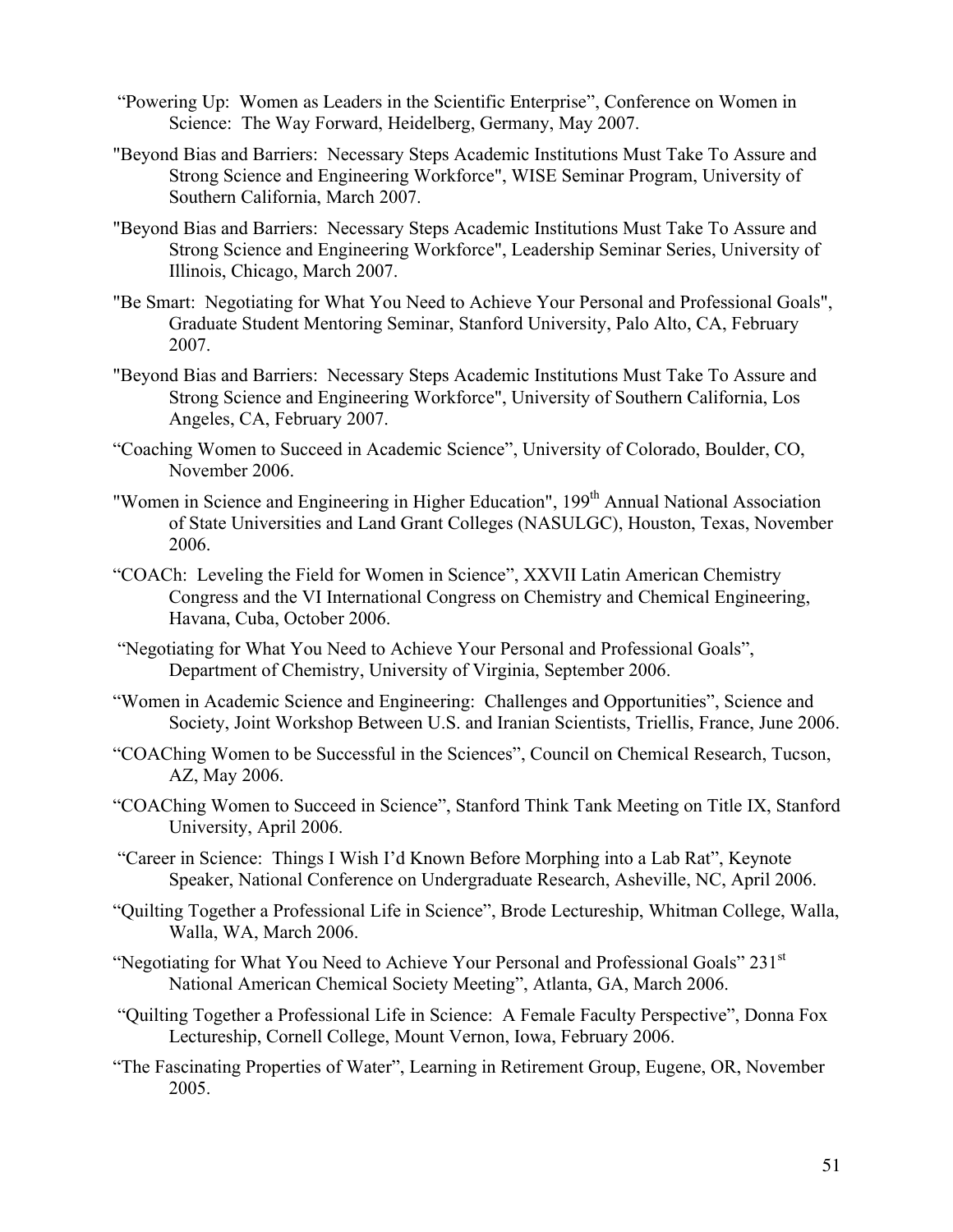- "Quilting Together a Professional Life in Science", American Association of University Women, Eugene, OR, November 2005.
- "Quilting Together Professional Career in Science", Keynote Speaker, Karen Wetterheim Symposium, Women in Science Program, Dartmouth College, Hanover, NH, May 2005.
- "The Impact of COACh on Women Faculty in Academic Science", Joint meeting of the XXXV International Congress of Physiological Sciences and Experimental Biology, San Diego, CA, April 2005.
- "COACh: Working to Level the Playing Field for Women Chemists in Academia", 229th National American Chemical Society Meeting, San Diego, CA, March 2005.
- "Quilting Together a Professional Life in Science", Science Careers in Search of Women Conference, Argonne National Laboratory, Argonne, IL, February 2005.
- "COAChing Women in Leadership Roles in Academia", Women's Leadership Alliance Meeting, University of California, San Diego, January 2005.
- "What is COACh", "A Chemistry Ph.D? Why Bother? ", Presidential Symposium on Changing Needs in Doctoral Education, 228th National American Chemical Society Meeting, August 2004.
- "Taking the Sigh out of Science", Tenth Cottrell Scholar Conference, Research Corporation, Tucson, AZ, July 2004.
- "Women in the Chemical Workforce: Comparing the US and European Countries", panel discussion, German Chemical Society Meeting, Munich, Germany, October 2003.
- "COACH: Advancing the Careers of Women Scientists", Department of Chemistry, University of Minnesota, April 2003.
- "RSECs: Providing Leadership Opportunities for All Participants", 224<sup>th</sup> National American Chemical Society Meeting, Boston, MA, August 2002.
- "Quilting Together a Professional Life in Science", Department of Chemistry, Women in Science Group, University of Pennsylvania, Philadelphia, PA, April 2002.
- "COACh: Assisting Women Faculty", Department of Chemistry, University of Washington, Seattle, WA, April 2001.
- "COAChing Women for Successful Careers in the Chemical Sciences", 220<sup>th</sup> National American Chemical Society Meeting, Washington, DC, August 2000.
- "Teaching Science to Nonscientists", APS Distinguished Lectureship, University of Wisconsin, Oshkosh, Oshkosh, WI, April 2000.
- "Taking the Sigh Out of Science: Teaching Science to Nonscientists", Frontiers in Science Lectureship, Texas A&M University, College Station, TX, February 2000.
- "Striving for a Healthy Equilibrium Between Work and Home", Women in Science and Engineering Conference, Texas A&M University, College Station, TX, February 2000.
- "Teaching Science to Nonscientists", Clifford B. Purves Lectureship, McGill University, Montreal Canada, November 1999.
- "Quilting Together a Professional Life in Chemistry" Women Chemists Committee, California Section, Mills College, Oakland, CA, October 1999.
- "Taking the Sigh Out of Science: Demonstrations for K-12 Science Classes", 4-J Teachers In Service Day Workshop, Eugene, OR, October 1999.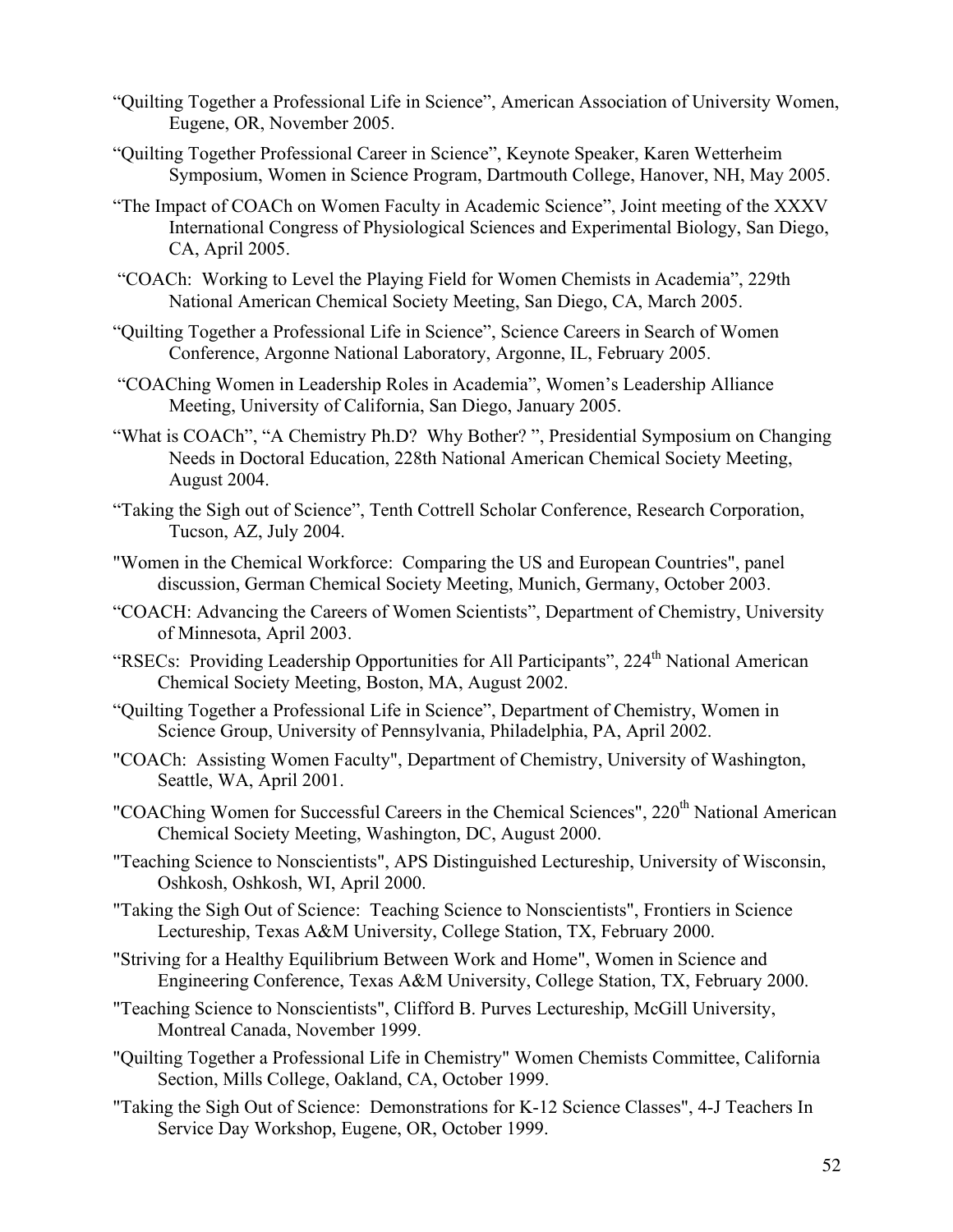- "Taking the Sigh Out of Science" Northwest Regional American Chemical Society Meeting, Portland, OR, June 1999.
- "Quilting Together a Professional Life in Science", 54<sup>th</sup> Northwest Regional American Chemical Society Meeting, Portland, OR, June 1999. (Women's Luncheon)
- "Mentoring and Recruiting Women Chemistry Faculty and Students", Western Chemistry Chair Conference, Western Washington University, October 1998.
- "Quilting Together a Professional Life in Science", Emeritus Faculty Meeting, University of Oregon, Eugene, November 1998.
- "Taking the Sigh out of Science", Portland Alumni Lecture Series, Multnomah Club, Portland, OR, April 1998.
- "Striving for a Healthy Balance Between Work and Home",  $215<sup>th</sup>$  American Chemical Society Meeting, Dallas, TX, March 1998.
- "Quilting Together a Professional Life in Science", Mount Holyoke College, November 1997.
- "Women in Science: A Quilting Perspective", Sweet Briar College, Conference on Supporting Women in Science, April 1997.
- "Women Scientists of Today", Symantec Corporation, Eugene, OR, June 1996.
- "Quilting Together a Professional Life", Women's Chemist Luncheon, American Chemical Society Meeting, St. Louis, MO, March 1996.
- "Importance of Undergraduate Research", NSF Sponsored Symposium for Undergraduate Science Majors, Corvallis, OR, March 1995, October 1995, October 1996.
- "Tenure and Tots", Younger Chemist Committee Panel Discussion, American Chemical Society Meeting, American Chemical Society Meeting, Chicago, Ill, August 1995.
- "Balancing a Science Career and Children", Panel Discussion, Western Spectroscopy Association, Asilomar, CA, January 1995.
- "Taking the Sigh Out of Science", University of Oregon Alumni, Portland, OR, October 1994.
- "Communicating Science: Bonding with the NonScientist", Women's Chemist Luncheon, American Chemical Society Meeting, Washington DC, August 1994.
- "Women in Science", Banquet speaker for the Saturday Academy, Portland Oregon, March l991.
- "Women in Science: We've Come a Long Way, Maybe?, Luncheon speaker at Women in Action Meeting, Vancouver, WA, March l988.
- "Lasers in Chemistry" Dinner speaker at the Cincinnati Division of the American Chemical Society, Cincinnati, OH, October l987.
- "Teaching about Lasers in Chemistry", Dinner speaker at annual meeting of Science Teachers in the Eugene School District, Eugene, OR November l987.
- "Careers in Chemistry: Laser Research", "Expanding Your Horizons" symposium for female high school science students, Eugene, OR, Feb. l986.
- "Education and Employment of Scientists and Engineers in Academia", Consultant for Office of Technology programs, Congress of the United States, Washington, DC, l985-1986.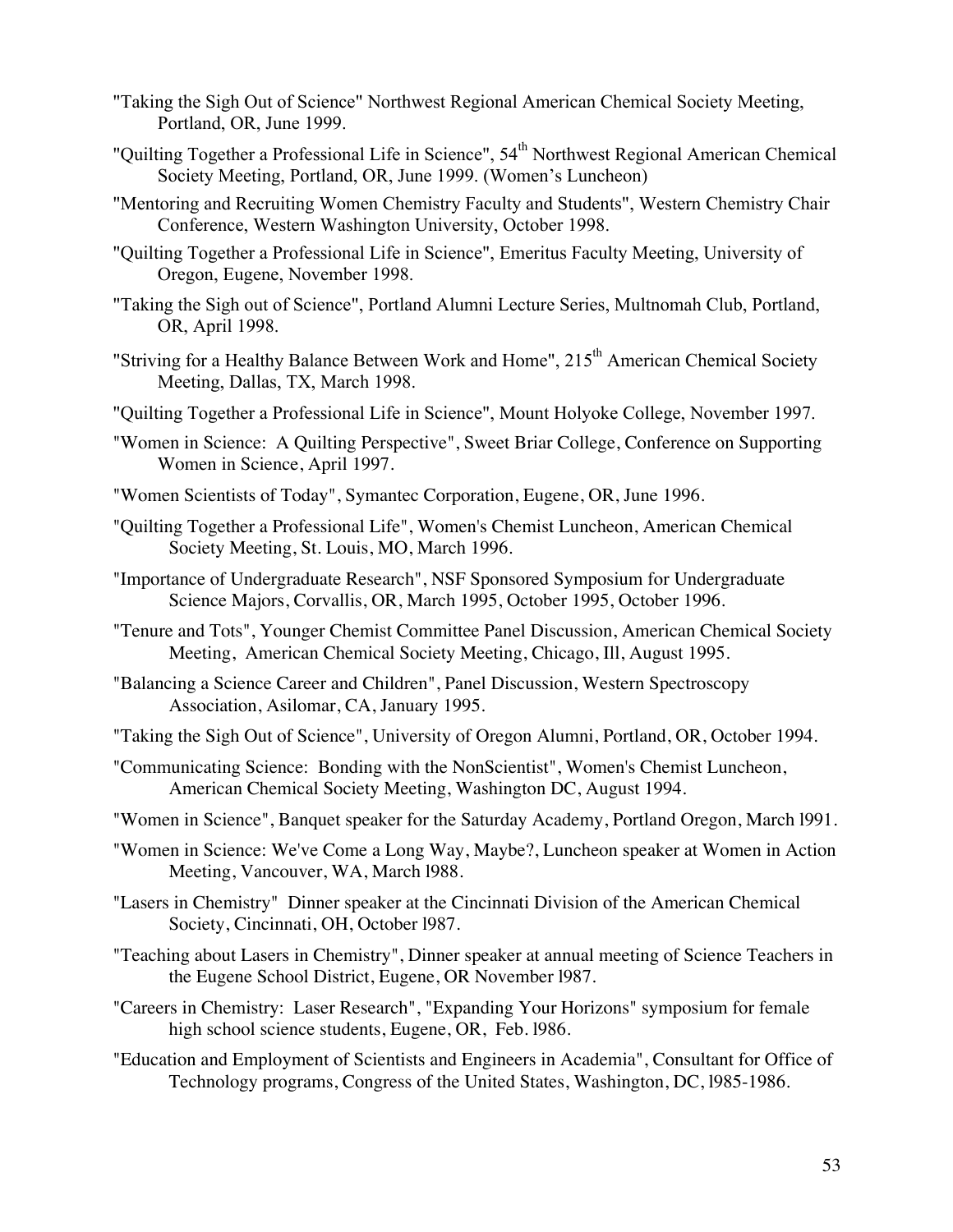- "Women and Minorities in Science", Workshop panelist for the Conference on the Utilization of Science Ph.D.'s in the Eighties, Cornell University, April 1985.
- "Can Women Scientists Make a Difference?", Seminar series sponsored by the Educators for Social Responsibility, Philadelphia, PA, March 1985.

\*\* Numerous talks have also been given at local high schools, grade schools and to K—12 teacher groups in the area and in the state about chemistry, lasers in chemistry, career options in chemistry, women in chemistry and teaching chemistry.

# **RESEARCH PERSONNEL**

### **CURRENT PARTICIPANTS**

Dr. Jennifer Hensel – Postdoctoral Associate Laura McWilliams – Ph.D. Candidate Brandon Schabes – Ph.D. Candidate Regina Ciszewski – Ph. D. Candidate Andrew Carpenter – Ph.D. Candidate Brittany Gordon – Ph.D. Candidate

### **PREVIOUS POSTDOCTORAL RESEARCH ASSOCIATES AND VISITING FACULTY**

Dr. Sumi Wren – Environmental Canada, Toronto Dr. Nicholas Valley – CNU, College of Health Sciences, Sacramento Dr. Clive Kittredge – University of Oregon Dr. Katy Plath - Moscow, Idaho Dr. Hristina Staleva – Prague, Czech Republic Dr. Stephanie Ota – Teacher, Oregon City High School Dr. Simon Schrodle, BASF, Germany Prof. Davida Brown - Linfield College Prof. Dennis Hore - University of Victoria, Canada Prof. Christy Landes – Rice University Prof. Robert Walker – Montana State University Prof. Donna Jaramillo-Fellin – University of California, Merced (Laboratory Coordinator) Prof. Heather Allen – Ohio State University Prof. Marie Messmer – Lehigh University Prof. Barbara Balko – Lewis and Clarke College Prof. John Kauffman – FDA, Division of Pharamceuticals Prof. Andreas Friedrich – Institut fur Energieverfahrenstechnik Prof. Rosina M. Georgiadis – Boston University Dr. Michael Brindza, NIST Dr. Mac Brown – Los Alamos National Laboratory Dr. Beth Smiley – Brown University Dr. John Daschbach – Pacific Northwest National Laboratory Dr. Jeanne M. Robinson – Los Alamos National Laboratories Dr. Victoria Shannon – Novellus, Portland, Santa Jose (formerly Tektronix)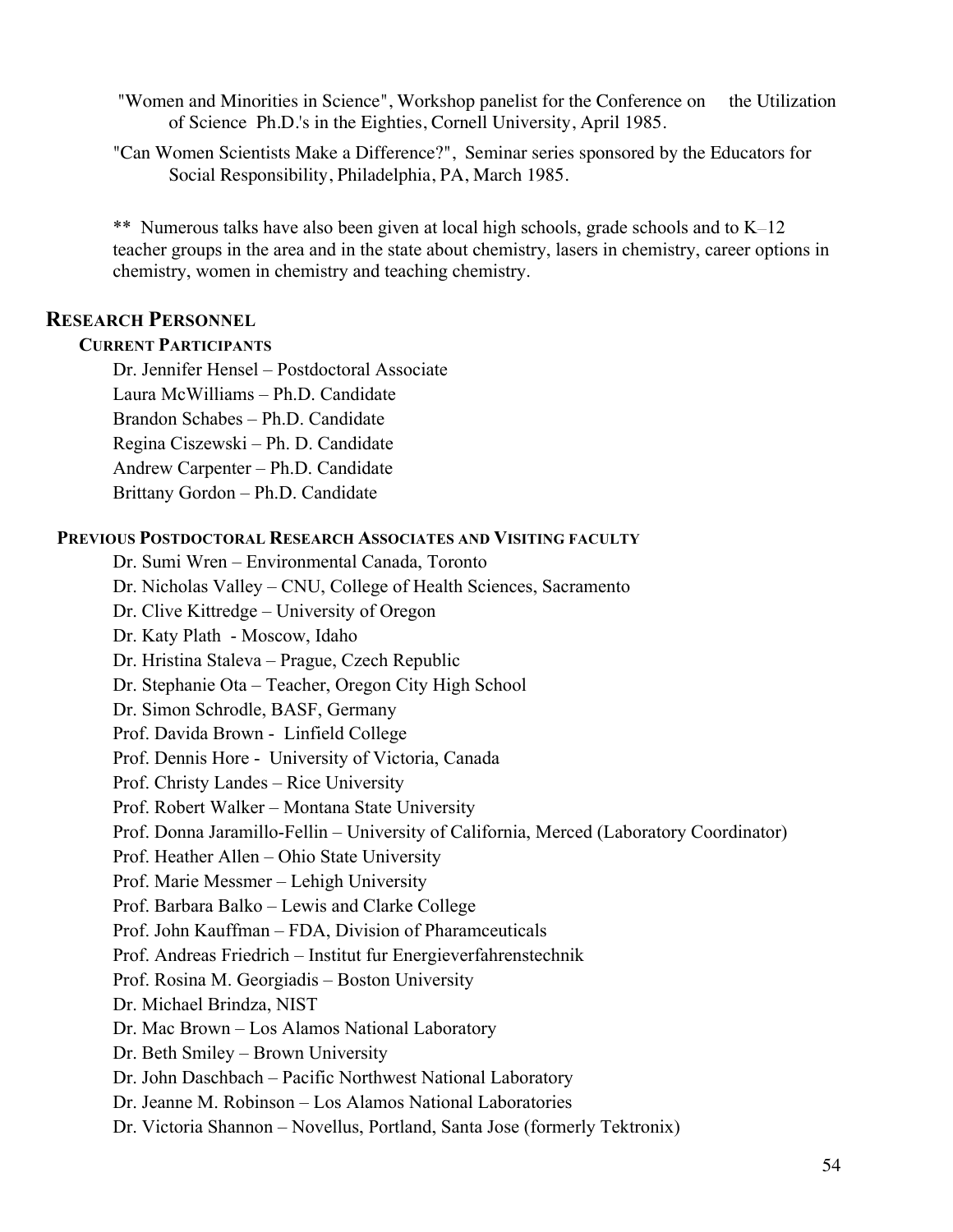Dr. Hossein Rojhantalab – Intel Corporation, Portland, OR

### **PREVIOUS PH.D AND MS GRADUATE STUDENTS**

Dr. Karl Meitzner – Tech Company, Bay Area Dr. Ellen Robertson – Postdoctoral Associate, LBNL Dr. Stephanie Ota – Teacher, Oregon City High School Dr. Patrick Blower – Radience Corporation, Petaluma, CA Dr. Cathryn McFearin – UC Berkeley Dr. Eric Shamay – Microsoft Dr. Dan Beaman – Intel Corporation, Beaverton, OR Dr. Adam Hopkins – Alakai Defense Systems, Tampa, FL Dr. Dave Walker – Triquint, Portland, OR Dr. Melissa Kido – Boston, MA Prof. Mark Watry – Spring Hill College Prof. Theresa Tarbuck – Spring Hill College Prof. Betsy Raymond – Western Washington University Dr. Larry Scatena – University of Oregon (Laser Laboratory Director) Dr. Kevin Becraft – Lam Research, Fremont, CA Dr. Travis Abshere – Triquint, Portland, OR Prof. John Conboy – University of Utah Dr. Eric Miller – Wachter Siltronic, Portland OR Prof. Derek Gragson – California Polytechnic State University Dr. Pam Fischer – Intel Corporation, Portland, OR Prof. Paul Bunson – Lawrence University Dr. Eric Wong – Intel Corporation, Portland Dr. Richard Bradley – Flex Products, Santa Clara Dr. Daniel Koos – Motorola, France (formerly Tektronix) Dr. Luanne Rolly – Hewlett Packard, Corvallis Dr. Susan Fitzpatrick – Merck Sharpe and Dohm Matt Hamamato – (MS) Radience Corporation, Petaluma, CA Megan Leich – (MS) – Northern California High School (Teacher) Prof. Safwan Arekat – University of Bahrain (jointly with Prof. Kevan) Jennifer King – (MS) – Sun River High School (Teacher) Steve Stuckmeyer – (MS) – University of Oregon Bayrn McCarty – Texas (MS) Roseanne Kozlowski – (MS) Jay O'Brien – Boulder, CO (MS) Ms. Joanne Maule-Schmidt, (MS) Philadelphia School System (Teacher)

### **PREVIOUS VISITING FACULTY**

Prof. Kevin Johnson, (Pacific University) Prof. Fred Moore (Whitman College)